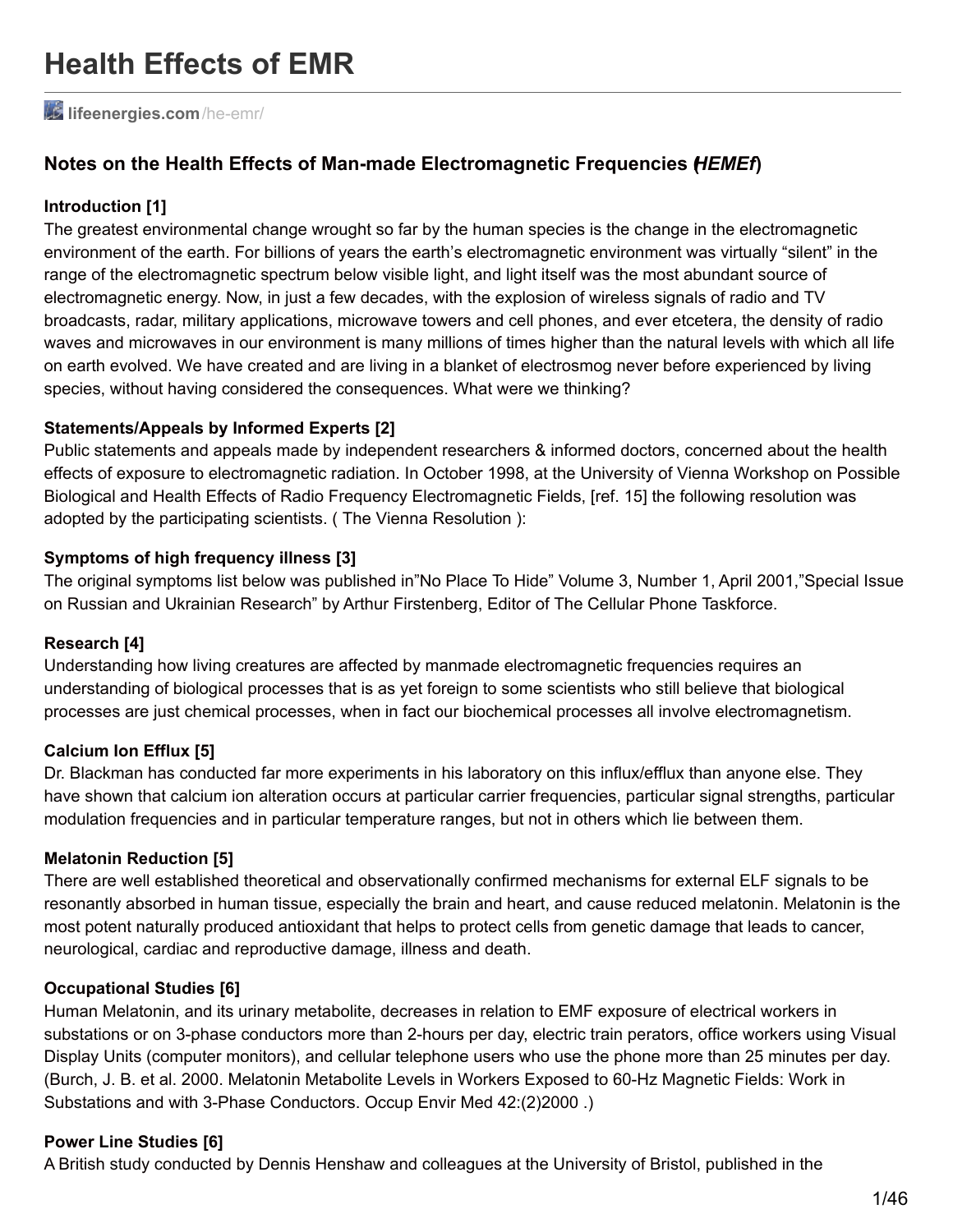International Journal of Radiation Biology on February 14, 1996, found that power lines attract particles from radon gas, a known carcinogen. They have found evidence that the harmful concentrations of radon products may be present around overhead power lines. The electromagnetic fields associated with the lines can therefore concentrate a cocktail of potential carcinogens.

### **Cell Phone/Wireless Studies [7]**

The biological affects of exposure to electromagnetic radiation, from wireless technology, is a worldwide problem. One quarter of the world's population is now exposing themselves to microwaves from hand-held mobile phones. The research team in Lundt University , Sweden , led by Leif Salford, referred to this as "the largest human biologic experiment ever". They point out that soon, microwaves will be emitted by an abundance of other appliances in the `cordless' office and in the home.

### **Cordless Phones [8]**

Cordless phones are a significant danger to health due to pulsed electromagnetic radiation. Cordless phones have for some reason been misperceived by the public as safer than cell phones, though in fact the frequencies used by new cordless phones are in the same microwave range used by cell phones. They have a number of features that makes them particularly dangerous.

### **Proximity to Communications Towers [8]**

The health effects of living near wireless communications towers. A study done in France by Santini showed significant associations between symptoms fitting to the microwave sickness and the distance to mobile phone base stations. It should be noted that the health related symptoms were most frequently reported at a distance of 50 100 m, which fits perfectly to the area with the highest microwave exposure in urban areas, where the main beam of the antennas usually hits the first houses. The second study done in Austria showed significant positive associations between the frequency selective measured electric field (GSM 900/1800) in the bedroom and cardiovascular systems.

### **Politics in Research [8]**

"Two of the world's leading radiation experts told The Express that multinational companies tried to influence the results of their research. Professor Ross Adey, a biologist, had his funding withdrawn by Motorola before completing research which showed that mobiles affected the number of brain tumours in animals. Dr. Henry Lai, who has been studying the biological effects of electromagnetic fields for 20 years, was asked three times to change findings on how they caused DNA breaks in rats." Express Newspapers 24 May, 1999

# **Corruption at the W.H.O. [9]**

"Precautionary policies should not be applied to EMFs," states Dr. Michael Repacholi. (MWN, S/O 01). As reported in Microwave News, Mike Repacholi, the head of the WHO EMF project,"recruited utility representatives to help write the original draft of the WHO document recommending exposure levels, and later asked them to review the completed draft. Repacholi invited eight utility representatives to attend task group meeting — the only observers who were invited.

### **Safety Standards [10]**

The Precautionary Principle indicates that, when there is plausible scientific evidence of significant harm from a proposed or ongoing activity, preventive or corrective action should be taken to reduce or eliminate that risk of harm, despite residual scientific uncertainty about cause and effect relationships. Although there is general agreement on the principle, humans to date have often failed dramatically in the practical application of it. As noted by Alasdair Phillips of Powerwatch,"History is filled with examples of "perfectly safe" environmental factors that later turned out to be harmful, if not disastrous…Even the American Medical Association (AMA) accepted tobacco advertising in its journals, with such statements as, "They won't harm anybody. They will prove enjoyable."

### **Electrical Pollution [11]**

ELECTRICAL POLLUTION: health-damaging ELF frequencies we are exposed to due to the inappropriate design of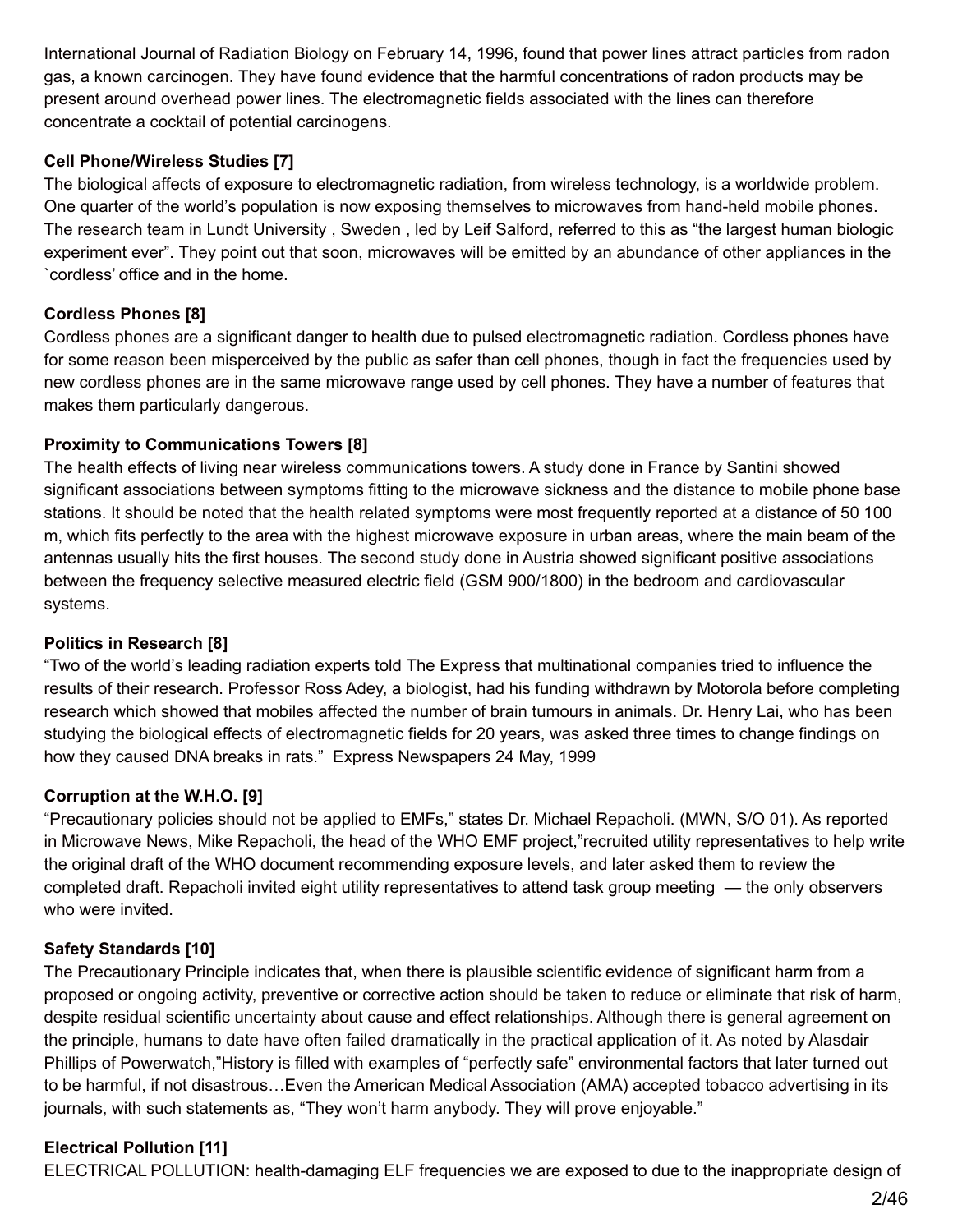the 50/60 Hz electrical transmission and distribution systems. Low frequency electromagnetic fields, whose frequencies, harmonics and sub-harmonics coincide with the range of frequencies used by our brains, hearts and cells. Subtly and at extremely low intensities, they strongly interact, through resonant absorption, with primary functions of our bodies with significant elevations in depression, sickness and death. (Dr. Neil Cherry.)

## **Electrical Sensitivity [12]**

ELECTRICAL SENSITIVITY: How the body reacts to manmade electromagnetic radiation, research and governmental response

"My working hypothesis ….is that electrohypersensitivity is a kind of irradiation damage, since the observed cellular changes are very much the same as the ones you would find in tissue subjected to UV-light or ionizing radiation." Prof. Olle Johannson

### **WiFi [13]**

Hundreds of studies have already demonstrated the severely deleterious health effects of living near radio and microwave broadcast towers. Also, review the information on irrelevance of present SAR standards. The United States Environmental Protection Agency (EPA) itself acknowledges that current Federal Communications Commission (FCC) radiation protection standards are inadequate and do not account for all possible harmful effects of RFR, in particular the non-thermal effects that are of particular relevance to the radiation utilized by WiFi. In a July 16, 2002 letter from Norbert Hankin of the EPA's Center for Science and Risk Assessment, Radiation Protection Division to Janet Newton, President of The EMR Network, Mr. Hankin writes: "The FCC's current exposure guidelines, as well as those of the Institute of Electrical and Electronics Engineers (IEEE) and the International Commission on Non-Ionizing Radiation Protection, are thermally based, and do not apply to chronic, non-thermal exposure situations."

# **INTRODUCTION**

### **Overview and important terms**

["The greatest environmental change wrought so far by the human species is the change in the electromagnetic environment of the earth. For billions of years the earth's electromagnetic environment was virtually "silent" in the range of the electromagnetic spectrum below visible light, and light itself was the most abundant source of electromagnetic energy. Now, in just a few decades, with the explosion of wireless signals of radio and TV broadcasts, radar, military applications, microwave towers and cell phones, and ever etcetera, the density of radio waves and microwaves in our environment is many millions of times higher than the natural levels with which all life on earth evolved. In addition, the increased use of electronics by electricity consumers has resulted in a situation where our building wiring systems, intended to carry just 50 or 60 Hz, now broadcast harmful high frequencies as well. We have created and are living in a blanket of electrosmog never before experienced by living species, without having considered the consequences. What were we thinking?

In order to understand what we should have been thinking about, we need to be familiar with a few terms and features of manmade electromagnetic energy.

Atoms are made up of negatively charged electrons that orbit around a positively charged nucleus. Electrons can move up in different orbits when they are excited, Their return to their original orbit releases energy. Electrons shaken loose and traveling through a wire produce electricity. Light, heat, electricity and nuclear activity are all forms of electromagnetic energy.

Energy moves away from its source in waves, and is classified according to the length of its wave. Utility-provided electricity of 60 Hz (Hertz) has 60 waves per second. Frequencies below 3 kHz (3 kilohertz, or 3 thousand Hertz, 3,000 waves per second) are called Extra Low Frequency (ELF) and are measured in terms of their electric and magnetic components.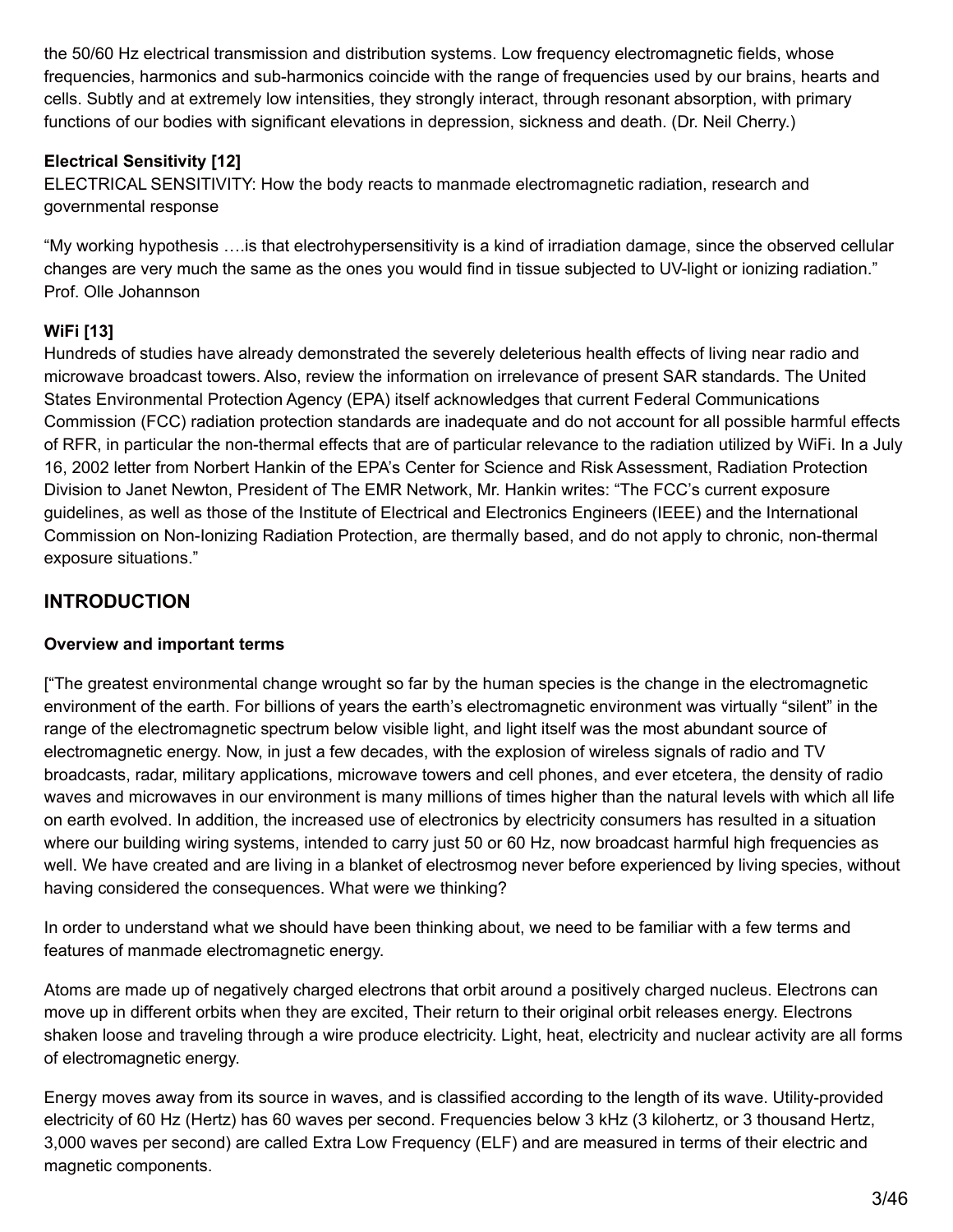The electric field is related to the voltage in the conductor. Electric fields are present even if no current is flowing. For instance, a plugged-in lamp and the cord to it have an electric field, even if the lamp is not turned on. Electric fields are measured in V/m, or volts per meter.

The magnetic field is generated by the current flowing through a conductor, and it varies in strength with the strength of the current. Magnetic field strength is measured in milliGauss (mG), which is 1/1000 of a Gauss. Another unit of measure for magnetic field strength is the microtesla, µT. One µT equals 10 mG.

The lower the frequency, the longer the wavelength. The higher the frequency, the shorter the wavelength. The shorter the wave, the more power is inherent in it.

As we move up the EM spectrum from the longer to the shorter wavelengths, we encounter first electrical power transmission, then radio, TV, radar/microwave, radiant heat/visible light, ultraviolet, x-rays and gamma rays. The frequencies at and below that of visible light are known as non-ionizing, and those above light as ionizing. At ionizing frequencies, the particles of radiation contain enough energy to eject electrons from atoms and molecules, leaving them electrically imbalanced, or ionized. Ionized molecules are highly reactive and can damage cells.

As technology advanced and we began to use the higher frequencies, it was accidentally discovered that frequencies of about 27MHz (27 mega Hertz, or 27 million cycles per second) caused body heating. It was inaccurately concluded that any biological effects not caused by ionization must be caused solely by overheating. Thus the first safety standard set for exposure to manmade electromagnetic energy took only heating into consideration, relying mostly on the work of Herman Schwan, a biophysicist. In the 1950s, Schwan worked for the Defense Department, estimating "safety" according to how much radar MW energy it took to heat metal balls and containers of salt water, which he believed represented both the size and electrical characteristics of animals and humans.

Operating on the assumption that in regards to non-ionizing radiation avoiding heating meant safety, with heating occurring at 100mW/cm2, the Air Force applied a "safety factor" of ten and set an initial safety standard of 10mW/cm2 2 (10 milliwatts of energy absorbed in a square centimeter of tissue) in 1957. Later standard setters, influenced ever more strongly by industry and the military, ignored the emergence of evidence that biological effects were indeed occurring at levels far below 10mW/cm2, and in 1966 the American National Standards Institute (ANSI) developed ANSI C95.1-1966 at 10mW/cm2. The rewritten ANSI/IEEE C95.1-1992 set a two-tiered recommendation, one for the general public and one for RF workers, and lowered the limit to some frequencies to 1 mW/cm2, but the standard still presumes only thermal effects, in the face of now monumental evidence to the contrary. The EPA called this standard seriously flawed and specifically cited the failure to recognize nonthermal effects. Nonetheless, it remains in effect.

In a July 16, 2002 letter from Norbert Hankin of the EPA's Center for Science and Risk Assessment, Radiation Protection Division to Janet Newton, President of The EMR Network, Mr. Hankin writes: " The FCC's current exposure guidelines, as well as those of the Institute of Electrical and Electronics Engineers (IEEE) and the International Commission on Non-Ionizing Radiation Protection, are thermally based, and do not apply to chronic, nonthermal exposure situations." — Shivani]

# **STATEMENTS/APPEALS BY INFORMED EXPERTS:**

Public statements and appeals made by independent researchers & informed doctors, concerned about the health effects of exposure to electromagnetic radiation.

In October 1998, at the University of Vienna Workshop on Possible Biological and Health Effects of Radio Frequency Electromagnetic Fields, [ref. 15] the following resolution was adopted by the participating scientists. ( The Vienna Resolution ):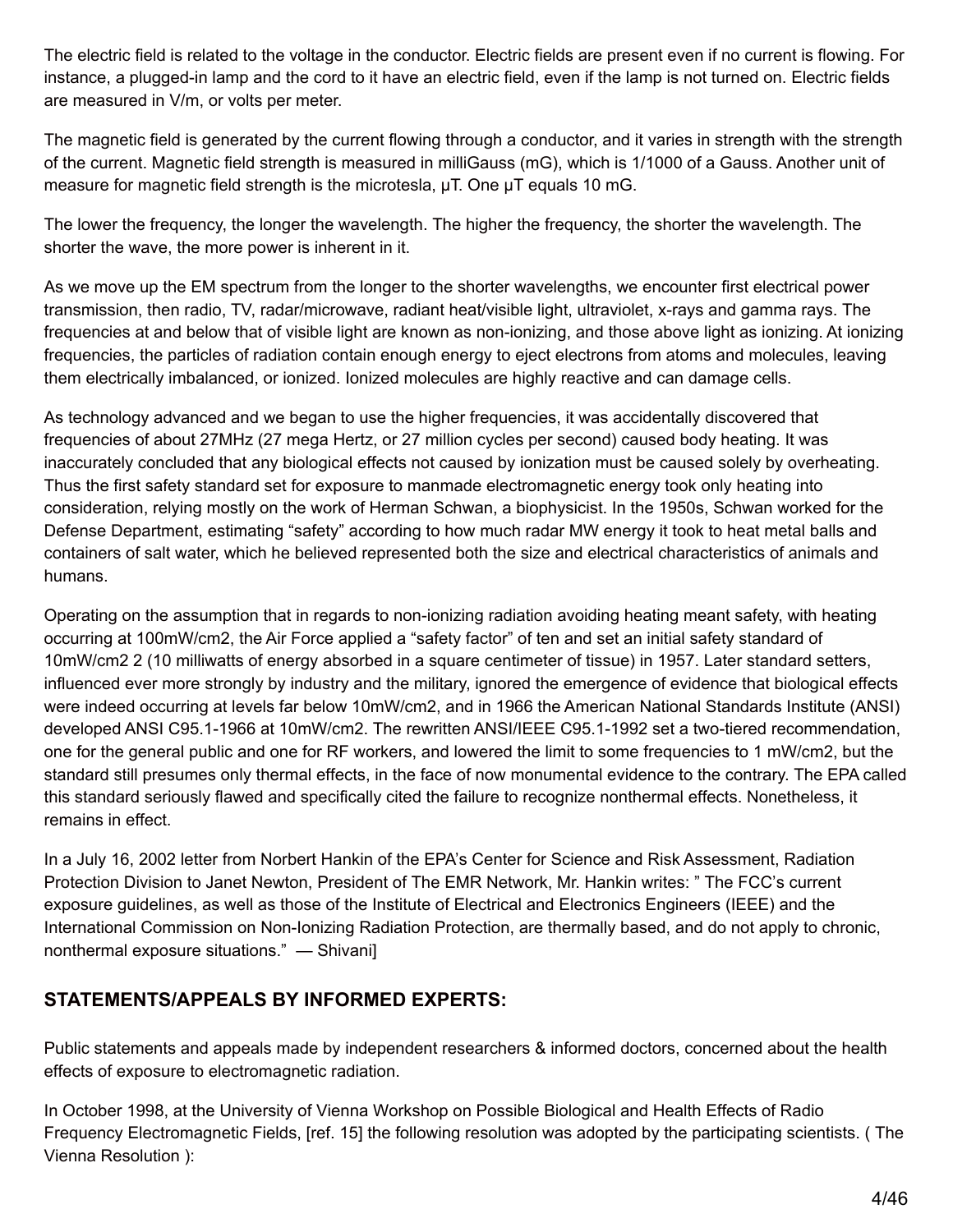"The participants agreed that biological effects from low-intensity exposures are scientifically established. However, the current state of scientific consensus is inadequate to derive reliable exposure standards. The existing evidence demands an increase in the research efforts on possible health impact and on adequate exposure and dose assessment."

In his summary report, Dr. Cherry concludes: "Scientific studies at the cellular level, whole animal level and involving human populations, show compelling and comprehensive evidence that RF/MW exposure down to very low levels, levels which are a minute fraction of present "safety standards", result in altered brain function, sleep disruption, depression, chronic fatigue, headache, impaired memory and learning, adverse reproductive outcomes including miscarriage, still birth, cot death, prematurity and birth deformities. Many other adverse health effects have been found, predominantly cancer of many organs, especially brain cancer, leukemia, breast cancer and testicular cancer. Studies have also found that RF/MW exposed parents have more children with CNS cancers and other health defects. These effects are consistent with genetic damage caused by RF/MW. Many scientific studies have found chromosome aberrations and DNA damage with RF/MW exposure, the first being published in 1959. Two primary biological mechanisms are linked to these effects, calcium ion efflux and melatonin reduction. With melatonin reduction, there is a rise in serotonin, which is associated with awakeness, alertness, anxiety, anger, rage and violence depending on the serotonin level, the person and the circumstances.

Hence, there is strong evidence that ELF and RF/MW is associated with accelerated aging (enhanced cell death and cancer) and moods, depression, suicide, anger, rage and violence , primarily through alteration of cellular calcium ions and the melatonin/serotonin balance."

### As reported at: EMF Issues

"More than 100 epidemiological studies have shown an association between residential and occupational EMF exposure and many types of cancer. The association between EMF exposure and childhood cancer is especially strong. This scientific evidence led the 28 member panel convened by the National Institute of Environmental Health Sciences (NIEHS) to conclude on July 24, 1998, that extremely low frequency (ELF) electromagnetic fields should be regarded as possible carcinogens. The final vote of the panel was 19 to 9 in favor of categorizing ELF EMFs, such as those from power lines and electrical appliances, as possible carcinogens. The vote followed a year of exhaustive evaluation of the scientific literature, three multi-day symposia attended by many international scientists, and a final 10 day review and debate of the scientific and medical literature in a closed meeting in Minnesota."

The Salzburg Resolution signed by 19 scientists and public health doctors from 10 countries, was the outcome of the first international conference dedicated to public health issues connected with exposure to Base-station emissions, which was held in Salzburg in June 2000. The Salzburg Resolution recommends that outdoor exposure should be below 1mW/m2 (0.1µW/cm2) . – equivalent to an electric field of 0.6 volts per metre (V/m) – in publicly accessible areas surrounding such an installation. It should be noted that this value is 4500(9000) times lower than the ICNIRP Guideline value for 900(1800)MHz radiation.

The Catania Resolution signed by 16 eminent scientists of international standing from 7 different countries, following a conference in Sicily in September 2002 states: "Epidemiological and in vivo and in vitro experimental evidence demonstrates the existence for electromagnetic field induced effects.which can be adverse health. .. 'The weight of evidence calls for preventive strategies based on the Precautionary Principle."

### **The Freiburger Appeal**

In October 2002 a team of over 50 German medical doctors started the Freiburger Appeal. After seeing a dramatic rise in severe and chronic diseases, they have noted a clear temporal and spatial correlation between disease and exposure to microwave radiation. The appeal has since been signed by thousands of doctors. To quote:

"Out of great concern for the health of our fellow human beings do we – as established physicians of all fields,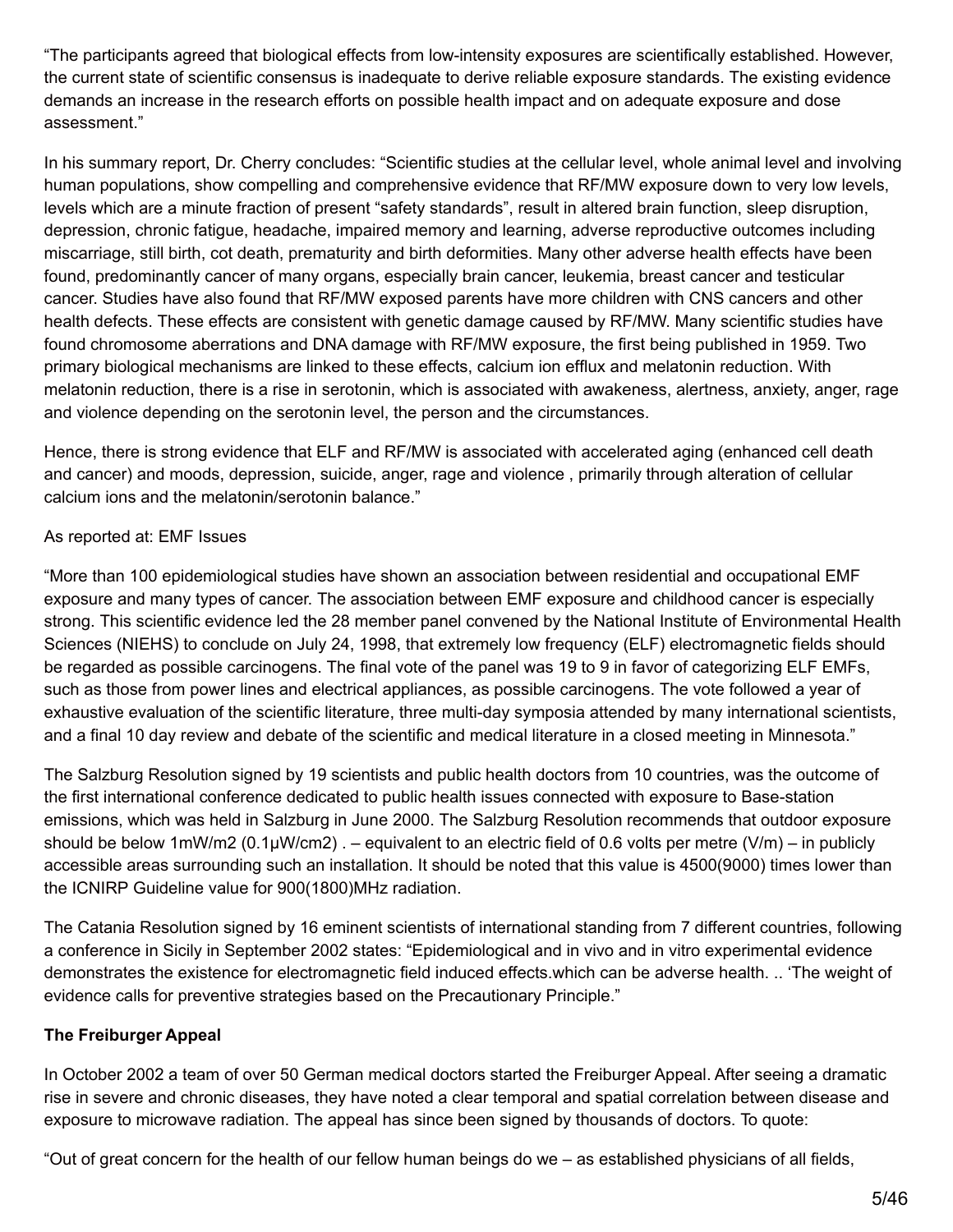especially that of environmental medicine – turn to the medical establishment and those in public health and political domains, as well as to the public. We have observed, in recent years, a dramatic rise in severe and chronic diseases among our patients, especially:

- \* Learning, concentration, and behavioural disorders (e.g. attention deficit disorder, ADD)
- \* Extreme fluctuations in blood pressure, ever harder to influence with medications
- \* Heart rhythm disorders
- \* Heart attacks and strokes among an increasingly younger population
- \* Brain-degenerative diseases (e.g. Alzheimer's) and epilepsy
- \* Cancerous afflictions: leukemia, brain tumors

Moreover, we have observed an ever-increasing occurrence of various disorders, often misdiagnosed in patients as psychosomatic:

\* Headaches, migraines

- \* Chronic exhaustion
- \* Inner agitation
- \* Sleeplessness, daytime sleepiness
- \* Tinnitus
- \* Susceptibility to infection

\* Nervous and connective tissue pains, for which the usual causes do not explain even the most conspicuous symptoms

Since the living environment and lifestyles of our patients are familiar to us, we can see (especially after carefullydirected inquiry) a clear temporal and spatial correlation between the appearance of disease and exposure to pulsed high-frequency microwave radiation (HFMR), such as:

- \* Installation of a mobile telephone sending station in the near vicinity
- \* Intensive mobile telephone use
- \* Installation of a digital cordless (DECT) telephone at home or in the neighbourhood

We can no longer believe this to be purely coincidence, for:

\* Too often do we observe a marked concentration of particular illnesses in correspondingly HFMR-polluted areas or apartments;

\* Too often does a long-term disease or affliction improve or disappear in a relatively short time after reduction or elimination of HFMR pollution in the patient's environment;

\* Too often are our observations confirmed by on-site measurements of HFMR of unusual intensity.

On the basis of our daily experiences , we hold the current mobile communications technology (introduced in 1992 and since then globally extensive) and cordless digital telephones (DECT standard) to be among the fundamental triggers for this fatal development.

One can no longer evade these pulsed microwaves. They heighten the risk of already-present chemical/physical influences, stress the body's immune system, and can bring the body's still-functioning regulatory mechanisms to a halt. Pregnant women, children, adolescents, elderly and sick people are especially at risk.

Our therapeutic efforts to restore health are becoming increasingly less effective: the unimpeded and continuous penetration of radiation into living and working areas (particularly bedrooms, an essential place for relaxation, regeneration and healing) causes uninterrupted stress and prevents the patient's thorough recovery.

In the face of this disquieting development, we feel obliged to inform the public of our observations, especially since hearing that the German courts regard any danger from mobile telephone radiation as "purely hypothetical." (See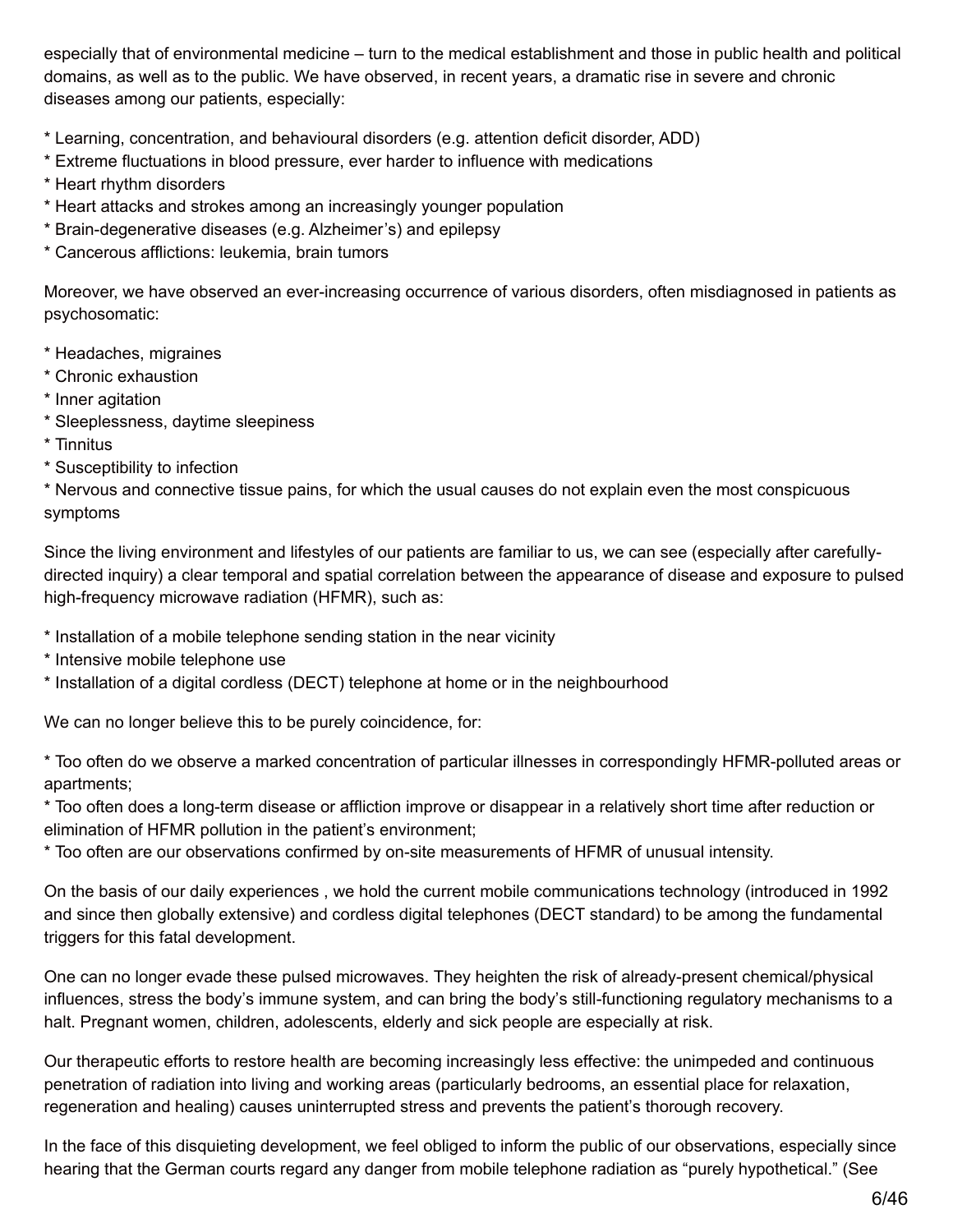the decisions of the constitutional court in Karlsruhe and the administrative court in Mannheim , Spring 2002). What we experience in the daily reality of our medical practice is anything but hypothetical!

We see the rising number of chronically sick patients also as the result of an irresponsible "safety limits" policy, which fails to take the protection of the public from the short- and long-term effects of mobile telephone radiation as its criterium for action. Instead, it submits to the dictates of a technology already long recognized as dangerous.

For us, this is the beginning of a very serious development through which the health of many people is being threatened.

We will no longer be made to wait upon further unreal research results – which in our experience are often influenced by the communications industry – while evidential studies go on being ignored. We find it to be of urgent necessity that we act now!

Above all, we are, as doctors, the advocates for our patients. In the interest of all those concerned, whose basic right to life and freedom from bodily harm is currently being put at stake, we appeal to those in the spheres of politics and public health.

Please support the following demands with your influence:

\* New health-friendly communications techniques, given independent risk assessments before their introduction

and, as immediate measures and transitional steps:

\* Stricter safety limits and major reduction of sender output and HFMR pollution on a justifiable scale, especially in areas of sleep and convalescence

\* A say on the part of local citizens and communities regarding the placing of antennae (which in a democracy should be taken for granted)

- \* Education of the public, especially of mobile telephone users, regarding the health risks of electromagnetic fields
- \* Ban on mobile telephone use by small children, and restrictions on use by adolescents

\* Ban on mobile telephone use and digital cordless (DECT) telephones in preschools, schools, hospitals, nursing homes, events halls, public buildings and vehicles (as with the ban on smoking)

\* Mobile telephone and HFMR-free zones (as with auto-free areas)

\* Revision of DECT standards for cordless telephones with the goal of reducing radiation intensity and limiting actual use time, as well as avoiding the biologically critical HFMR pulsation

\* Industry-independent research, finally with the inclusion of amply available critical research results and our medical observations

The Helsinki Appeal 2005 from EMF Team Finland calls on the European Parliament to act promptly for the adoption of the new safety standard in the European Union. Physicians and researchers feel great concern about the Precautionary Principle not being sufficiently applied to electromagnetic fields. They want the standards recommended by ICNIRP to be rejected, because recent scientific studies report various disturbances caused by mobile phone and other RF radiation.

The European Parliament Resolution B3-0280/92, clauses D and E, bases its concern on the matter of EMF health effects, in part, on recognition that the cell membrane is the primary site of cellular interaction of EMF and living tissues:

D. whereas, according to an increasing number of epidemiological and experimental studies, even slight exposure to non-ionizing electromagnetic fields increases the risk of cancer, can be accompanied by nervous disorders and disruption of the circadian rhythm and seems capable of affecting developing organisms,

E. whereas the results of many in vivo and in vitro studies show increasingly clearly the interaction mechanisms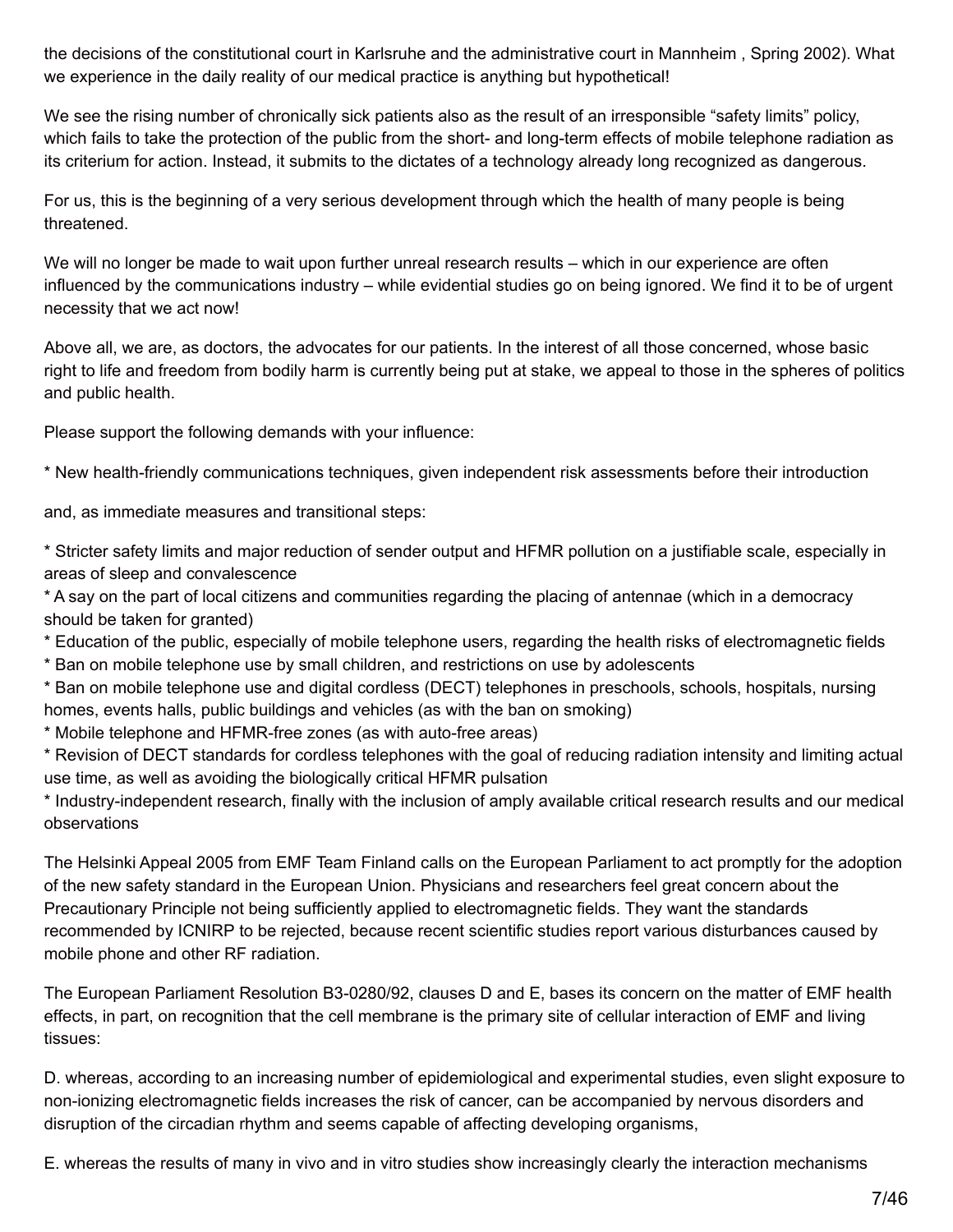underlying such disorders and illnesses, centered mainly in the cell membrane, lead to disruption of melatonin secretions, ornithine decarboxylase activity and T-lymphocyte efficacy, testifying to the probable role of non-ionizing radiation in promoting cancer.

[The utility industry's latest strategy is to argue that we cannot prove that there is a health risk from electromagnetic fields until we know exactly how they cause cancer, leukemia or other diseases. This is a false argument as Paul Brodeur clearly points out in his 1993 book "The Great Power-Line Cover-Up" — Shivani]

"What industry spokespeople conveniently overlooked, of course, was that thirty years after definitive epidemiology had been conducted to show that asbestos was a potent cancer-producing agent, scientists still do not know the mechanism by which an inhaled asbestos fiber reacts in lung tissue to cause cancer. Nor do they understand the mechanism by which cigarette smoke reacts in lung tissue to cause cancer. Or how the chemical pesticide DDT operates in breast tissue to cause breast cancer. Suffice it to say, if public health authorities had been required to wait for the cancer-producing mechanisms of these agents to be fully understood, regulations governing asbestos exposure would not have been implemented; warnings on cigarette smoking would not have been issued; and the twenty-year old ban on DDT would not have been imposed."

[Now, of course, we have a number of studies that reveal mechanisms. Yet the illogical and immoral "lack-of-proof" argument is still being used, and both the public and medical doctors continue to docilely accept it. Rather than industry having to prove that a product or technology is safe before rolling it out, others have to prove that it is not, after many have already been irreversibly damaged by it. —Shivani]

# **COGHILL'S CHALLENGE online**

To the UK electrical power utilities and the National Radiological Protection Board

This challenge was first thrown down in 1999. We have had not one single person daring to take it up and thereby win a thousand pounds. In June 2003 I doubled the stakes! First take a look at our studies on sudden infant death syndrome, ME, and on childhood leukaemia (see Our Research section). The overall chance of selection bias in these studies is minimal.

NRPB investigation levels advise 12,000 Volts per metre at ELF frequencies at the level where investigation becomes necessary to see if the field is strong enough to inflict adverse health effects from burning. Below this level no special precautions are necessary, they say. Power utilities around the world hide behind this advice (in some countries the level is only 5000 Volts per metre, (in Russia it is 500 Volts per metre, but these are still much higher than the levels found adverse in our study), and the utilities broadly deny that non-thermal effects from Electric field exposures below 5000 Volts per metre could be hazardous.

But my studies (inter alia) have shown that people sleeping in bedplaces where the ELF electric field is elevated above normal levels (say above 20 Volts per metre) there is serious ill health from chronic exposure (asthenias and leukaemias in adults, cot death in children). Therefore The £2000 (\$3,000) Coghill Challenge to power utility workers and the NRPB is:

Place any human infant of less than three months age to sleep each night for at least eight hours in an ELF electric field of 100 Volts per metre for thirty days. My studies predict that child will die, or become so seriously ill that the test will have to be called off. The NRPB and the power utilities' investigation levels by contrast predict there will be no adverse effect.

I will personally bet any NRPB member of staff or any electric power utility worker around the world £2000 (or US\$3000) willing to do this experiment, that my prediction will prove correct.

Only one £2000 payment will be made so first come, first served.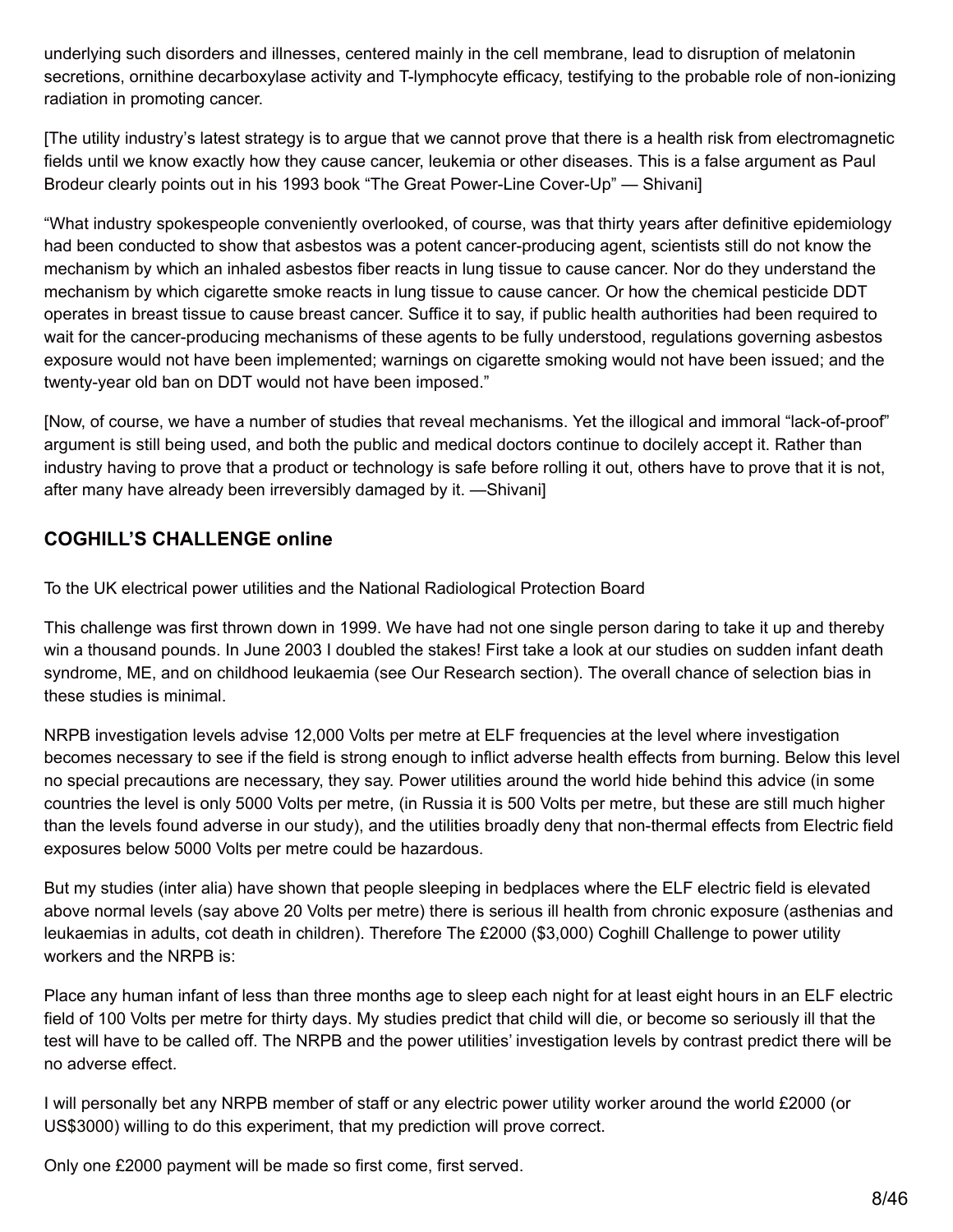Only power worker employees and NRPB staff employee parents are eligible for the Coghill Challenge.

This challenge was originally mounted on 4 July 1999, and was extended as from 4 July 2003. Come and get the cash, guys!

Entrants must agree that we will let visitors to our website know the results of this trial, with the outcome verified by the coroner or doctor attending the infant.

# **SYMPTOMS OF ELECTROMAGNETIC HIGH FREQUENCY ILLNESS**

The original symptoms list below was published in "No Place To Hide" Volume 3, Number 1, April 2001, "Special Issue on Russian and Ukrainian Research" by Arthur Firstenberg, Editor of The Cellular Phone Taskforce.

### **Symptoms of radio wave sickness**

Neurological : headaches, dizziness, nausea, difficulty concentrating, memory loss, irritability, depression, anxiety, insomnia, fatigue, weakness, tremors, muscle spasms, numbness, tingling, altered reflexes, muscle and joint paint, leg/foot pain, "Flu-like" symptoms, fever. More severe reactions can include seizures, paralysis, psychosis and stroke. [Possibly MS as well.]

Cardiac : palpitations, arrhythmias, pain or pressure in the chest, low or high blood pressure, slow or fast heart rate, shortness of breath.

Respiratory : sinusitis, bronchitis, pneumonia, asthma.

Dermatological: skin rash, itching, burning, facial flushing.

Ophthalmologic : pain or burning in the eyes, pressure in/behind the eyes, deteriorating vision, floaters, cataracts.

Others : digestive problems; abdominal pain; enlarged thyroid, testicular/ovarian pain; dryness of lips, tongue, mouth, eyes; great thirst; dehydration; nosebleeds; internal bleeding; altered sugar metabolism; immune abnormalities; redistribution of metals within the body; hair loss; pain in the teeth; deteriorating fillings; impaired sense of smell; ringing in the ears. [Also leukemia, cancer, Lou Gehrig's Disease….]

### **Common sources of radio waves**

Outdoors: Broadcast antennas (fixed); broadcast antennas (mobile); radar stations (fixed); radar devices (mobile); television cables; satellites; satellite receiving dishes; satellite sending dishes; cell phones, pagers, two-way radios.

Indoors: Cordless telephone base units; cordless telephones; wireless computers and their base units; wired computers; televisions; microwave ovens; dimmer switches; security systems; remote controls; fax machines, answering machines, CD players and other digital equipment; (in automobiles) ignition systems; (in theaters) assistive listening systems and devices for the hearing impaired; (in theaters) wireless microphones. [Also variable speed motors, transformers, wireless-broadcasting Palm Pilots, child monitors, some electronic games, highfrequency pest-repelling units, fish finders…]

[For many people, the main source of high frequencies is the electrical pollution riding on the 60-cycle current delivered by the electric utility company. RF currents also enter your home via water and gas pipes, phone lines, etc. Once inside, they tend to flow across surfaces, even of things like wooden furniture. Unless you check with a sensitive high-frequency electric field meter, you will not be aware of their presence and they may cause the above symptoms. —Shivani]

# **RESEARCH [ 1 ]**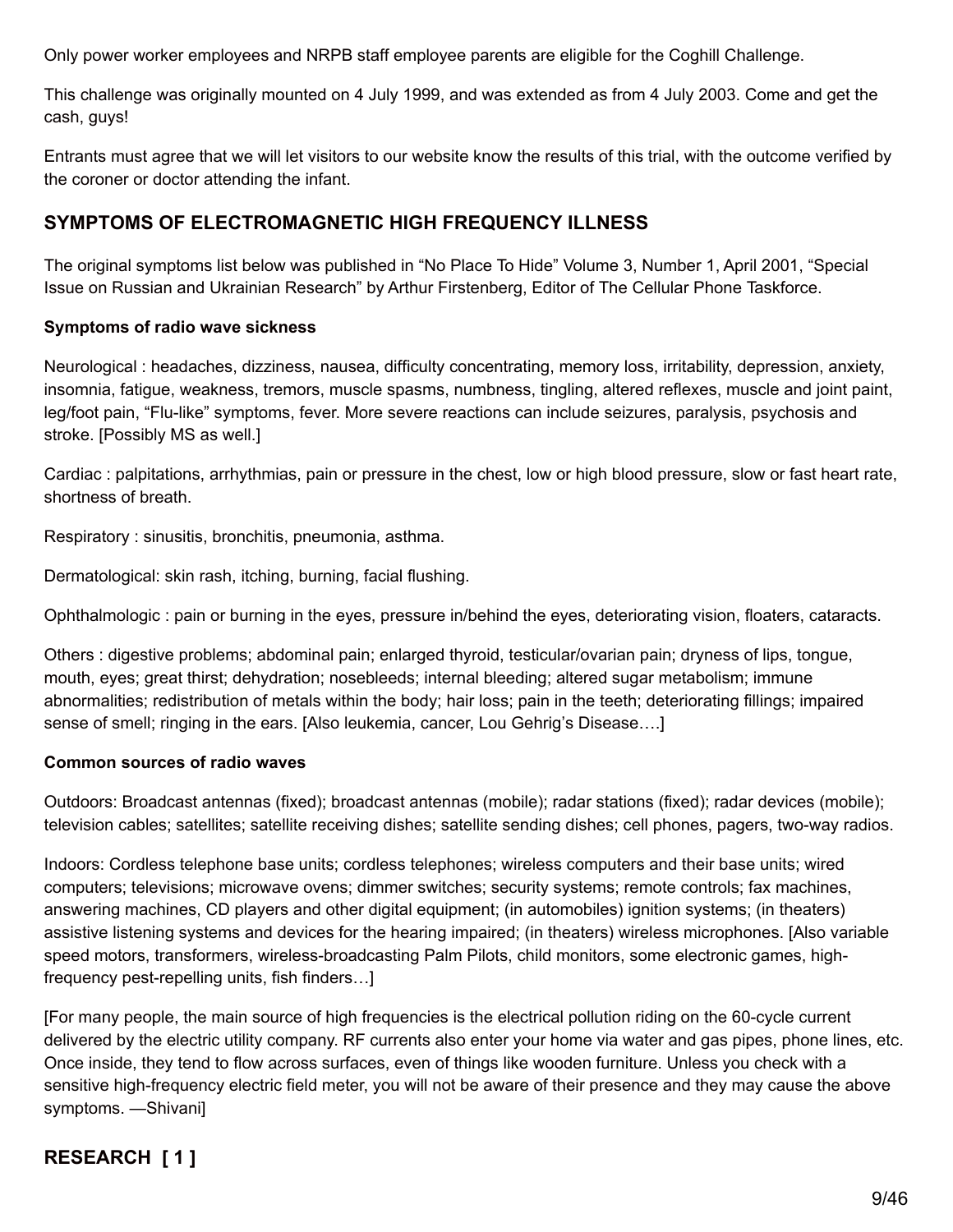on the health effects of manmade electromagnetic frequencies

Understanding how living creatures are affected by manmade electromagnetic frequencies requires an understanding of biological processes that is as yet foreign to some scientists who still believe that biological processes are just chemical processes, when in fact our biochemical processes all involve electromagnetism. Each cell of living biological tissue is surrounded by a conductive medium containing charged particles that are free to change their position relative to the cell when exposed to outside electromagnetic influences. Within, cells contain numerous molecules, which also have electrical properties and are highly responsive to electrical stimuli. This natural arrangement results in the ability of living tissue to amplify or dampen the effects of external oscillating electromagnetic frequencies. ….Exogenous RF/MW fields can induce in the body electrical fields that are orders of magnitude higher than a body's own natural endogenous fields.

The studies mentioned here are just a few of thousands showing the detrimental effects of manmade electromagnetic radiation on humans and other species of living beings.

In 1981, Dr. Adey reported that "there is unequivocal experimental evidence that fields from ELF to UHF (10 Hz to 450 MHz) interact directly with brain tissue". Adey WR, 1981. "Tissue interactions with non-ionizing electromagnetic fields". Physiological Reviews 61

In 1987, Dr. Henry Lai and his team at the University of Washington speculated that biological responses are in effect stress responses. They found the effects of MW EMF similar to those of two known stressors: loud noise and body restraint. (Lai H Horita A Chou CK and Guy AW, 1987. "A review of microwave irradiation and actions of psychoactive drugs". IEEE Engineering in Medicine and Biology Magazine, March 1987)

In 1989 Dr. Reba Goodman and her team at Columbia University observed the synthesis of proteins called heat shock or stress proteins following exposure to EMFs. Stress proteins are formed as a result of exposure to stressors, including heat shock, ionizing radiation, infections, chemical toxins, etcetera.

Lindstrom et al. replicated and extended the research of other scientists and showed, that oscillating low level EMFs produce the same calcium ion reaction as does an antibody. (Lindstrom et al, 1995. "Intracellular calcium oscillations in a T-cell line after exposure to extremely-low-frequency magnetic fields with variable frequencies and flux densities". Bioelectromagnetics 16)

In 1998 it was shown that 60 Hz EMFs trigger a cascade of enzyme-driven cell-signaling events that could result in cancer. (Uckun F et al, 1998. "Stimulation of Src family protein-tyrosine kinases as a proximal and mandatory step for SYK kinase-dependent phospholipase Cy2 activation in lymphoma B cells exposed to low energy electromagnetic fields". The Journal of Biological Chemistry, Vol. 273, No. 7: 4035-4039)

Dr. Joan Farrell of the Catholic University of America in Washington, D.C has discovered that ELF fields induce an electric field in body tissue that may become amplified by orders of magnitude relative to the exogenous field. This signal enhancement mechanism offers some understanding regarding how ELF fields induce biological effects.

EMF exposure can alter heart rhythms and may lead to elevated cardiac risks, according to Dr. Antonio Sastre of the Midwest Research Institute in Kansas City, MO, as reported in Microwave News.

"A living body has special electromagnetic sensitivities precisely because of its aliveness. ….The possibility of a non-thermal influence arises because a living system itself supports a variety of oscillatory electrical/ biochemical activities, each characterized by a specific frequency, some of which happen to be close to those found in the [RF/MW] signals – a coincidence that makes these bioactivities potentially vulnerable to being interfered with in various (non-thermal) ways.

Unlike the heating effect of exposure to microwaves, which can, if excessive, cause actual material damage, nonthermal influences act in a more subtle way, via their potentiality to interfere with biological functionality – in particular….with that of bioprocesses which are intended to afford (natural) protection against adverse health effects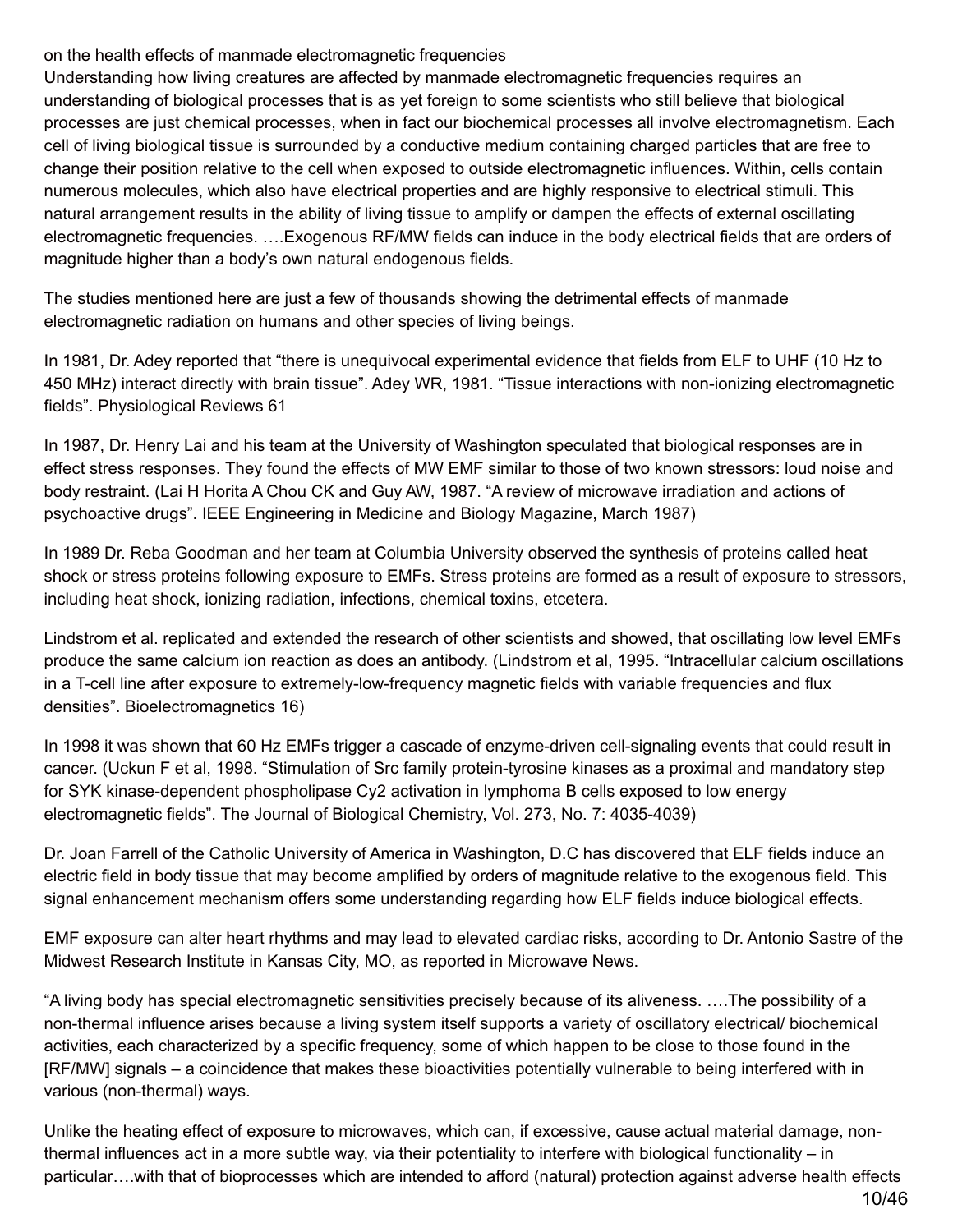of various kinds." ( "How Exposure to GSM & TETRA Base-station Radiation can Adversely Affect Humans", by G J Hyland, Associate Fellow Executive Member, Department of Physics, International Institute of Biophysics, University of Warwick, UK Neuss-Holzheim, Germany.

**THE REFLEX PROJECT** (Risk Evaluation of Potential Environmental Hazards from Low Energy Electromagnetic Field Exposure Using Sensitive in vitro Methods), was a 3-year joint research project set up to investigate the effects of low-levels of RF radiation on cellular systems; cost of approximately \$3 million. The work was carried out by 12 research groups in seven European countries. 1800 in vitro experiments were performed. Yet again it was shown RF radiation could increase the number of DNA breaks in exposed cells and could also activate a stress response – the production of heat shock proteins. It was clear chromosome damage could be seen in the cell exposed to mobile phone radiation over 24 hours exposure. [ You can see an actual image of the cell damage on Dr Gerd Oberfeld's Westminster Presentation on www.radiationresearch.org If you don't see it there, I can e-mail you the file. —Shivani ]

In 1994, Henry Lai and Narendra Singh from the University of Washington found that two hours of radiation at levels considered safe by government damaged rat-brain DNA….

In 1996 Lai & Singh showed single and double DNA strand breaks in brain cells of rats exposed to 2.45GHz SARs of 1.2 W/Kg (comparable with levels in the heads of mobile phone users).

# **CALCIUM ION EFFLUX / MELATONIN REDUCTION**

on the health effects of manmade electromagnetic frequencies

A international scientific workshop on possible biological and health effects of RF electromagnetic fields, attended by international scientists, was held in Vienna in 1998.

The following are excerpts from Dr. Neil Cherry's remarks about the conference, from an interview with Dorothy Hunt, M.A. F.T.C.L. titled "Cellphones – A Boon To Modern Society Or A Threat To Human Health?" which can be read at http://www.nzine.co.nz/features/neilcherry3.html/

Calcium ion efflux Caused by electromagnetic radiation, and its biological effects

"Dr. Blackman has conducted far more experiments in his laboratory on this influx/efflux than anyone else. They have shown that calcium ion alteration occurs at particular carrier frequencies, particular signal strengths, particular modulation frequencies and in particular temperature ranges, but not in others which lie between them."

After summarizing these hundreds of experiments Carl Blackman stated that EMR must be treated as chemicals (plural) because we have made the mistake of treating it as a single chemical looking for single effects across the whole spectrum, when it is clear that the effects are very significant and occur at particular combinations of variables, but do not occur at a nearby different combination.

He finished by stating that it is very well established that there is a biological effect called calcium ion efflux and influx that can be caused by EMR at levels that are not involving heating but involving a frequency which has nothing to do with the energy levels. This is therefore a true biological effect, not a consequence of heat but produced by particular combinations of EMR and thus is a separate biological change."

According to Dr Blackman's data on calcium ion changes . damage appears to depend on a particular choice of the nature of the signal in the carrier frequency, the modulation characteristic, and the intensity of the signal.

Many researchers in the military and industrial laboratories take the attitude that if there is going to be an effect then it must be visible when high levels of energy are really pumped in. The science says that with EMR it is not necessarily an effect that occurs at a higher level and a higher energy.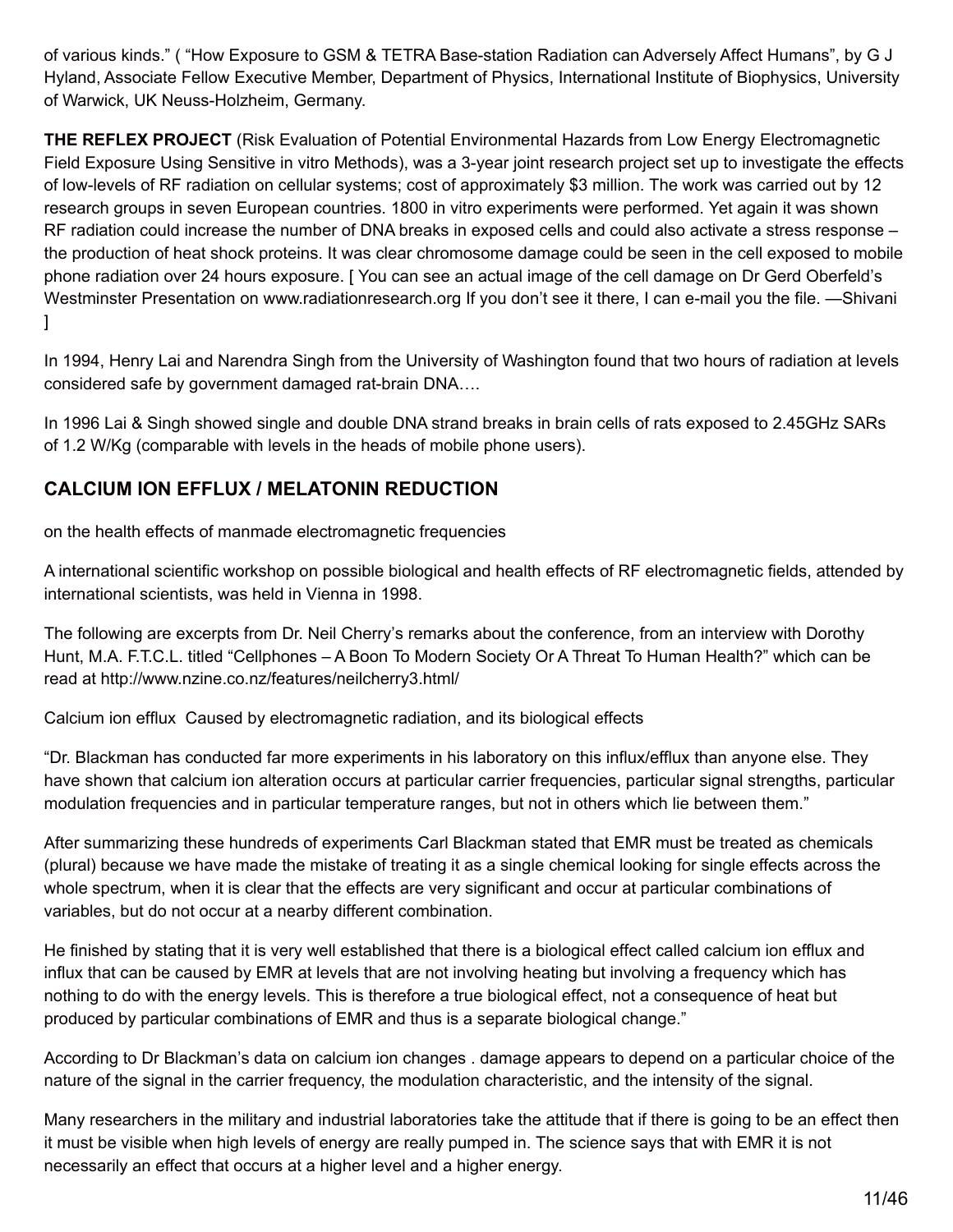Calcium ion influx/efflux is a mechanism for brain change which affects behaviour and reaction times in people and is therefore indicative of a human health effect.

Calcium ions in cells play a role in the growth and development of cells in DNA synthesis and in the life and death of cells. Therefore calcium ion alteration of cells by EMR is a biological mechanism linking to neurological degeneration such as Alzheimer's and other neurological diseases of age, to cancer and many other health effects. The scary aspect of this is that calcium ion efflux occurs at intensities and field strengths that are extremely low.

The heart is also an electromagnetic organ with an electric pulse initiating a cascade of calcium ions that cause the cells in the heart to contract and produce a heart beat every second or so throughout our lives. This is monitored by the electrocardiogram (ECG).

### **Melatonin reduction: Caused by electromagnetic radiation, and its biological effects**

There are well established theoretical and observationally confirmed mechanisms for external ELF signals to be resonantly absorbed in human tissue, especially the brain and heart, and cause reduced melatonin. Melatonin is the most potent naturally produced antioxidant that helps to protect cells from genetic damage that leads to cancer, neurological, cardiac and reproductive damage, illness and death.

Melatonin levels also affect the health of the immune system that also has a vital role in trying to maintain health. Since a damaged cell should be eliminated by programmed cell death, apoptosis, or by natural killer cells in the immune system, altered calcium ions negatively affect both of these processes. Calcium ion influx inhibits apoptosis and calcium ion efflux enhances apoptosis, Fanelli et al. (1999).

Substances that reduce melatonin are genotoxic because of the reduced antioxidant effect allowing free radials to cause more genetic damage. Direct evidence of genotoxicity comes from observed chromosome aberrations (CAs) and DNA strand breakage assays.

The very young and the very old have very low levels of melatonin. Melatonin production is very low at birth, peaks in early childhood and declines from puberty onwards.

A life-time of cumulative exposures to toxins and the reduced immune system, reduced sleep and reduced melatonin all lead to increased cancer risk, especially for those over 50 years of age, Milham and Ossiander state that worldwide occurrence of a peak of childhood leukaemia follows the introduction of electrification.

75% of childhood cALL and 60 % of all childhood leukaemia may be preventable."

The historical rise in childhood leukaemia is paralleled by the same exponential rises in adult leukaemia in all developed countries. Reduced melatonin from 50/60 Hz EMF exposure is the core biological mechanism.

Childhood cancer rates are typically highest in the 0-4 yrs age group . The mother's melatonin passes through the placenta to the fetus in her womb regulating the daily cycle of the fetus and protecting the fetus from oxidative free radical damage. Reducing mother's nocturnal melatonin will increase the risk of fetal genetic and immune system damage.

Cancer develops in three main stages, initiation, promotion and progression, Weinstein (1988). Cancer development usually takes decades. In very young children the cancer development rate is much faster because their cell cycle is much quicker, their immune system is undeveloped and their melatonin production is very low. Cancer can be initiated in the fetus in utero. This is likely to be the case for early childhood ALL and AML. The promotion phase can commence in utero and continue after birth if the exposure to the toxic agent continues. For EMF it does. The rapid cancer development produces some leukaemia case in the 1 st year of life, with the rate continuing to rise to peak in years 3 to 4.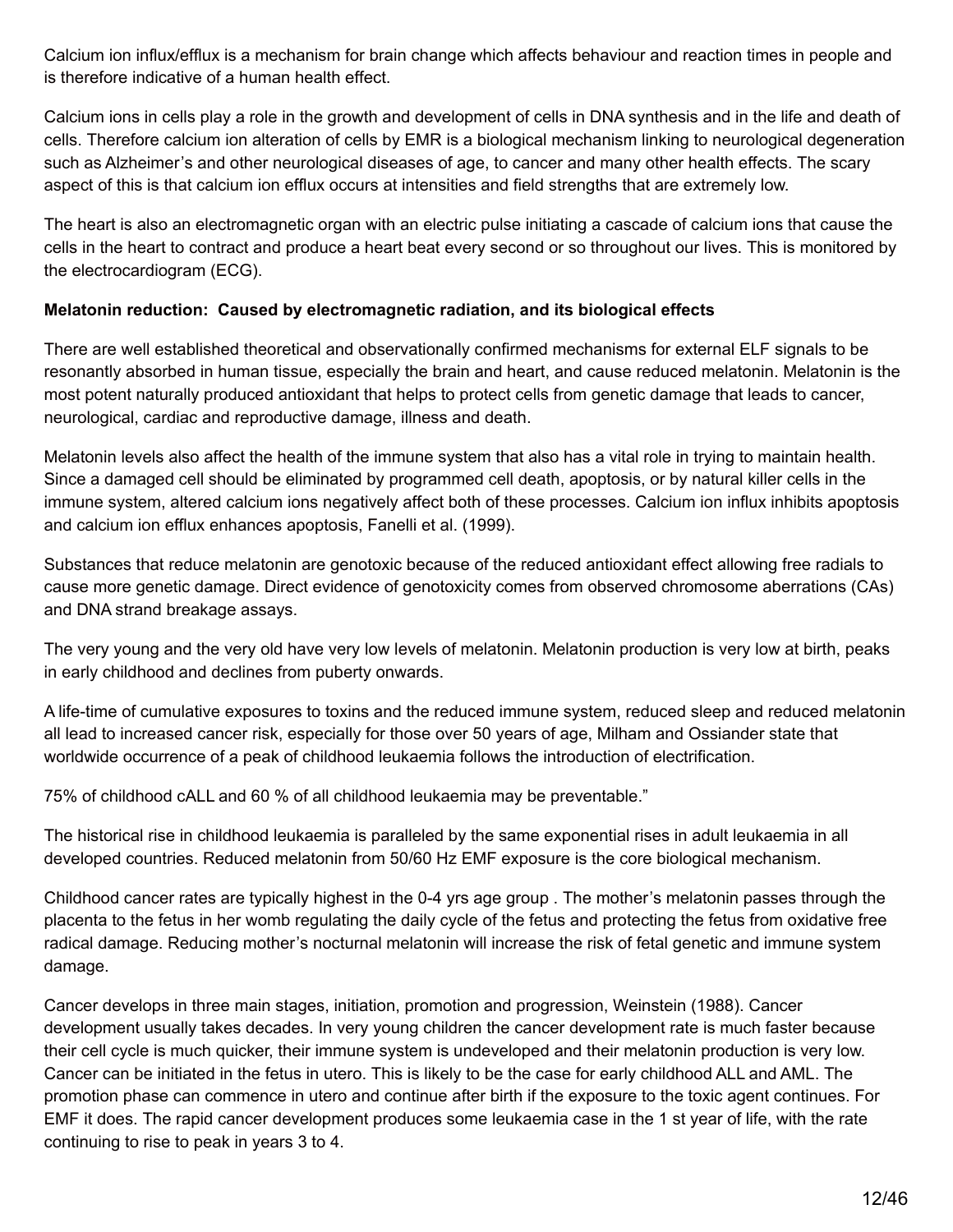Milham and Ossiander link the early childhood cALL peak to electromagnetic fields of less than 1 mG in homes.

The simplest approach to cancer prevention is to avoid exposure to causative agents,

The present strongest block is the attitude of authorities that continue to deny the existence of the strong causative relationship between EMF and childhood and adult cancer so that preventative measures that are available are not applied. Hence the avoidable illness and death, that has grown and continued for over 90 years, continues to damage and kill innocent and valuable people.

There are over 70 studies showing that EMR across the spectrum increases the incidence of brain tumour ,

### [end conference notes]

Scientists at the Cancer Therapy and Research Centre in San Antonio discovered that human cancer cells exposed to 60 Hz fields (the frequency of a high-voltage line) grew as much as 24 times as fast as unexposed cells and showed "greatly increased resistance to destruction by the cells of the body's defense system." [Do you know any cancer patient who has ever been told this? Or of a breast cancer sufferer who has been told that EMFs stop Tamoxifen from working, as seven studies have demonstrated? —Shivani]

There is evidence that breast cancer tumors absorb significantly more EMR than other cancers, or healthy tissue. To quote from one study, conducted at Duke University, North Carolina, USA, in 1993:

"In general, at all frequencies tested [50 to 900 MHz], both conductivity and relative permittivity were greater in malignant tissue than in normal tissue of the same type. For tissues of the same type, the differences in electrical properties from normal to malignant were least for kidney (about 6% and 4% average differences over the frequency range in permittivity and conductivity, respectively), and these differences were the greatest for mammary gland (about 233% and 577% average differences in permittivity and conductivity, respectively).

The ability of breast cancer tumors to absorb significantly more EMR than normal tissue should be of concern."

[Note that under-wire bras, dental appliances, glasses frames, or any other metal in or worn on the body, serves as a "slave antenna" to broadcast radiation into the body when one uses a wireless or cell phone, or is exposed to a wireless signal. —Shivani]

"In England, intensities of electric fields were significantly higher, 13.6 V/m in the bed places of children diagnosed with leukemia, than for controls 7.26 V/m, with chronic night time exposure above 20 V/m giving a five fold increased risk of leukemia." Coghill, Roger. 1996. "A Case-Control Study of Electric and Magnetic Fields in the Bedplace of Children Diagnosed with Leukaemia". England, Biophysics 41:806-816 (1996) and the European Journal of Cancer Prevention 5:3-10 (1996) .

# **OCCUPATIONAL/POWER LINE STUDIES**

on the health effects of manmade electromagnetic frequencies

### **Occupational Studies**

*Risks associated with electromagnetic radiation in the workplace*

Human Melatonin, and its urinary metabolite, decreases in relation to EMF exposure of electrical workers in substations or on 3-phase conductors more than 2-hours per day, electric train operators, office workers using Visual Display Units (computer monitors), and cellular telephone users who use the phone more than 25 minutes per day. ( Burch, J. B. et al. 2000. "Melatonin Metabolite Levels in Workers Exposed to 60-Hz Magnetic Fields: Work in Substations and with 3-Phase Conductors". Occup Envir Med 42:(2)2000 .)

Savitz et. al., (1999) found crude dose-responses for Cardiac Arrythmia related heart disease in U.S. utility workers 13/46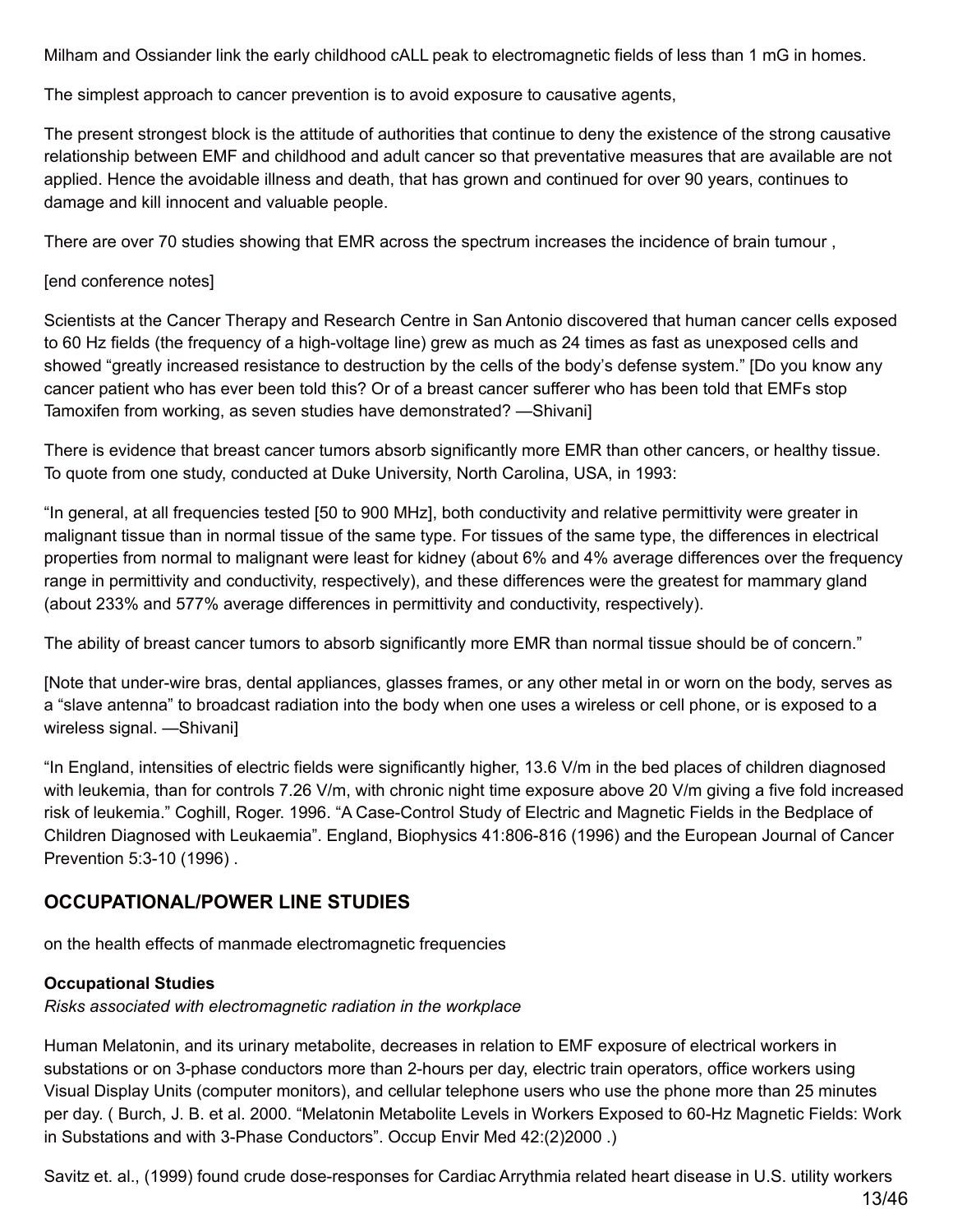exposed to measured 60 Hz magnetic fields They also observed a significant linear dose-response in heart attack mortality. [I doubt strongly that the researchers checked the current for high frequencies. Absolute correspondence with high frequencies was found when other older research was re-examined.—Shivani]

Sobel et. al., have found that when they adjusted for many other compensating factors there is close to a five times increased risk of Alzheimer's for workers working in electromagnetic radiation fields in electrical industries. In a later paper in the journal [Neurology] they present a hypothesis about the mechanism through which there is increased production of a substance called amyloid beta, a fact known to be associated with Alzheimer's disease. They investigated how electromagnetic fields might well enhance the production of that substance. The first step in this process is calcium ion efflux from the cells. This means that there is a mechanism and epidemiology – which is true of so many health effects in this area.

Paul Demers, working with Dr. David Thomas's research group at the Hutchinson center, has found that telephone linemen, electricians and electric power workers have six times the expected rate of male breast cancer – a statistically significant increase. For radio and communications workers, the risk was almost tripled. Overall there was a doubling of the cancer risk for all EMF-exposed workers.

Dr. Gilles Theriault of Montreal's McGill University found that workers with above-average exposure to magnetic fields were three times more likely to develop acute myeloid leukemia than less-exposed workers. Acute myeloid leukemia is one of the most common types of leukemia among adults.

A University of North Carolina School of Public Health study conducted by Dr. David Savitz and Dr. Dana P. Loomis published in January 1995 in the American Journal of Epidemiology found that utility workers have a greater chance of dying of brain cancer. The results demonstrated that workers with the highest EMF exposures had more than a two-and-a-half times greater chance of dying of brain cancer than the least exposed workers. The researchers also observed a strong exposure-response relationship for brain tumours.

A 1996 study of cancer among hydro workers by researchers at the University of Toronto suggests that exposure to electric fields could be carcinogenic. Previous studies have focused on the magnetic fields. The study, led by Dr. Anthony Miller, chair of preventive medicine and biostatistics at U of T, covered more than 30,000 current, former and retired Ontario Hydro workers and found an increased risk of leukemia in association with increased exposure to both electric and magnetic fields. However, the researchers concluded that the electric field effect is dominant.

The study found that the risk of leukemia in the highest electric field exposure level, was four times that of the lowest. In certain subcategories where workers had high exposure to magnetic and electric fields, researchers found leukemia rates 11 times greater than rates among the general worker population.

Dr. Stanislaw Szmigielski, a leading epidemiologist with the Centre for Radiobiology and Radiation Safety at the Military Institute of Hygiene and Epidemiology, Warsaw, Poland has been the team leader for an on-going study of the health effects of RF/MW exposure of military personnel in Poland for the whole military population. His research found that young military personnel exposed to RF/MW radiation had more than eight times the expected rate of leukaemia and lymphoma. Careful surveys of exposure revealed that 80 – 85% of the personnel were exposed to an average of less than 42 microwatts/sq. cm., with a median point near 7 microwatts/sq. cm.

### Power Line Studies

The health effects of living/working near power transmission lines

A British study conducted by Dennis Henshaw and colleagues at the University of Bristol, published in the International Journal of Radiation Biology on February 14, 1996, found that power lines attract particles from radon gas, a known carcinogen. They have found evidence that the harmful concentrations of radon products may be present around overhead power lines. The electromagnetic fields associated with the lines can therefore concentrate a cocktail of potential carcinogens.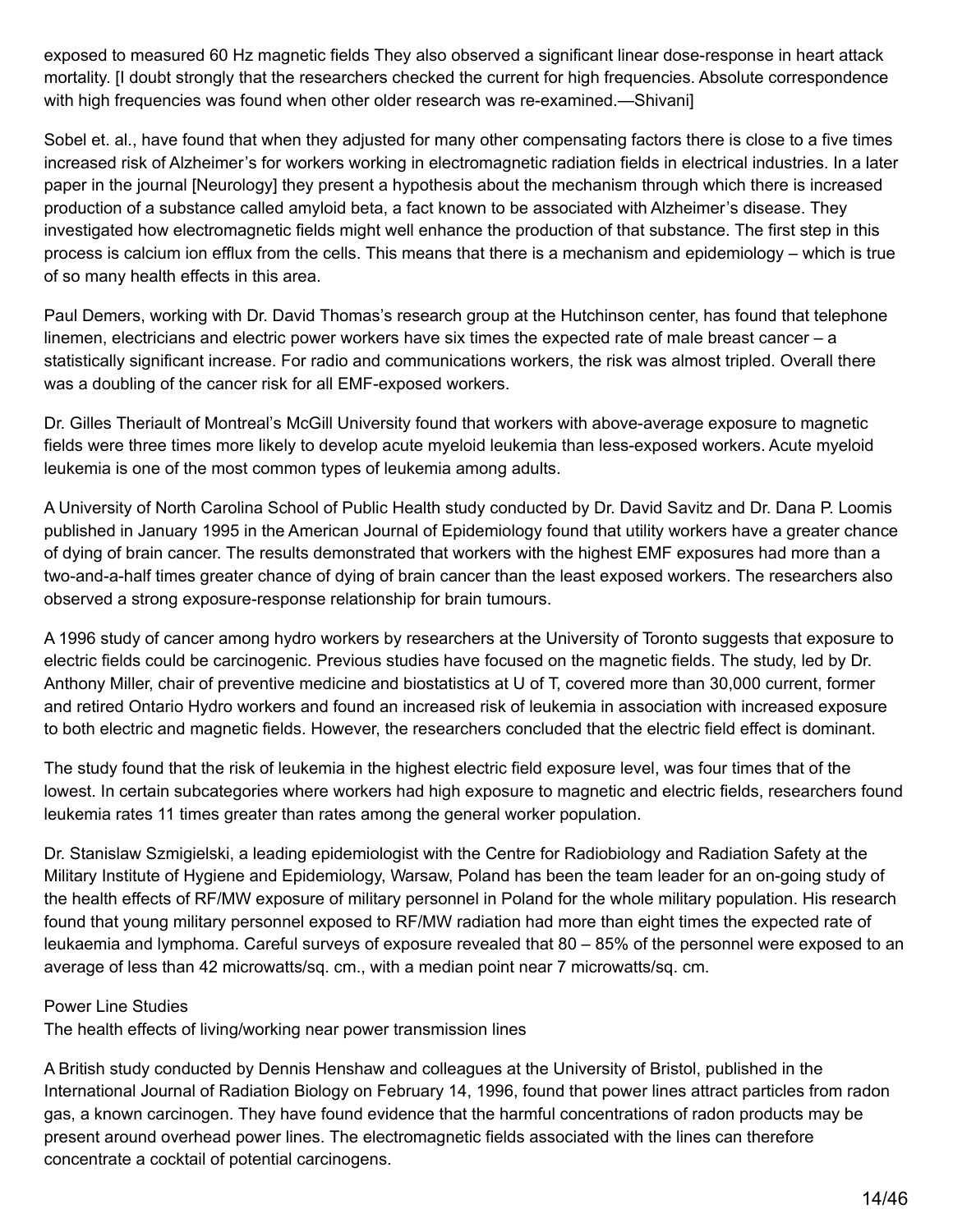On November 28, 1999, The Sunday Times reported on a new study by Professor Henshaw to be published in the International Journal of Radiation Biology. The study confirms that people living near them are exposed to radiation levels dozens of times greater than the legal limit.

The research firmly links the power lines with childhood leukaemia and other forms of cancer. …In some areas children living near power lines could receive doses of 95 millisieverts of radiation a year, compared with the maximum for homes of one millisievert. Nuclear workers are allowed a maximum dose of 50, soon to be reduced to 20.

The effect of the fields can extend more than 100 yards either side of the lines. [The airborne radioactive ions, however, travel with the prevailing wind. As Dr. Henshaw has found, they are charged particles and thus adhere to lung tissue. —Shivani]

An article in the May 12, 1997 New Zealand Herald reports that New Zealand researchers have linked high-tension power lines – already associated with higher rates of leukemia among children – to asthma and depression in adults. The ground-breaking research suggests that people living within 20m of high-voltage lines are three times as likely to suffer from asthma and twice as likely to have major depression. The study also indicates that these people have a higher incidence of diabetes and are twice as likely to suffer from immune-related illnesses such as allergies and dermatitis.

From www.electric-fields.bris.ac.uk/PressRelease.htm

"A particularly important finding from Dr Draper's work is the increase in childhood leukaemia up to 600 metres from powerlines, well beyond the range of powerline magnetic fields. In order to understand this finding we need to consider the separate effects of the magnetic fields and electric fields associated with powerlines.

The intense electric field on the surface of powerline cables is sufficient to ionise the air, producing so-called corona ions. This process is the cause of the characteristic buzzing or crackling of powerlines. Corona ions are small electrically-charged particles which, when emitted from powerlines attach themselves to particles of air pollution, making these particles more likely to be trapped in the lung when inhaled. In this way people living near powerlines may be exposed to increased levels of air pollution. Crucially, corona ions can be carried several hundred metres from powerlines by the wind, so effects may be felt much further away than for magnetic fields.

Corona ions are routinely emitted from high voltage powerlines, especially in wet conditions outdoors. In the 1950s, corona ions effects were measured up to 7 kilometres from powerlines both in the UK and in Germany. In today's conditions, we have measured corona ions up to 7 kilometres from a high voltage powerline near Glastonbury, Somerset. We have previously estimated that on average corona ion effects, significant to adversely affect human health, extend to 400 metres from powerlines. In this regard, the findings by Dr. Draper of increased childhood leukaemia up to 600 m from powerlines in clearly significant."

A 1992 Danish study conducted by Dr. Jorgen H. Olsen found a five-fold increase in the risk of childhood leukemia, lymphomas and brain tumours where children living near power lines were exposed to 4 mG.

A New Zealand study, presented at the Second World Conference on Electricity and Magnetism in Biology and Medicine, Bologna , Italy , in June 1997, found significantly increased risks for asthma, arthritis, Type II Diabetes and combined chronic health problems in adults living near transmission lines.

### CELLPHONE/WIRELESS STUDIES

on the health effects of manmade electromagnetic frequencies

### Cell Phone/Microwave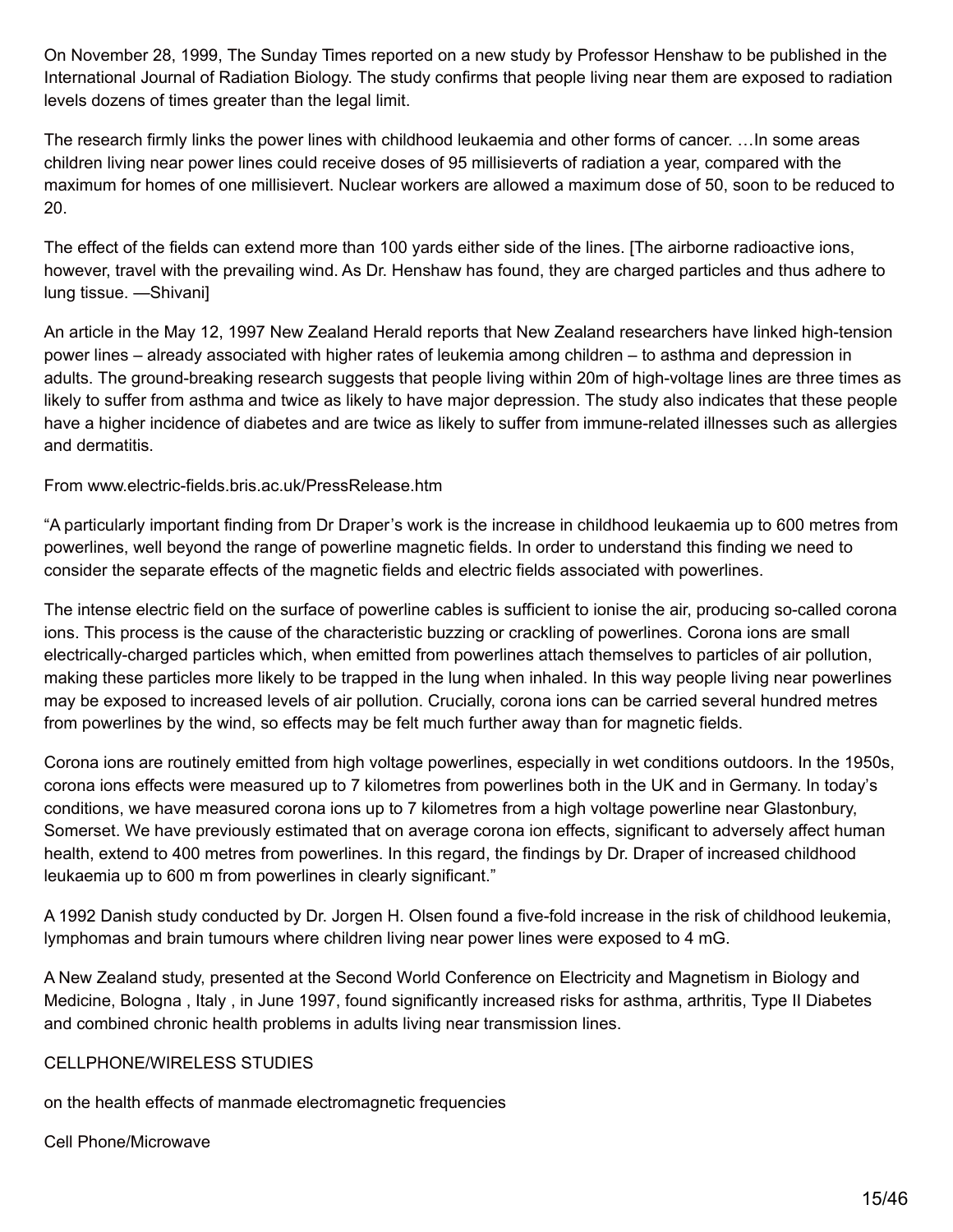studies, information (includes cordless phones, all wireless)

"Exposure to electromagnetic radiation from wireless technology is causing human health problems all over the world."

"One quarter of the people in the world are now exposing themselves to microwaes from hand-held mobile phones." The research team in Lundt University, Sweden, led by Leif Salford, referred to this as "the largest human biologic experiment ever". They point out that soon, microwaves will be emitted by an abundance of other appliances in the 'cordless' office and in the home.

As noted by Dr. Henry Lai of the University of Washington , one of the world's leading experts on the biological effects of RFR: "In the past 30-35 years there have been somewhere between 2,000 to 3,000 scientific studies done on the biological effects of RFR. Of these studies only approximately 230 have specifically involved cellular phones and their antennae, given the relatively recent widespread adoption of this technology on a global scale. Of these in excess of 70% of the studies funded independently of the cellular phone industry identify biological effects of RFR at the low power levels typical of cell phones and cellular base station antennae."

Dr. Lai's research, confirmed by other researchers, has shown that ELF as well as RF/MW exposures cause a significant increase in the amount of DNA breakage in rat brain cells. (Lai H and Singh NP 1995. Acute low intensity microwave exposure increases DNA single-strand breaks in rat brain cells. Bioelectromagnetics 16. Lai H and Singh NP 1996. Single-and double-strand DNA breaks in rat brain cells after acute exposure to radiofrequency electromagnetic radiation. International Journal of Radiation Biology 69. ] Lai H and Singh NP 1997. Acute exposure to a 60 Hz magnetic field increases DNA strand breaks in rat brain cells. Bioelectromagnetics 18.)

" Most cells have a considerable ability to repair DNA strand breaks; however, some cells only have a limited ability to handle this, such as brain and nerve cells which therefore could accumulate DNA breaks. Cumulative DNA breaks may affect cell function and may be the cause of slow onset diseases such as cancer. One of the popular hypothesis for cancer development is that DNA damaging agents induce mutations in DNA leading to expression of certain genes and suppression of other genes resulting in uncontrolled cell growth. Thus, damage to cellular DNA or lack of its repair could be an initial event in developing a tumor. However, when too much DNA damage is accumulated over time, the cell will die. Cumulative damage in DNA in cells also has been shown during aging. Particularly, cumulative DNA damage in nerve cells of the brain has been associated with neurodegenerative diseases, such as Alzheimer's, Huntington's and Parkinson's diseases." ("NEUROLOGICAL EFFECTS OF RADIOFREQUENCY ELECTROMAGNETIC RADIATION", presented at the Mobile Phones and Health Symposium, October 25-28, 1998, University of Vienna, Austria)

The National Cancer Institute in the U.S. did a study of people in industries that exposed their workers to microwaves. They found that in seven industries in the Eastern U.S. there has been a tenfold increase in brain tumors among employees who have worked there for twenty years.

Alasdair Phillips of PowerWatch:

"We now receive frequent calls from regular mobile-phone users reporting headaches, loss of concentration, skin tingling or burning or twitching, eye "tics", very poor short-term memory, buzzing in their head at night, and other less common effects. Headaches often come first and/or skin effects. Then concentration and short-term memory tends to deteriorate. At first it can be missing the turning off a motorway that you intended to take. Then it is forgetting appointments. It usually firstly affects learning or remembering NEW facts, similar to early signs of dementia. Things you learnt long ago are still usually there, but new things just don't seem to go in to your memory any more. Users also report excessive tiredness. Many reports are from engineers who used their phone extensively and were very skeptical of EMF adverse health effects until they started to experience them.

… Unlike the earlier analogue phones , the digital—ones emit a series of short pulses at a basic repetition rate of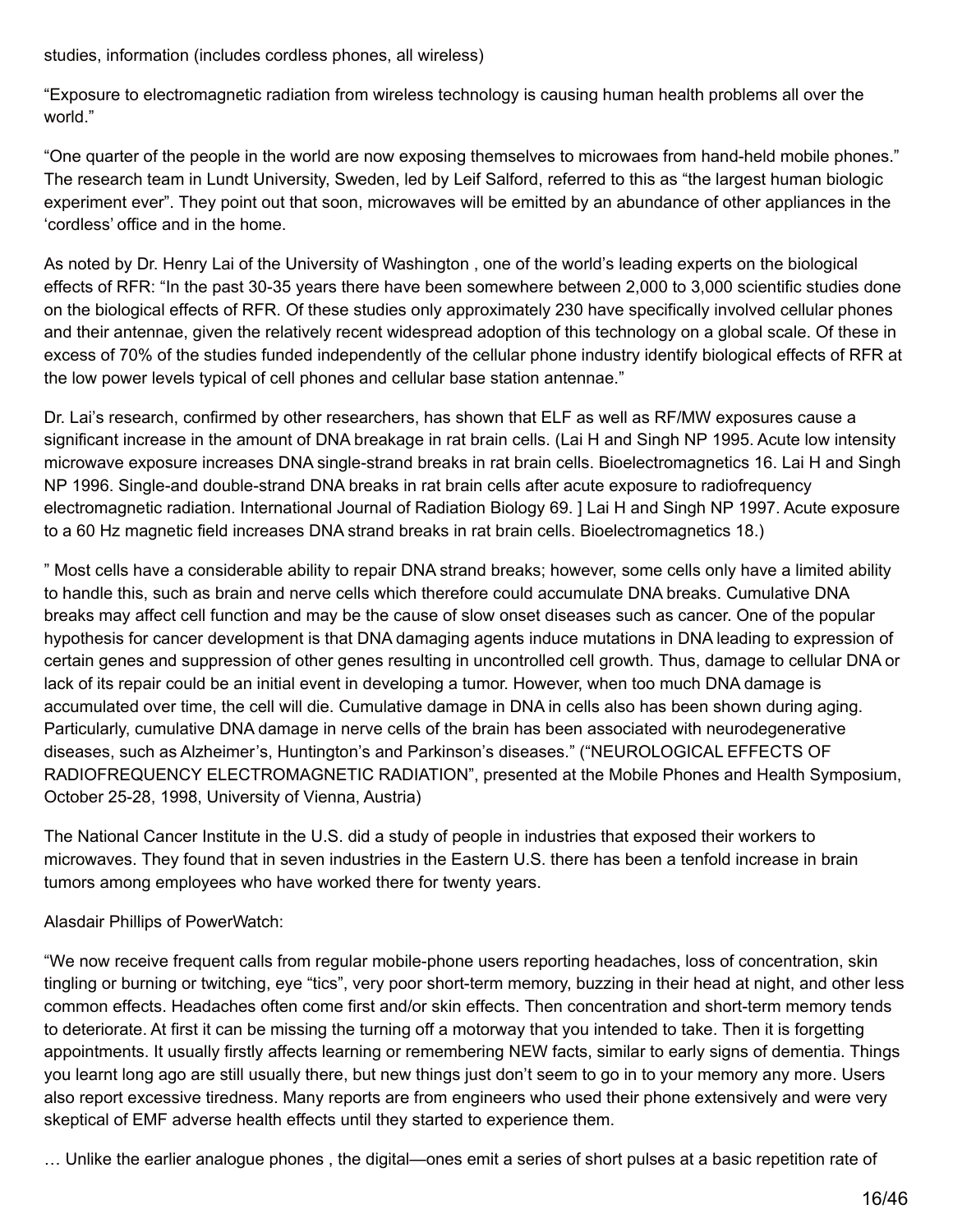217Hz. Pulsed microwaves have been shown to be more biologically active than continuous radiation of the same frequency and power level.

… up to 80% of the transmitted power can be absorbed by the user's head , which means that their brain cells are being "hit" by these radiation pulses two hundred and seventeen times every second. In addition, GSM digital phones and the new DECT cordless phones also both put high levels (several microTesla) of low frequency magnetic fields into the user's head. These may be more responsible for the dementia (memory) effects than the pulsed microwaves.

… Low frequencies (generated by the pulsed nature of GSM cell-phone signals – 217, 32 & 2 Hz) have been previously shown to lower lymphocytes ability to "mark" cancer cells and to depress the ability of other lymphocytes to destroy the 'marked' aberrant cells. Low level microwaves have also been shown to alter both the immune response and EEG activity in rabbits.

… Microwaves at only 1 mW/cm2 (one-tenth of the NRPB Guidance level) have been shown to affect cAMPindependent kinase activity, and calcium ion (Ca2+) efflux from chick cerebral hemispheres. Continuous digital GSM phone operation near fertilised chicken eggs kill most of the embryos.

Most environmental cancers in adults take longer than ten years from initiation to detection. Asbestos has been strictly controlled since 1970, and the use of most dangerous types banned. Despite this, deaths from mesothelioma (an asbestos induced cancer of the pleura/lungs) are rising consistently and the U.K. death rate is not expected to peak until about 2020. The time between the first exposure and death is now accepted as often being between 20 and 50 years".

### [end Phillips' quote]

"If there are cancer connections with the use of mobile phones, they are most likely to be expressed in adult leukaemias which typically take between 10 and 30 years to appear and be diagnosed." Alasdair Philips, Director, UK Powerwatch EMC Engineer and EMF-bioeffects researcher.

" The hypersensitivity of the alive human organism to ultraweak microwave radiation is amply borne out by the ways in which this kind of radiation has been found to affect a wide variety of brain functions – such as electrical activity (EEG), electrochemistry and the permeability of the blood/brain barrier – and to degrade the immune system. Although the precise way in which these influences actually provoke adverse health reactions is at present unclear, there is, as already noted, an undeniable consistency between some of these non-thermal influences and the nature of many of the health problems reported, such as headache, sleep disruption, impairment of short term memory, and, more seriously, significant increases in the frequency of seizures in some epileptic children when exposed to Base-station radiation, and of brain tumours amongst users of mobile phones.

Thus, for example, the reports of headache are consistent with the fact that microwaves are known to non-thermally affect the dopamine-opiate system of the brain and to increase the permeability of the blood-brain barrier, since both of these have been medically connected with headache. The reports of sleep disruption, on the other hand, are consistent with the effect of GSM radiation on rapid eye movement (REM) sleep (see fourth reference of ) and on melatonin levels – the latter being found also epidemiologically, in the case of RF exposure – whilst memory impairment is consistent with the finding that microwave radiation targets the hippocampus. Furthermore, since there is no reason to suppose that the seizure inducing ability of a flashing visible light does not extend to (invisible) microwave radiation (which can access the brain directly through the skull) flashing at a similarly low frequency, together with the fact that exposure to this kind of radiation is known to induce epileptic activity in certain animals, reports of increased seizure activity in some children that already suffer from epilepsy are perhaps not surprising. Finally, the statistically significant increase (by a factor of between 2 and 3) amongst users of mobile phones in the incidence of a rather rare kind of tumour (epithelial neuroma) in the periphery of the brain (where the radiation has the greatest access), the laterality of which correlates with cellphone use, which has been found in a nationwide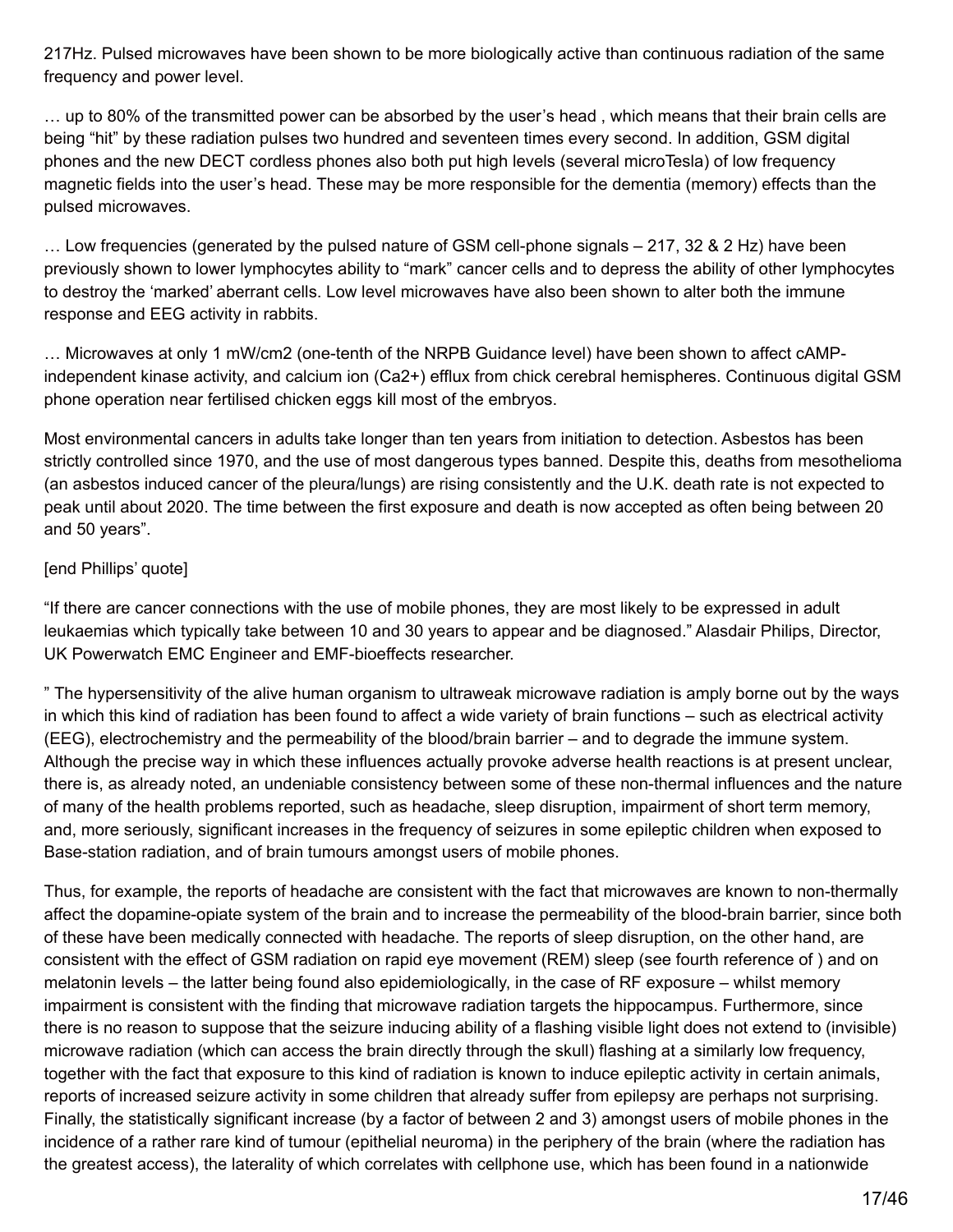epidemiological study in the USA as part of the WTR Programme, is consistent both with the genotoxicity of low intensity microwave radiation, as indicated by the increased number of DNA strand breaks and the formation of chromosome aberrations and micronuclei in human blood (the latter being corroborated in the case of GSM radiation by the WTR Programme), and with the promotional effect of GSM radiation in the case of transgenic mice that had been genetically engineered to have a predisposition to develop cancer." ("The Existing Microwave Safety Guidelines are Inadequate" by Dr Gerard Hyland, University of Warwick , International Institute of Biophysics, Coventry , UK )

" When the cell phone signal is held next to the brain there are changes in the brainwaves in 70% of people. This test was done at a level of about 2 microwatts per sq. cm., which is only a fraction of the actual exposure experienced from the cell phone. It is the level which is experienced at a cell phone site. In this, as in most aspects, people are not all the same. Some are more electro-sensitive. People who sleep with a cell phone by the bed have poor REM sleep, leading to impaired learning and memory. This is related to melatonin reduction." ( "The Electromagnetic Radiation Health Threat – Part I", Interview with Dr. Neil Cherry, 8/5/97)

"Startled by billion a year in extra claims among cellphone-wielding drivers, North American insurers…found simply juggling 'cell phones is not causing a 600% increase in accidents over other drivers busy shaving, applying makeup, tuning radios— pouring coffee, retrieving dropped cigarettes, talking and gesturing to passengers—

Instead of just another dangerous distraction, tests conducted by the U.S. Department of Energy found that using a cell phone severely impairs memory and reaction times. "Hands-free" mobile-speaker phones cause even more crashes because they typically emit 10-times more brainwave interference than handheld units.

… University of Toronto investigators report that the heightened probability of cracking up your car persists for up to 15-minutes after completing a call. That's comparable to the risk of crashing while driving dead drunk exclaims Dr. Chris Runball, chairman of the B.C. Medical Association's emergency medical services committee.

… A study by Dr. Peter Franch found unequivocally that "cells are permanently damaged by cellular phone frequencies." This cellular damage, Franch [sic] noted, is maximized at low dosage – and "inherited unchanged, from generation to generation."

Attempting to explain a 25% increase in asthma and a 5% increase in asthma-related death rates throughout rapidly "mobilizing" metropolitan Sydney, Franch [sic] found that the production of histamine, which triggers bronchial spasms, is nearly doubled after exposure to mobile phone transmissions. Cellphones also reduce the effectiveness of anti-asthmatic drugs, and retard recovery from illness. ("More Grave Cell Phone Dangers Revealed", Will Thomas, 2-28-5)

The British medical journal The Lancet reported a study that radiation from cell phones causes an increase in blood pressure and directly alters cell function in the human body.

The UK's National Radiological Protection Board confirms significant absorption of microwave energy in the eyes and their sockets, brain, nose, tongue and surrounding muscles.

Salford et al (1994) showed leakage through the blood-brain barrier. …At least ten other scientific papers cited in his reference list also show blood-brain barrier effects of RFR.

Salford's continuing research has now shown brain cell destruction of up to two percent. Some of the damaged rats were only exposed to 0.1 watt of microwave transmission, much less than the peak 0.6 watt microwave output of a typical cellphone.

Many animal studies have shown biological effects. For instance, observation of white stork nesting sites have shown that microwaves are interfering with their reproduction. ("The White Stork Ciconia" by Alfonso Balmori Vallodolid, Spain is published in Electromagnetic Biology and Medicine, 24: 109-119, 2005.)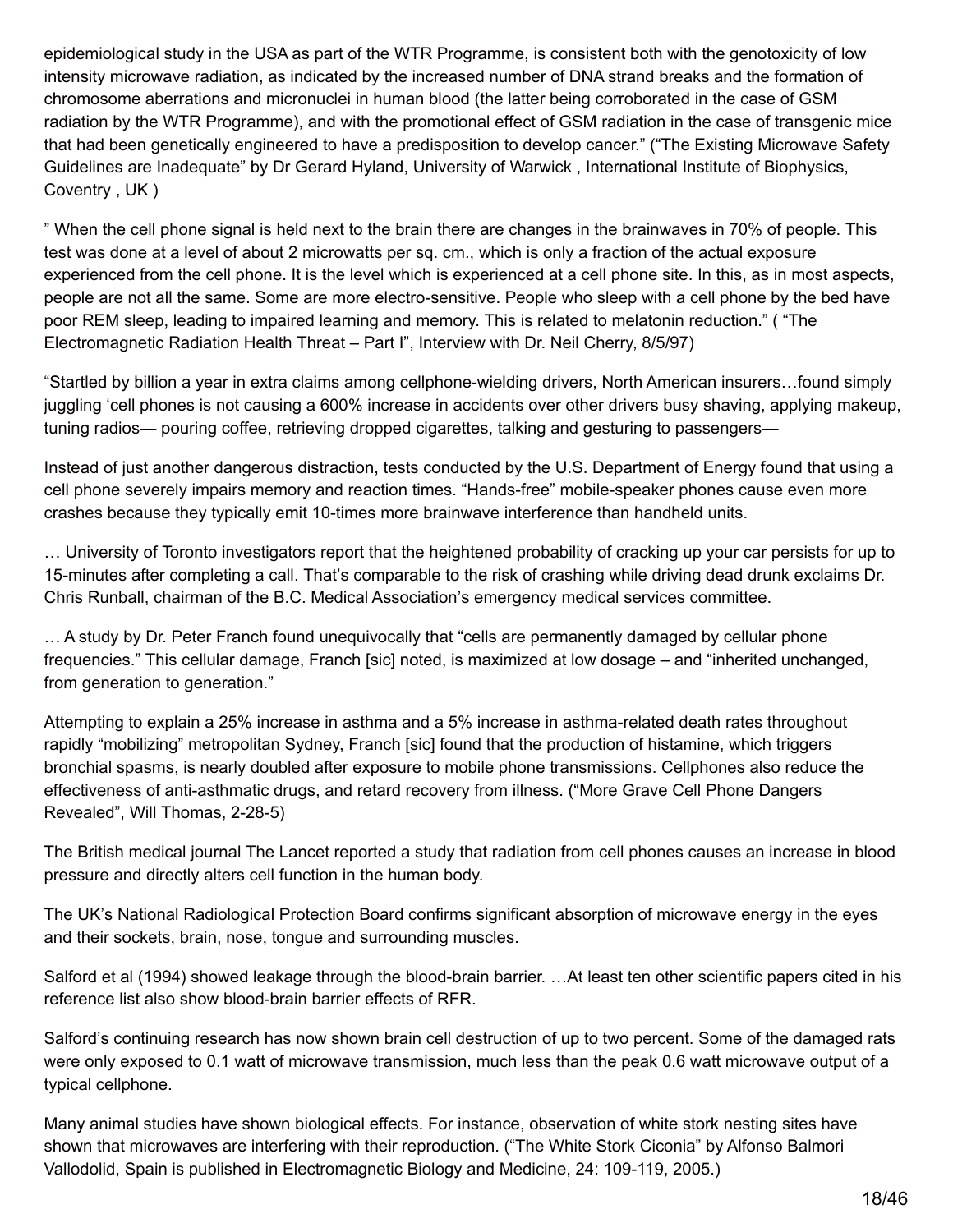Significant repeatable changes in the behavior of advanced mammals (cats and monkeys) have been demonstrated to be induced by oscillating EMFs ( Adey WR, 1979. "Neurophysiologic effects of radiofrequency and microwave radiation." Bulletin New York Academy of Medicine 55

Animal studies are of great importance as biological effects cannot be put down to psychological effects.

"An invaluable indicator of the potential noxiousness of the pulsed microwave fields emitted by Base-stations is the increasing number of reports – some published, some as yet anecdotal – of adverse effects on the health and wellbeing of various animal species, specifically cattle, dogs, birds and bees. In the case of the affected cattle reported in one particular study, the cattle (which were found to line up, all facing away from the mast) displayed a variety of problems, including severely reduced milk yields, emaciation, spontaneous abortions, and still births. Especially relevant are the following facts: (i) the condition of the cattle was found to improve dramatically when they were removed to pastures well away from the mast, only to deteriorate again once they were brought back, (ii) the adverse effects appeared only after GSM microwave antennae had been erected on a tower that had formerly been used to transmit only (analogue) TV and radio signals, associated with which there had, in this case, been no evident health problems. It should be noted that this is not an isolated occurrence, similar problems with cattle being reported from elsewhere. In the case of domestic canine pets, there are several instances of their the immune systems being adversely affected, again in a reversible way. Finally, there are reports of declines in bird and bee populations following the commissioning of new Base-station masts.

Given that animals are often more highly electrosensitive than are humans, the serious nature of the health problems they have manifested over such a relatively short period of time could well portend a correspondingly serious noxiousness in the case of long-term exposure of humans, and constitute a valuable early-warning system, similar to the 'canary down the mine'!" ("The Existing Microwave Safety Guidelines are Inadequate", Dr Gerard Hyland, University of Warwick , International Institute of Biophysics, Coventry , England )

Earlier studies look at significantly smaller groups of cell phone users and/or users who have used their phones for significantly shorter periods of time in comparison to the Hardell study subjects. One expert witness characterized these differences by saying that the earlier studies are like looking for gray hair on a third grader. ("Mobile Phones & Brain Tumors", Ingrid Newkirk of EMR Network.)

In 1999, Swedish cancer specialist Dr. Lennart Hardell looked at brain tumor sufferers and found a connection between cell phone use and cancer. He found right-handed people had a two-and-a-half times higher risk of a brain tumor in the right-hand side of the brain, whereas left-handed people had nearly the same elevated risk of a lefthand side brain tumor. (Hardell L Nasman A Pahlson A Hallquist A and Mild KH, 1999. Use of cellular telephones and the risk for brain tumors: a case-control study. International Journal of Oncology)

" The Hardell study demonstrates that— for the overall use of analog cell phones, there was a 30% greater risk of developing a brain tumor compared to a person who did not use a cell phone. For subjects who used analog cell phones for 10 years or more, the risk increased to almost 80 per cent.

In the "Discussion" portion of the study Hardell notes: 'Furthermore, digital cellular phones have not been in use for as long as the analogue ones, which would be of importance for carcinogenesis. This was exemplified in our study with median time of use (tumor induction period) of 7 years for analogue phones, 3 years for digital phones, and 5 years for cordless phone.'" (Janet Newton, news release for EMR Network).

In analogue cellphones there is a very high frequency FM radio. (FM is used for radio and television signals.) [Digital cellphones and cordless phones are similar to radar, using pulses carried by microwaves —Shivani]

As stated by Alasdair Phillips of PowerWatch:

" Investigations of thousands of cases of brain tumours and mobile phones of all types has found up to a 50% increased risk of a brain tumour after five years, which doubles after ten years.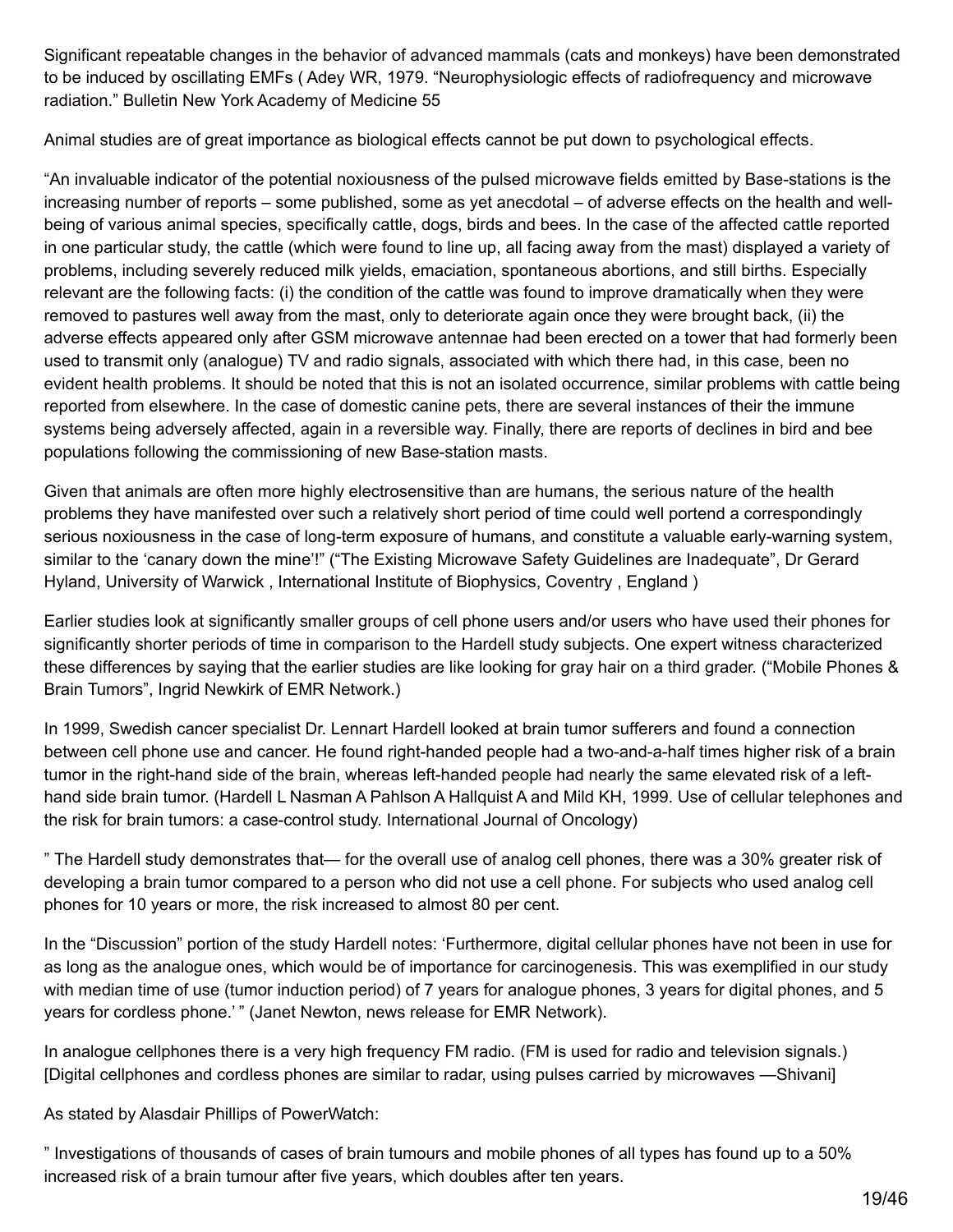This new paper is an update of their previous published study and was based on the analysis of 1,600 tumour victims who had been using mobile phones for up to 10 years before being diagnosed. Prof Mild now states: 'The evidence for a connection between phone use and cancer is clear and convincing. The more you use phones and the greater the number of years you have them, the greater the risk of brain tumours.'

An earlier study by Mild, a cancer specialist, linked brain tumours to the use of analogue mobile phones. The new research repeated this and included digital (GSM) mobiles and DECT cordless phones. It showed that all three types were linked with increased tumour rates. The extra tumours only start to really show up after about 5 years use, but there is increasing dose-related-response with minutes of use per month and number of years of use.

The increase in tumours for cordless phone use only become significant after about 10 years, but all the evidence is mounting up to show that people should only use wireless phones of any sort when there is no alternative."

Tumours, dementia and chronic fatigue syndrome are three of the devastating outcomes for which increases in risk have now been indicated. ("Further aspects on cellular and cordless phones and brain tumours". Lennart Hardell, Kjell Hansson Mild and M Carlberg International Journal of Oncology, 22:399-407, 2003.)

The Wireless Technology Research (WTR), a research body sponsored by the cell phone industry, announced in May, 1999 that a study performed at Integrated Laboratory Systems in Triangle Park , North Carolina , on human blood cells showed a tripling in chromosome damage caused by cell phone radiation. According to Dr. Carlo, the chairman of WTR, this is a strong link to cancer.

In 1997, Dr. Miguel Penafiel and his team of the Catholic University of America in Washington, DC, found that cell phone radiation increased the activity of a cancer-related enzyme called ornithine decarboxylase (ODC).

Scientists at Aarhus University in Denmark have in 1997 shown that cell phone radiation accelerates the proliferation rate of human cells.

Scientists at the Department of Life Sciences, University of Nottingham, UK, have shown that transgenic nematodes, used to monitor toxic pollutants, become stressed by cell phone EMFs in the same way as they do by toxic chemicals.

DePomerai et al (2000) reported an increase in hsp or heatshock protein equivalent to that produced with a 3 degree Centigrade rise in temperature with low-level microwave irradiation at a SAR of only 0.001 W/Kg. Nonthermal microwave radiation disruption of weak bonds that maintain the active form of protein folding at 750 MHz continuous wave may increase free radicals causing DNA damage and interfere with cell signaling that controls cell growth.

"A study carried out by Professor Om Ghandi, head of electrical engineering at the University of Utah in Salt Lake City, found that 10 year-olds absorbed 10 per cent more radiation than adults when making a call, and five-year-olds 50 per cent more. "The handsets are logically closer to the brain and the brain cells than with adults," he said.

" Absorption of microwaves of the frequency used in mobile telephony is greatest in an object about the size of a child's head – the so-called 'head resonance' – whilst, in consequence of the thinner skull of a child, the penetration of the radiation into the brain is greater than in an adult.

….The still developing nervous system and associated brain-wave activity in a child (and particularly one that is epileptic) are more vulnerable to aggression by the pulses of microwaves used in GSM than is the case with a mature adult.

….The increased mitotic activity in the cells of developing children makes them more susceptible to genetic damage.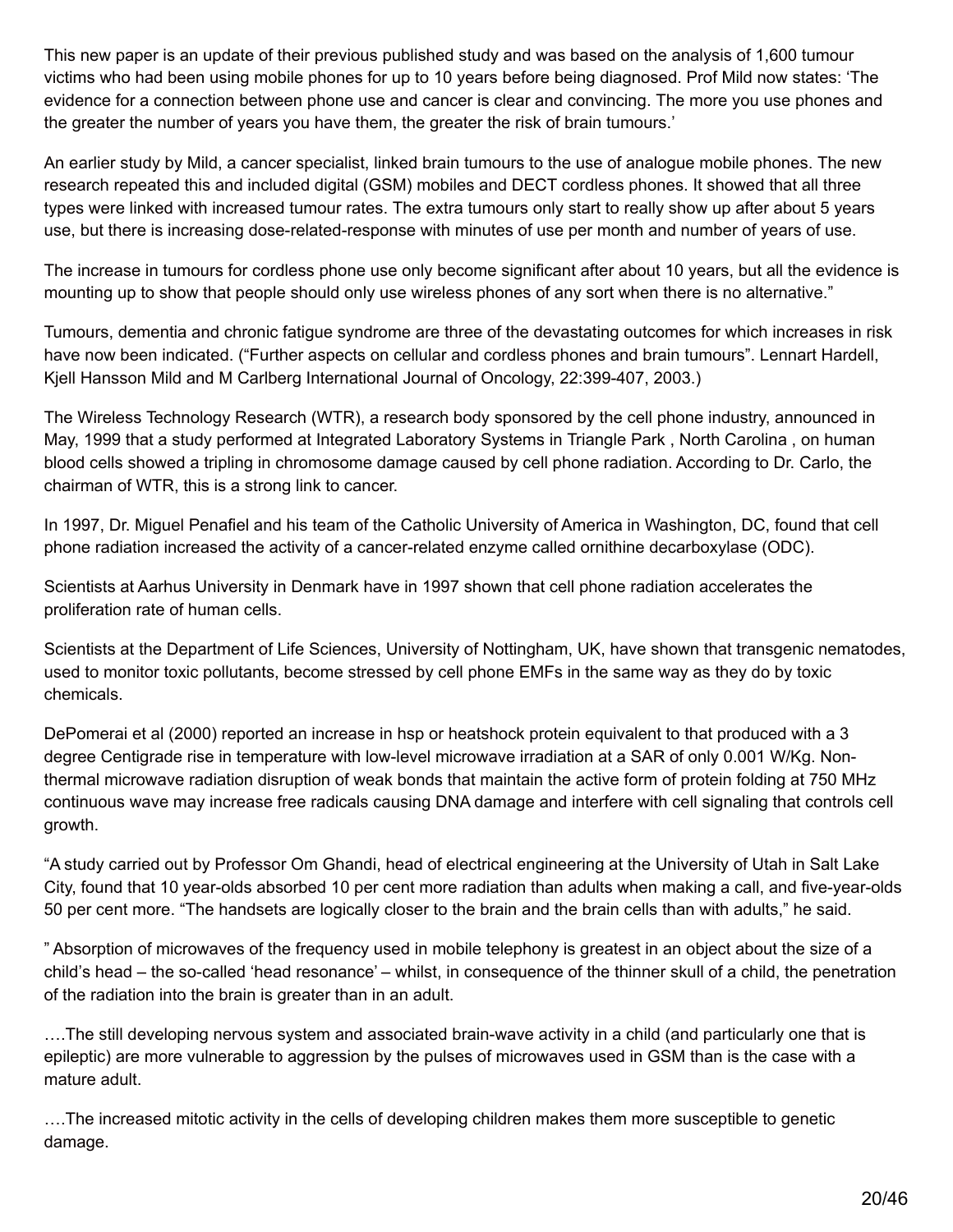A child's immune system, whose efficiency is, in any case, degraded by radiation of the kind used in mobile telephony, is generally less robust than is that of an adult, so that the child less able to 'cope' with any adverse health effect provoked by (chronic) exposure to such radiation." ("The Existing Microwave Safety Guidelines are Inadequate", Dr. Gerard Hyland, University of Warwick , International Institute of Biophysics)

Dr Kjell Hansson Mild reported on an extensive survey of ten thousand cell phone users in Norway and Sweden conducted because of the concern about symptoms such as dizziness, discomfort, concentration problems and memory loss experienced by people using cellphones. Even larger responses included fatigue and headache and a sense of warmth on and behind the ear along with a tingling sensation and burning of the skin. These symptoms were of particular significance because the ordinary use of the telephone does not produce the sense of warmth. It is the microwave radiation from cellphones, at sufficient intensity to produce warming, which, in this research, is associated with neurological symptoms.

In the extremely large sample in the report , when the data was ordered by the number of calls per day and by the number of minutes per day on average spent on the cellphone every symptom showed an increase with usage.

"….Reiser et. al., demonstrated that the extensive exposure to microwave radiation has been found to affect a wide variety of brain functions such as electrical activity (EEG), electrochemistry, 7-8 permeability of the blood/brain barrier and to degrade the immune system. 10Becker and Marini, and Frhlich et al reported that headache is consistent with the fact that microwaves are known to non-thermally affect the dopamine-opiate system of the brain and to increase the permeability of the blood-brain barrier since both of these have been medically connected with headache. On the other hand, the reports of sleep disruption are consistent with the effect of GSM radiation on rapid eye movement (REM) sleep and on melatonin levels whereas, memory impairment is consistent with the finding that microwave radiation targets the hippocampus. Hermann and Hossmann, reported the adverse health effects of mobile phones and found that the use of mobile can cause sleep disturbance, memory problems, headaches, nausea, dizziness, promote cancer and high blood pressure.

….Nakamura, et. al., demonstrated that exposure to high-density microwaves can cause detrimental effects on the eyes, testis and other tissues and induce significant biologic changes through thermal actions.

….Khudnitskii et al, studied the influence of ultrahigh frequency radiation caused by cellular phones on functional state of central nervous system, cardiovascular systems and local temperature changes in cellular phones users. The head area near the phone antenna appeared to be under the most intensive heating. Ultrahigh frequency radiation induces significant changes in local temperature and in physiologic parameters of central nervous and cardiovascular systems." ("Association of mobile phone radiation with fatigue, headache, dizziness, tension and sleep disturbance in Saudi population", Thamir Al-Khlaiwi, Sultan A. Meo)

As recognised in the recently published Report of the UK Independent Expert Group on Mobile Phones:

"….The multi-frame repetition frequency of 8.34Hz and the 2Hz pulsing that characterises the signal from a phone equipped with discontinuous transmission (DTX), lie in the range of the alpha and delta brain wave activities, respectively. The fact that these two particular electrical activities are constantly changing in a child until the age of about 12 years when the delta-waves disappear and the alpha rhythm is finally stabilised means that they must both be anticipated to be particularly vulnerable to interference from the GSM pulsing."

The results of a the study by the Spanish Neuro Diagnostic Research Institute in Marbella have demonstrated that a call lasting just two minutes can alter the natural electrical activity of a child's brain for up to an hour afterwards . And they also found for the first time how radio waves from mobile phones penetrate deep into the brain and not just around the ear.

Dr Michael Klieeisen, who conducted the study, said: "We were able to see in minute detail what was going on in the brain. "We never expected to see this continuing activity in the brain. "We are worried that delicate balances that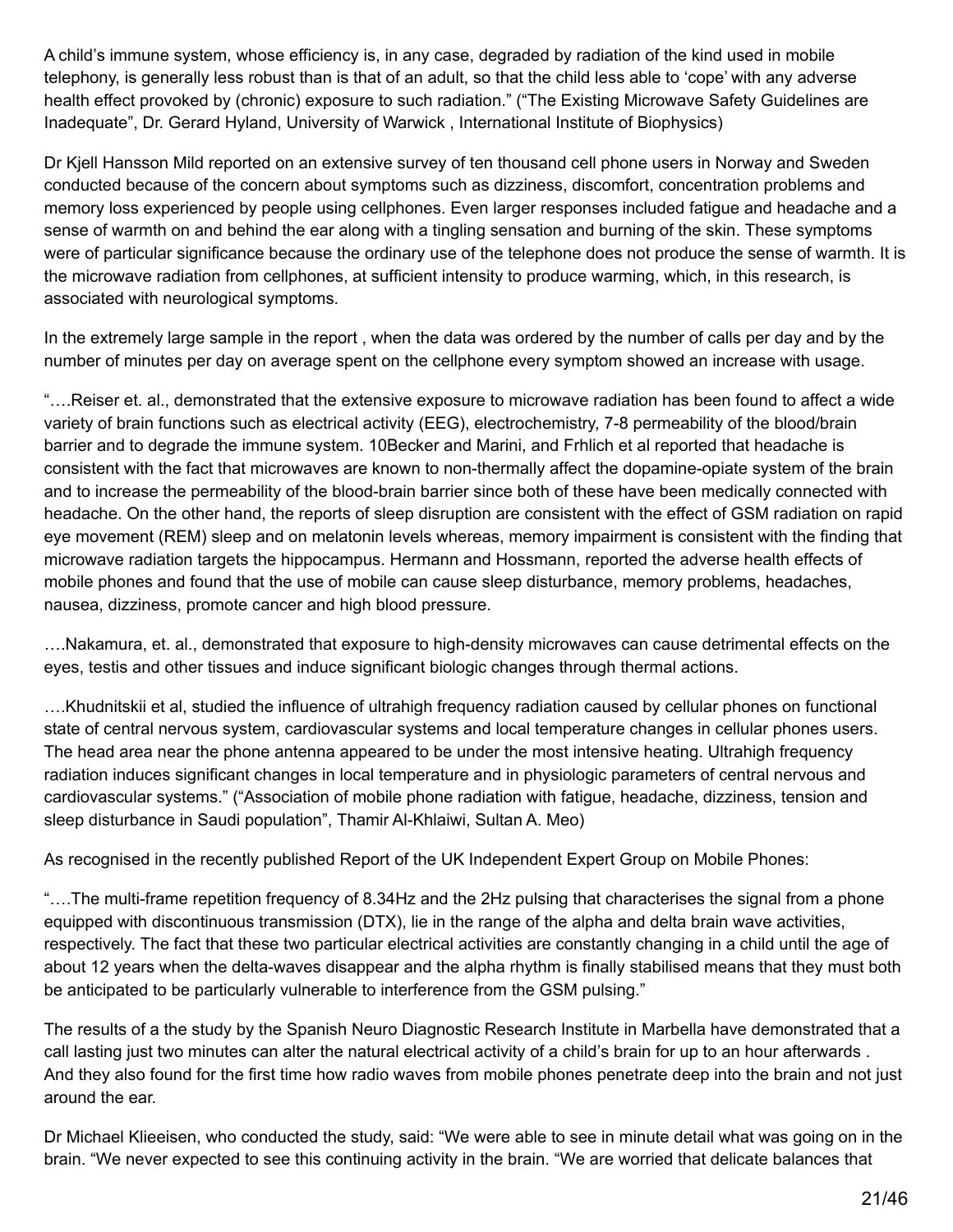exist – such as the immunity to infection and disease – could be altered by interference with chemical balances in the brain."

Doctors fear that disturbed brain activity in children could lead to psychiatric and behavioural problems or impair learning ability.

The ELF output from the body of digital phones usually is around 10-20 mG with peak values up to around 50 mG, well above the 2 mG level believed by many scientists, and the Swedish authorities as well, to be the limit above which the health risks compared to non-exposed conditions become significantly increased.

"….The MW output from the antenna of the phones vary somewhat, usually it is within the region of 0.5-1.0 W, giving specific absorption rates (SAR) of up to 0.5 W/Kg. This is well below the official "safety" standards which vary somewhat from one country to another

….the US ANSI/IEEE applicable standard is 1.6 W/Kg. However, the problem is that these safety standards are meaningless according to the latest research, showing that the induction of biological effects from EMFs have little to do with energy absorption. Research has shown significant induced effects at energy absorption rates tens of thousands of times below the 'safety' limits."

"….Changes induced …. by EMFs are able to trigger a cascade of different effects ranging from gene translation/transcription, enzyme activities, hormonal secretions, neurotransmitter secretions, repair mechanisms, immune system responses, heart functioning, brain functioning, cell proliferation, cell apoptosis (programmed death), cell transformation, tumor suppression, tumor induction, and tumor promotion, among others. Which response particular cells or bodies show will depend on the actual situation in the system: genes, strength of homeostatic balance (health), situation, other stressors, etc. No one knows the exact long term effect in a certain organism until it is too late." (text found at ICS/EMF Issues )

### WASHINGTON, Feb. 20, 2002 (AP)

"(CBS) Some shields touted as protecting cell phone users from radiation don't work as advertised and may cause the wireless devices to emit even more energy, the Federal Trade Commission said Wednesday.

The agency announced it had filed charges against two companies for promoting the shields with unsupported claims such as "prevents electromagnetic waves from penetrating the brain" and "blocks up to 99 percent of the radiation" emitted from cell phones that some fear could cause brain cancer."

Independent testing of several products supposed to protect cell phone users from radiation yielded discouraging results. Some did nothing whatsoever, some yielded less protection than claimed and only in certain phone positions, and some actually increased the amount of radiation absorbed. They found that the "earpiece wire on the hands-free kits we tested acts as an aerial – and channels three times as much radiation to your head." ("The Ring of Truth," Which magazine, April 2000)

"Consumers are advised to shop wisely and to purchase only what they understand. Fake technology claiming protection that is hidden in mysterious disks and crystals have been marketed as "radiation shields" by their peddlers but more accurately called "superstitious pacifiers" by objective analysts. Worse, it has been shown that "radiation shields" may in fact increase danger! In early 2002, The Federal Trade Commission (FTC) filled a lawsuit against two "cellphone shield" makers. The FTC claims that the targeted shields don't work as advertised and may actually increase unwanted exposure to microwave transmission .

Further many people mistakenly think that they avoid microwave exposure from their cellphones by using the standard electric earphone. Little do they realize that by using an electric earphone they have actually increased the electric circuitry that can bring the unwanted microwaves directly into their ear and head and around their body. Multiple independent tests have measured up to four times the radiation coming out of the earpiece of a cellular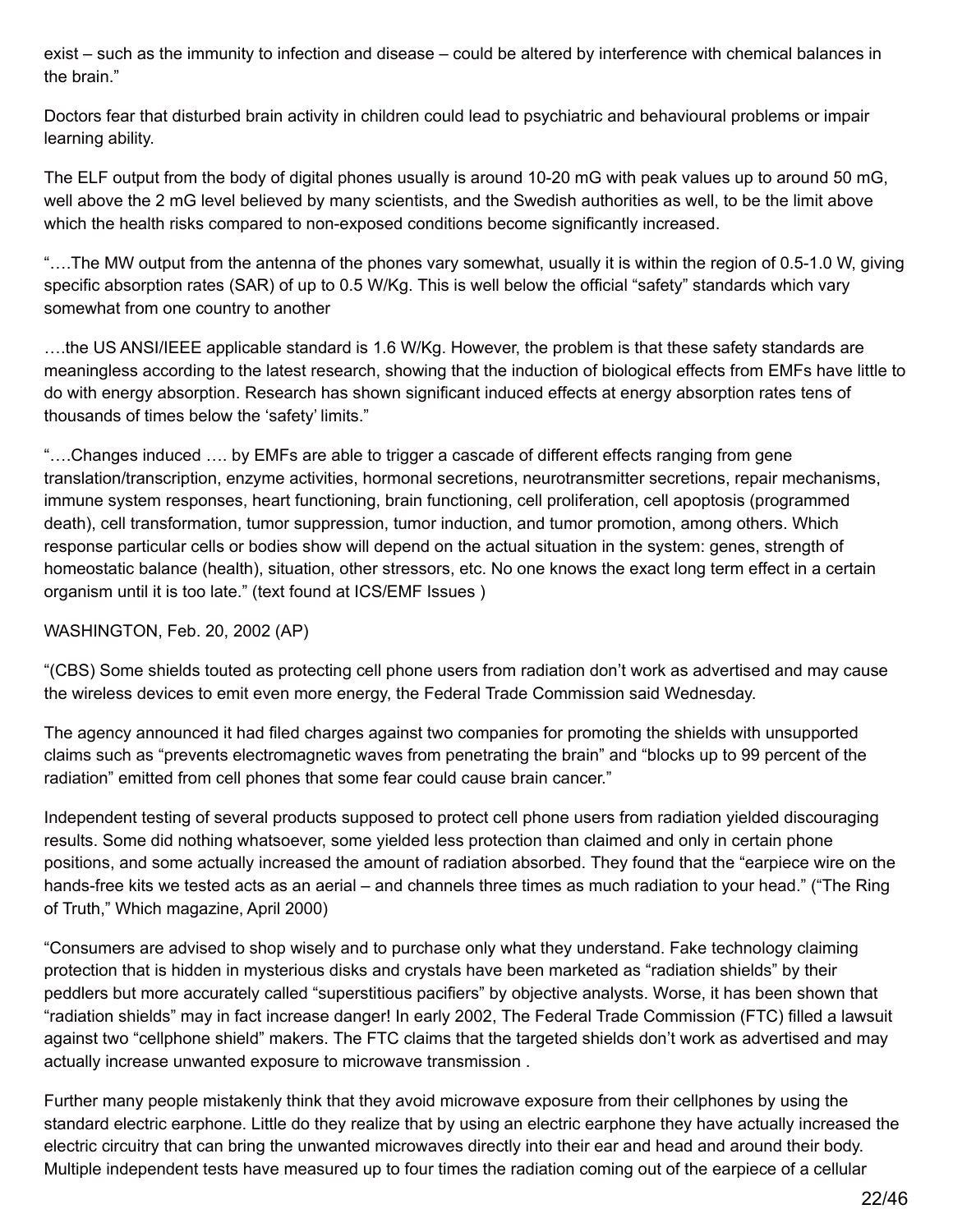phone, than out of the antenna.

….In a test performed by IMST in Germany, for the October 20, 1999 ABC News 20/20 segment on Cellphone Safety, they found that four out of five of the phones they tested exceeded the standard in at least one testing position. They determined that a phone would pass or fail the safety standard based upon what angle the phone was held at during the test. The standard was reportedly entirely ambiguous in this respect, allowing phone manufacturers to simply re-orient their phone until it passes the test. One popular model exceeded the standard in both positions tested, and would only pass when a remote earpiece was used. (http://www.waveguide.org/library/cellphones.html) [Remember that the "safety standard" was only designed to prevent physical heating of your head, and does not protect you at all from frequency-related effects. However, you are apparently not being protected from heating, either. Others have found similar discrepancies between listed SAR and actual phone SAR. —Shivani]

Insurers Balk at Risks of Phones

By Sarah Ryle, Consumer Affairs Correspondent Sunday April 11, 1999, The Observer, London

"Concern about the safety of mobile phones has prompted a leading Lloyd's underwriter to refuse to insure phone manufacturers against the risk of damage to users' health. The move comes amid mounting concern about the industry's influence on research into the long-term effects of using a mobile. The London market provides insurance for everything from aircraft to footballers' legs. But fears that mobile phones will be linked to illnesses such as cancer and Alzheimer's disease have prompted John Fenn, of underwriting group Stirling, to refuse to cover manufacturers against the risk of being sued if mobiles turn out to cause long-term damage.

….Fenn said: 'there are people in the insurance market who close their eyes to the issue because they say there is no scientific proof of a problem. If you go back to asbestos, it "wasn't a problem" at one time either.' " Last Updated ( Tuesday, 28 November 2006 )

CORDLESS PHONES / PROXIMITY TO COMMUNICATIONS TOWERS / POLITICS IN RESEARCH On the health effects of manmade electromagnetic frequencies

### Cordless Phones

A significant danger to health due to pulsed electromagnetic radiation

Cordless phones have for some reason been misperceived by the public as safer than cell phones, though in fact the frequencies used by new cordless phones are in the same microwave range used by cell phones. They have a number of features that makes them particularly dangerous, as explained in an article by Alasdair Phillips.

" Unlike the 'intelligent' mobile phone system in which the base station directs the handset to turn down its output to the lowest adequate level once the link is established the DECT phone does NOT . [In England, cordless phones are called DECT phones. DECT stands for Digital Enhanced Cordless Technologies -Shivani]

The cordless phone and additional handsets will dominate the microwave field levels inside a house, probably the entire house, and through walls to and from the neighbors. [Recently a woman told me that her family's cordless phone worked several miles from the base left at home. —Shivani]

The base-unit of a DECT phone emits pulses of microwaves 24 hours a day as long as it is plugged in. In use or not emissions within a metre from a base unit can be as high as 6 volts per metre. In a survey 'Powerwatch' have recorded levels as high as 3 volts per metre in a BEDROOM immediately above a sitting room with a DECT phone unit on a desk . [U.S. cordless phones do not share all the characteristics of UK phones. For instance, some broadcast continually while others only broadcast when being used. – Shivani]

During use DECT phones emit low frequency magnetic field pulses into the side of the user's head. These are typically up to 0.5 microtesla in strength, childhood leukaemia has repeatedly been associated with low frequency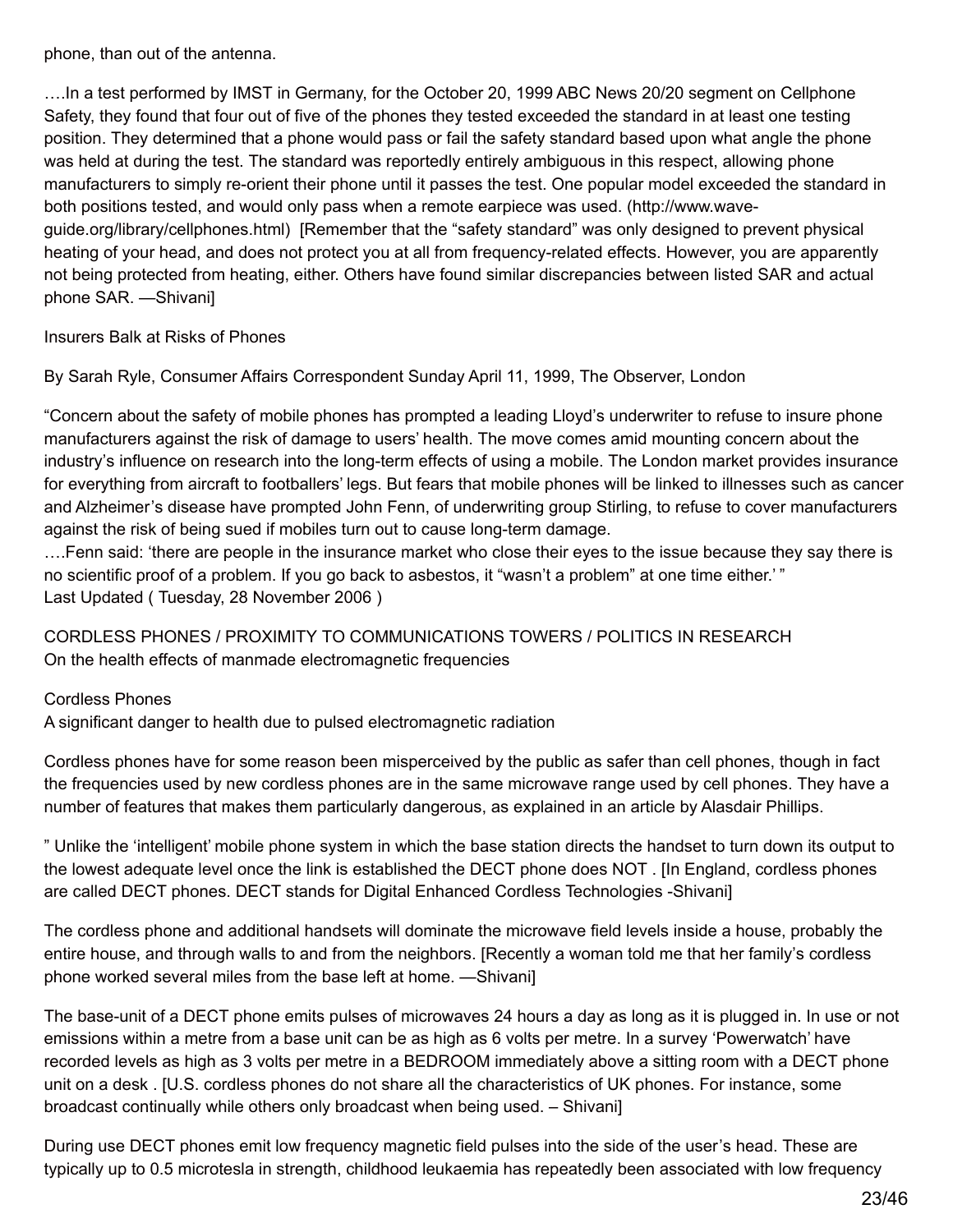magnetic field levels over 0.2 microtesla.

Investigations (by Dr. Hardell & Professor Mild 2003) of thousands of cases of brain tumours and mobile phones of all types has found up to a 50% increased risk of a brain tumour after five years which doubles after ten years.

….Base units and handsets should certainly be kept away from where you sleep and where you may spend hours relaxing in a favourite seat. This includes base units on the other side of a wall….

….There are a hundred bursts of 250 milliwatts of microwave radiation next to the users head every second.

….The regular pulsing disrupts our brain's intercellular signaling. In rats it is known the frequencies of these phones can interfere with the workings of the blood/brain barrier allowing toxins into the brain itself forming tumours."

Research sponsored by the Department of Health at Bristol Royal Infirmary in western England showed portable telephones may alter memory and interfere with concentration and spatial awareness.

Is the convenience of a cordless phone or wireless baby monitor that broadcasts microwaves through your home 24/7 "to die for?"

Proximity to communications towers

The health effects of living near wireless communications towers.

"A study done in France by Santini showed significant associations between symptoms fitting to the microwave sickness and the distance to mobile phone base stations [11]. It should be noted that the health related symptoms were most frequently reported at a distance of  $50 - 100$  m, which fits perfectly to the area with the highest microwave exposure in urban areas, where the main beam of the antennas usually hits the first houses. The second study done in Austria showed significant positive associations between the frequency selective measured electric field (GSM 900/1800) in the bedroom and cardiovascular symptoms…. In 1987…. in Hawaii…. Drs. Anderson and Henderson of the Hawaii Department of Health found in residential areas with 12 communication towers, a relative risk for cancer, including leukaemia, of 1.375 (37.5% increase." ("The Microwave Syndrome: Further Aspects of a Spanish Study", by Gerd OBERFELD et al. 1 May 2004.)

[Milwaukee, Wisconsin, USA, has a similar "antenna farm." Also a "mysteriously high" breast cancer rate. —Shivani]

A study of cancers around the BBC Sutton Coldfield transmitter mast (Dolk, et al, 1997) found a statistically significant doubling of adult leukaemia within 2 km radius.

The Naila Study, Germany (November 2004) – This study, conducted over 10 years was released by The Federal Agency for Radiation Protection, Germany. Medical doctors compiled case histories since 1994 – 2004, looking at heightened risk of taking ill with malignant tumours. They discovered a threefold increase after five years exposure to microwave radiation from a mobile phone mast transmitter for up to 400 metres distance, compared to those patients living further away. ["If the city-wide WiFi system being planned for Milwaukee, Wisconsin, USA, is erected, aWiFi broadcaster 20 feet from a Milwaukee home will be the equivalent of a microwave tower 600 feet away, roughly 200 meters." — Arthur Firstenburg]

A study carried out by Ronni Wolf MD and Danny Wolf MD, Kaplan Medical Centre, Israel (April 2004) discovered a fourfold increase in cancer within 350 metres after long-term exposure to microwave radiation from a mobile phone mast and a tenfold increase specifically among women, compared to patients living away from the mast.

In 1980, Dr. John Holt had a letter published. This showed that between 1951-59, 50% of patients with CML in Queensland survived for 55 months following diagnosis. In 1960 and 1961 three large TV broadcast stations were commissioned in the area. In the period 1963-67, 50% of patients with CML only survived for 21 months. This dramatic change could not be explained by any medical personnel, protocol or therapy changes.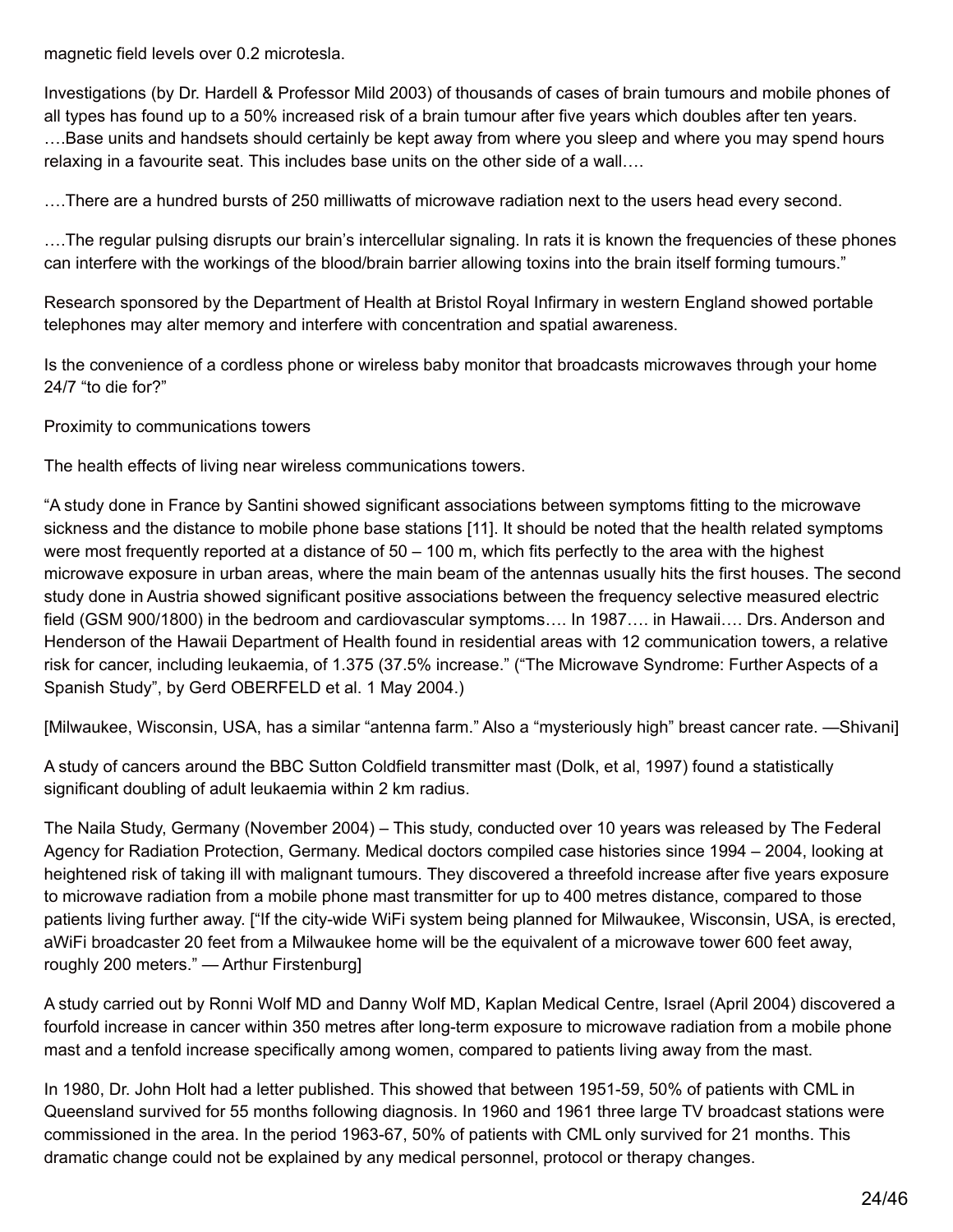"Bamberg, Germany 26-April, 2005

Dr. C Waldmann-Selsam, Dr. U. Säeger, Bamberg , Oberfranken evaluated the medical complaints of 356 people who have had long-term [radiation] exposure in their homes from pulsed high frequency magnetic fields (from mobile phone base stations, from cordless telephones, amongst others).

People suffer from one, several or many of the following symptoms: Sleep disturbances, tiredness, disturbance in concentration, forgetfulness, problem with finding words, depressive mood, ear noises, sudden loss of hearing, hearing loss, giddiness, nose bleeds, visual disturbances, frequent infections, sinusitis, joint and limb pains, nerve and soft tissue pains, feeling of numbness, heart rhythm disturbances, increased blood pressure episodes, hormonal disturbances, night-time sweats, nausea. Dr. John Walker's research clearly shows the clusters of illness appear in radiation at exposures of around 1.5v/m, which is below the guidelines significantly permitting around 40 to 50 v/m (varying according to microwave frequency)." ("Mobile Phone And Mast Radiation – How Dangerous Are These," Eileen O'Connor for EM Radiation Trust, Oct. 1, 2005)

Politics in Research

How industry influences the research/researchers of electromagnetic radiation

The following are examples ….

Express Newspapers 24 May, 1999

"Two of the world's leading radiation experts told The Express that multinational companies tried to influence the results of their research. Professor Ross Adey, a biologist, had his funding withdrawn by Motorola before completing research which showed that mobiles affected the number of brain tumours in animals. Dr. Henry Lai, who has been studying the biological effects of electromagnetic fields for 20 years, was asked three times to change findings on how they caused DNA breaks in rats.

….Prof Adey, of the University of California, a former senior NASA adviser, was paid by Motorola to carry out a series of animal experiments between 1993 and 1996. "The animal experiments were conducted very strictly and in the case of digital phones we found an effect on the number of brain tumours in rats," he said. "It became clear that Motorola preferred we found nothing.

During our funding there was constant discussion about the wording of abstracts and papers. Funding was suddenly withdrawn in November last year. In recent months, while we were trying to finish writing up the experiments, we have not been paid.

Basically the industry is not really interested in diligent pursuit of scientific evidence which should be available to the public. All they want is research that supports their claims."

"Control of the research programmes has passed to managers and lawyers. This is exactly what happened in the tobacco industry." Dr. Lai, of the University of Washington, Seattle, described the industry's interference as "unpleasant and intolerable".

The Express also reported on October 16, 1999 that a scientist who was paid millions by mobile phone companies to investigate health risks has bitterly criticized them for failing to act on his findings.

Dr. George Carlo found that the rate of death from brain cancer is higher among mobile phone users and the risk of contracting a rare tumour on the outside of the brain is more than double. ….His research body was handpicked by the industry was given £15 million to carry out a six-year study into the health effects of mobile phones.

In an astonishing attack on the industry for which he once acted as a spokesman, he accused firms of not taking safety seriously. "The companies are now spending millions trying to discredit me because, basically, they didn't like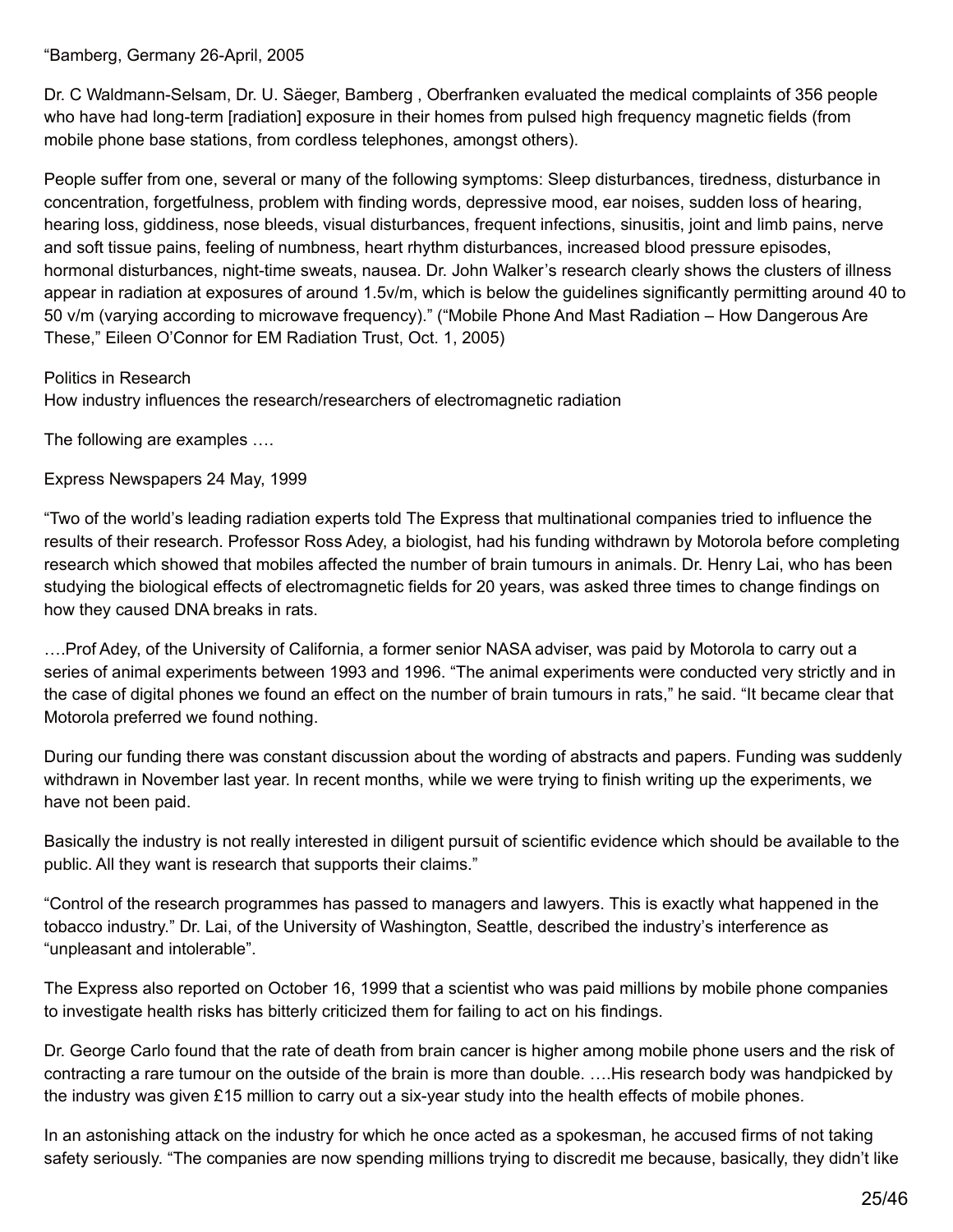what I told them", he revealed to The Express.

Dr. Carlo said: "Following my presentation I heard by voice vote of those present, a pledge to do the right thing in following up these findings. But since I presented my findings, which they found surprising, they have failed to do anything. In that time there have been another 15 million users in the States and thousands more in Britain. From a consumer point of view the delaying tactic is not good but from a business point of view its great". Alasdair Phillips, of the consumer group Powerwatch, said: "To have someone like him, who has even acted as a spokesman for the industry, come out and say this is quite amazing. There is a definite link between mobiles and brain cancer which the companies can't continue to ignore".

Re. Workshop Consensus Statement HSP-Helsinki 2004

Dear Dr. Haberlund,

I have read the so-called revised version of the Helsinki meeting on hsp70 on the COST website (a highly inappropriate site for this report, by the way). Before this meeting I knew that any research that indicated that hsp70 was NOT only induced by heat, would be an exercise in futility. The safety standards for cell phone use are firmly in the hands of the cell phone industry. And, apparently, that is where they will stay at least until there is a cancer epidemic in a country like Israel where everyone, including small children, are connected to each other by cell phones because of the volatile and dangerous environment there daily.

We have measurements on SAR at the Drosophila level. We have detailed engineering measurements made while phone was on and off. We have controls and resent the statement in the summary report that we do not. These and other relevant details are contained in our paper (Weisbrot et al, 2003 J Cellular Biochem\*) and should be read by any honest scientist. Furthermore, the reported measurements were peer reviewed. The reporter for BEMS Newsletter distorted the reports given at this Helsinki meeting and I have so informed them. It contradicts the Mays Swicord and BEMS reporter version (the latter, incidentally, was the only reporter allowed into the meetings).

As in so many instances in the past, the cell phone industry goes out of its way to discredit any scientific data that is contrary to their agenda.

Sincerely yours,

Reba Goodman Professor Department of Pathology Columbia University New York, NY

\*Effects of mobile phone radiation on reproduction and development in drosophila melanogaster

[Similar incidents continue to occur. Honest research and researchers have suffered suppression, and worse, from the get go. For historic perspective: Paul Brodeur's The Zapping of America: Microwaves, Their Deadly Risk and the Coverup (1977) is a classic. Newer (1989) his Currents of Death: Power Lines, Computer Terminals, and the Attempt to Cover Up Their Threat to Your Health and The Great Powerline Coverup. Also, The Electric Wilderness by Andrew Marino and Joel Ray. Health dangers, tactics used by utilities.

To read about what happened when seven different researchers each demonstrated that low-level magnetic fields neutralize the ability of tamoxifen to inhibit the proliferation of breast cancer cells, see "When Enough Is Never Enough". — Shivani]

CORRUPTION AT THE WORLD HEALH ORGANIZATION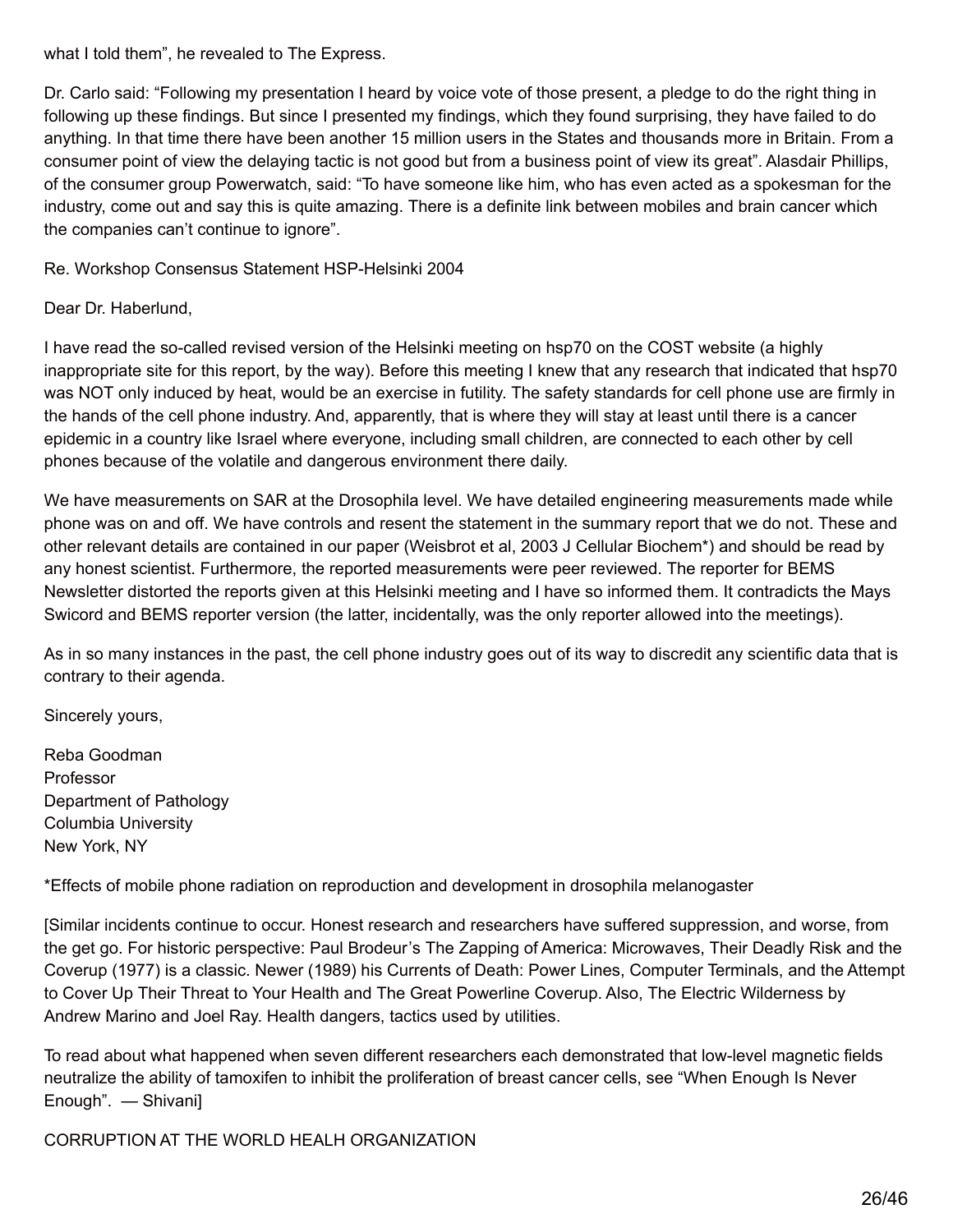"Precautionary policies should not be applied to EMFs," states Dr. Michael Repacholi. (MWN, S/O 01).

As reported in Microwave News, Mike Repacholi, the head of the WHO EMF project, "recruited utility representatives to help write the original draft of the WHO document recommending exposure levels, and later asked them to review the completed draft. Repacholi invited eight utility representatives to attend task group meeting -the only observers who were invited.

Dr. Repacholi also denied Prof. Johansson participation in the WHO workshop summary, although he participated in this workshop. It is not a coincidence that the recommendation to governments to discourage the public from measuring radiation in their homes emerged from this workshop group. This is an active harm to the public."

" On the 5th of July 2005, it was publically [sic] published that Dr. Michael Repacholi – Coordinator of the WHO's Radiation and Environmental Health Unit- receives \$150,000 a year directly from the cellular phone industry with additional money for meetings and travels, meaning he broke the rules of the WHO which bar to receive money directly from the industry." (microwavenews.com 5.7.05).

In addition, Dr. Repacholi is documented as having invited power industry representatives to participate actively in setting public health standards for electromagnetic fields emitted by powerlines and transformers. (Microwavenews.com 1.10.05, 22.9.05) It is important to note that this happens despite the fact that Dr. Repacholi said himself to a Senate Committee Inquiry that: "[T]he world health Organization does not allow industry to participate in either standard setting or in health risk assessment. The WHO takes the view that there cannot be industry representation on standard setting working groups. There cannot be someone on the working group who is having an influence on health effects for an industry when they derive benefit from that industry." Reference: "Inquiry into Electromagnetic Radiation", Report of the Senate Environment, Communications, Information Technology and the Arts References Committee, Section 4.115, page 151, May 2001

Professor Olle Johansson of the Karolinska Institute, one of the key referral institutions for the WHO reported that at the Prague conference on electromagnetic sensitivity, Dr. Repacholi distributed disinformation about the acknowledgement of electrosensitivity by the Swedish government.

Mike Repacholi (of WHO's EMF project) was recently reported in New Scientist (10th September 2005, page 14) as saying that "the worst effects of the Chernobyl nuclear accident are mental health problems brought on by too much worry."

[Repacholi was also involved in a follow up report on Chernobyl that apparently falsified death/disease statistics at the behest of the nuclear energy industry, which was set back by public concern due to the Chernobyl disaster. "The joint press release from the International Atomic Energy Agency, World Health Organization and United Nations Development Program has sent shockwaves throughout the world and brought strong condemnation from physicians, environmental organizations, religious groups and even some political parties." (The Nuclear Reporter #634 9/16/05) — Shivani]

Documents published lately indicate that tobacco industry and asbestos industry both were very much involved with WHO and managed to prevent stricter actions to protect the public. (with regard to tobaccowww.microwavenews.com 22.9.05, with regard to asbestos- Ladou Joseph, Environmental Health Perspectives Volume 112 no. 3 March 2004)

November 2, 2004 – The World Health Organization's EMF Project is advising national governments against setting stricter exposure limits for exposures to electromagnetic fields (EMFs) to protect children from leukemia.

The W.H.O. EMF project states that "WHO believes exposure limits should be based on effects conventionally regarded as established and are not an appropriate mechanism for implementing precautionary approaches. Therefore WHO does not recommend including exposure limits based on the childhood leukemia data as an option."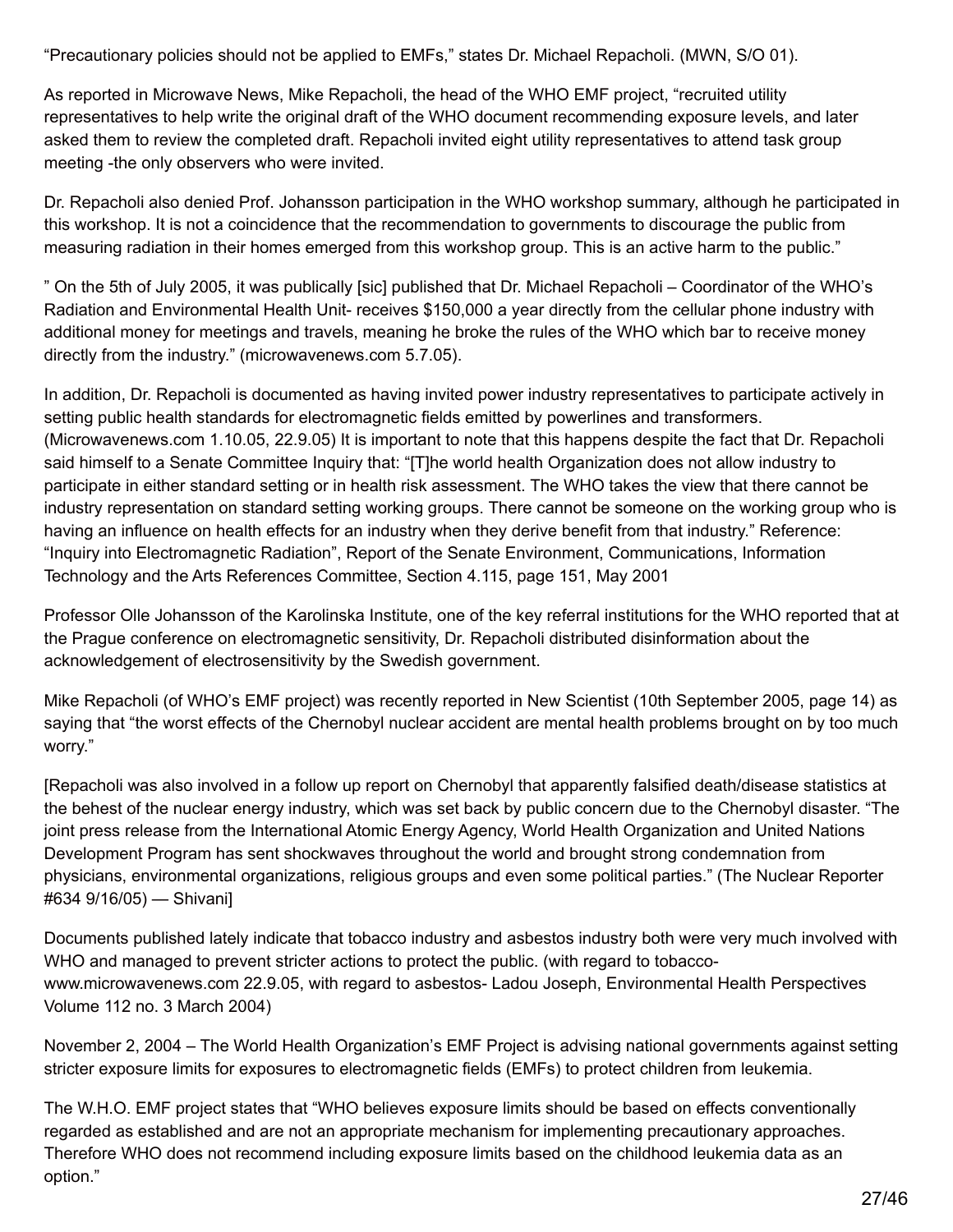As pointed out by Lewis Slesin in MWN, 11/2/04, "The current ICNIRP exposure limit is 1,000 mG (100 µT) for the general population. Epidemiological studies have consistently shown a leukemia risk to children exposed, on average, above 3-4 mG ( $0.3$ -0.4  $\mu$ T)."

[The effect "conventionally regarded as established" is simple tissue heating. As long as this, the absurdity of which has been proven over and over, remains the basis of "safety" standards, industry can continue to recklessly irradiate all living beings, and the health damage caused will continue and increase. The effects most important to industries and their political friends are money and power, not the suffering occurring due to present standards. Common sense, evidence, logic and compassion are not part of the decision making process here.

The WHO has also denied that there is any indication that lowering internationally accepted limits would reduce the prevalence of symptoms attributed to EMF, advised that persons complaining that electromagnetic radiation is affecting their health be given psychological evaluations, and advised governments to discourage people from taking measurements of radiation levels in their homes. The World Health Organization may be criminally liable for offences in the countries that follow these guidelines. Outraged international experts may take legal action. Stay tuned. —Shivani]

### SAFETY STANDARDS

How the non-ionizing electromagnetic radiation "safety" standards were set and why they are not relevant

The Precautionary Principle indicates that, when there is plausible scientific evidence of significant harm from a proposed or ongoing activity, preventive or corrective action should be taken to reduce or eliminate that risk of harm, despite residual scientific uncertainty about cause and effect relationships. Although there is general agreement on the principle, humans to date have often failed dramatically in the practical application of it. As noted by Alasdair Phillips of Powerwatch, "History is filled with examples of "perfectly safe" environmental factors that later turned out to be harmful, if not disastrous….Even the American Medical Association (AMA) accepted tobacco advertising in its journals, with such statements as, "They won't harm anybody. They will prove enjoyable."

"There is almost always a delay between the occurrence of public health effects and avoidance or minimization measures. A new substance or technology is introduced. It is found to be useful and becomes widely used.

"People start noticing an increase in a symptom, which they suspect might be due to the chemical or device being used. Safety assurances are given by manufacturers and government agencies. A search of the diverse sources of scientific studies reveals evidence of associations, cellular changes or animal effects, but there is no direct human evidence of effects. Early human studies often don't find evidence of effects, or some find a small but statistically insignificant rise in symptoms. Cancers have latencies of decades for many adult cancers. That is, it takes typically eight to thirty years for damaged cells to develop into full-blown cancers.

"Subsequently, occupational groups who have a distinctly higher chance of exposure are studied and found to have a higher incidence of the disease symptoms. The study is repeated and confirmed. We then have evidence of a human health effect, and exposure standards are set below the level at which effects have been found (by association), with significant safety factors to allow for the general population, which includes a proportion of very vulnerable and susceptible people." ("Cell phones – a boon to modern society or a threat to human health?" an interview with Dr. Neil Cherry by Dorothy Hunt, M.A. F.T.C.L., 29/1/99 , http://www.nzine.co.nz/features/cellphones.html)

[However, the political clout of profiting industries can delay or side rail setting of safety standards. This is the stage we are now at. The results of the epidemiological studies are unequivocal, several mechanisms have also been discovered, yet standards that clearly allow injury to continue remain unchanged. Once again, the wealth of a few has been given priority over the health of many. —Shivani]

Time magazine reported, on July 30, 1990, that Louis Slesin of Microwave News, has printed what may be his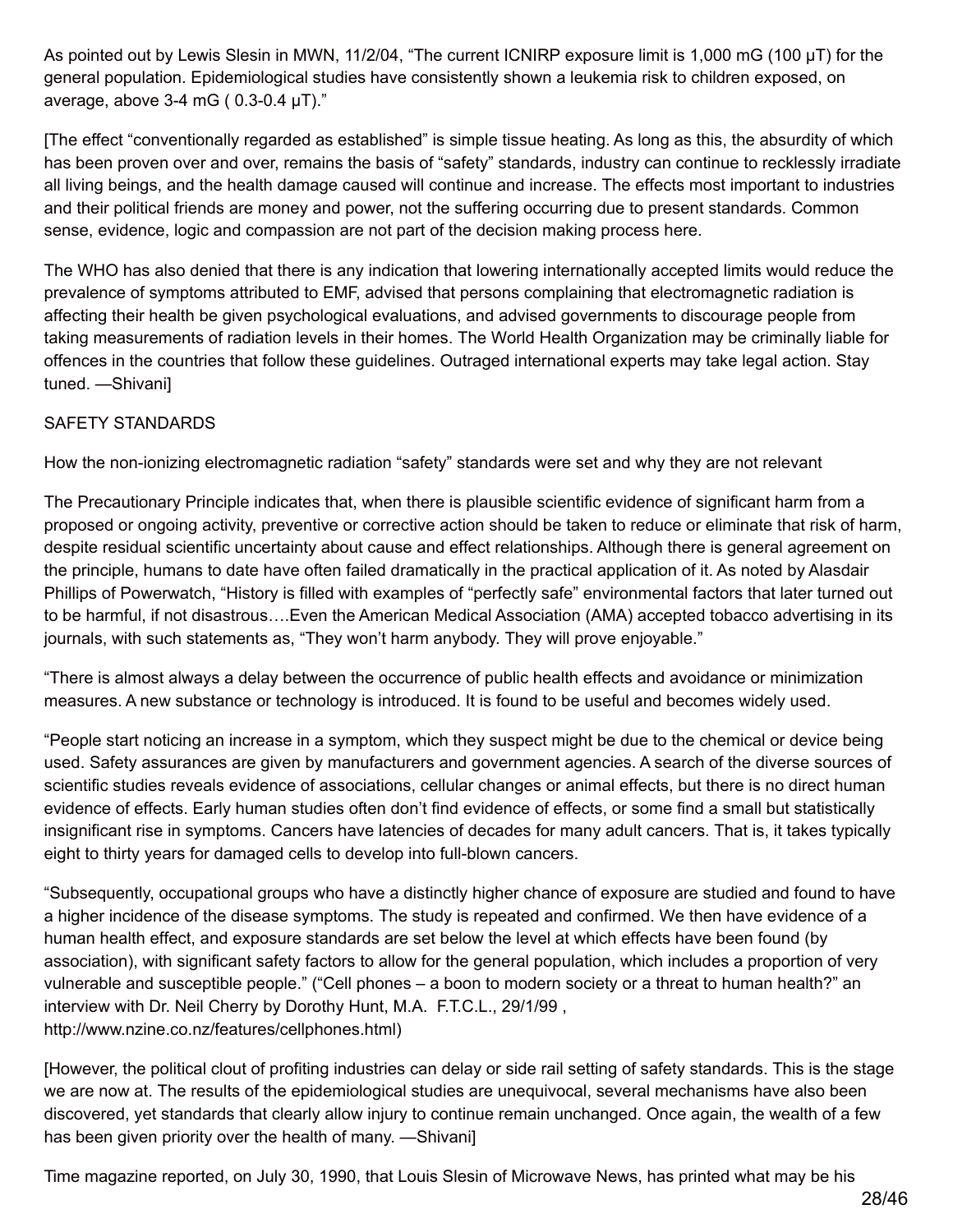greatest scoop: the key paragraph of a two-year Environmental Protection Agency study recommending that socalled extremely low-frequency fields be classified as "probable human carcinogens" alongside such notorious chemical toxins as PCBs, formaldehyde and dioxin. The recommendation, which could have set off a costly chain of regulatory actions, was deleted from the final draft after review by the White House Office of Policy Development. "The EPA thing is a stunner," says Paul Brodeur, a writer for the New Yorker. "It's a clear case of suppression and politicization of a major health issue by the White House."

An explanation said the basic interaction between EM fields and biological interactions leading to cancer are not understood. Yet, in the same report, they suggest there is a causal link between leukemia, lymphoma and cancer in children with exposure to magnetic fields from residential 60hz distribution systems! One must wonder how these two contrasting statements coexist in the same report.

Paul Brodeur wrote of the EPA report in the New Yorker: "….the summary-and-conclusions section of the draft EPA report contained a persuasive indictment of power-line magnetic fields as a cancer-producing agent. Its authors stated that five of the six case-control studies published in the peer- reviewed medical literature showed that children who lived near power lines giving off strong magnetic fields were developing cancer more readily than children who did not live near power lines."

Martin Halper, a director of the EPA, said in a December 1990 Fortune magazine article: "In all my years of looking at chemicals, I have never seen a set of epidemiological studies that remotely approached the weight of evidence that we're seeing with ELF electromagnetic fields. Clearly there is something here."

In a leaked United States National Council on Radiation Protection report funded by the Environmental Protection Agency and written by eleven leading American experts in EMFs. Bob Edwards, in the October 7, 1995 issue of New Scientist, writes that the report recommends an EMF safety limit of 2 mG (0.2 microteslas). He writes: "EPA officials say the report is the most comprehensive study ever on the health effects of low-frequency EMFs. Its findings represent a fundamental challenge to the electricity industry. The authors say that their recommendations, if accepted, could force 'complex and costly' changes in society's use of electricity."

In a July 16, 2002 letter from Norbert Hankin of the EPA's Center for Science and Risk Assessment, Radiation Protection Division to Janet Newton, President of The EMR Network, Mr. Hankin writes: " The FCC's current exposure guidelines, as well as those of the Institute of Electrical and Electronics Engineers (IEEE) and the International Commission on Non-Ionizing Radiation Protection, are thermally based, and do not apply to chronic, non-thermal exposure situations."

"[The] FCC…. issued regulations setting public exposure limits for microwave radiation at levels at least ten thousand times higher than levels which, according to the Environmental Protection Agency, were causing reports of illness from all over the world..

Digital (pulsed) technology is more harmful at lower levels of power than analog. The FCC's mandate to replace all analog TV, radio, and telecommunications transmissions with digital during the next few years is very dangerous." ( Arthur Firstenberg, Telecommunications vs. The Environment)

Cell phones are rated for "safety" according to SAR.

" Radio frequency (RF) and microwave (MW) field intensities are usually measured in milliwatts per square centimeter (mW/cm2). However, the intensity provides little information on the biological consequence unless the amount of energy absorbed by the irradiated object is known. This is generally given as the specific absorption rate (SAR), which is the rate of energy absorbed by a unit mass (e.g., one kg or one g of tissue) of the object. The unit of measurement for the SAR is watts per kg (W/kg).

The rate of absorption and distribution of RF/MW energies depend on many factors like type and shape of tissue, orientation relative to the radiation, type and parameters of the radiation, etc. The distribution of absorbed energy in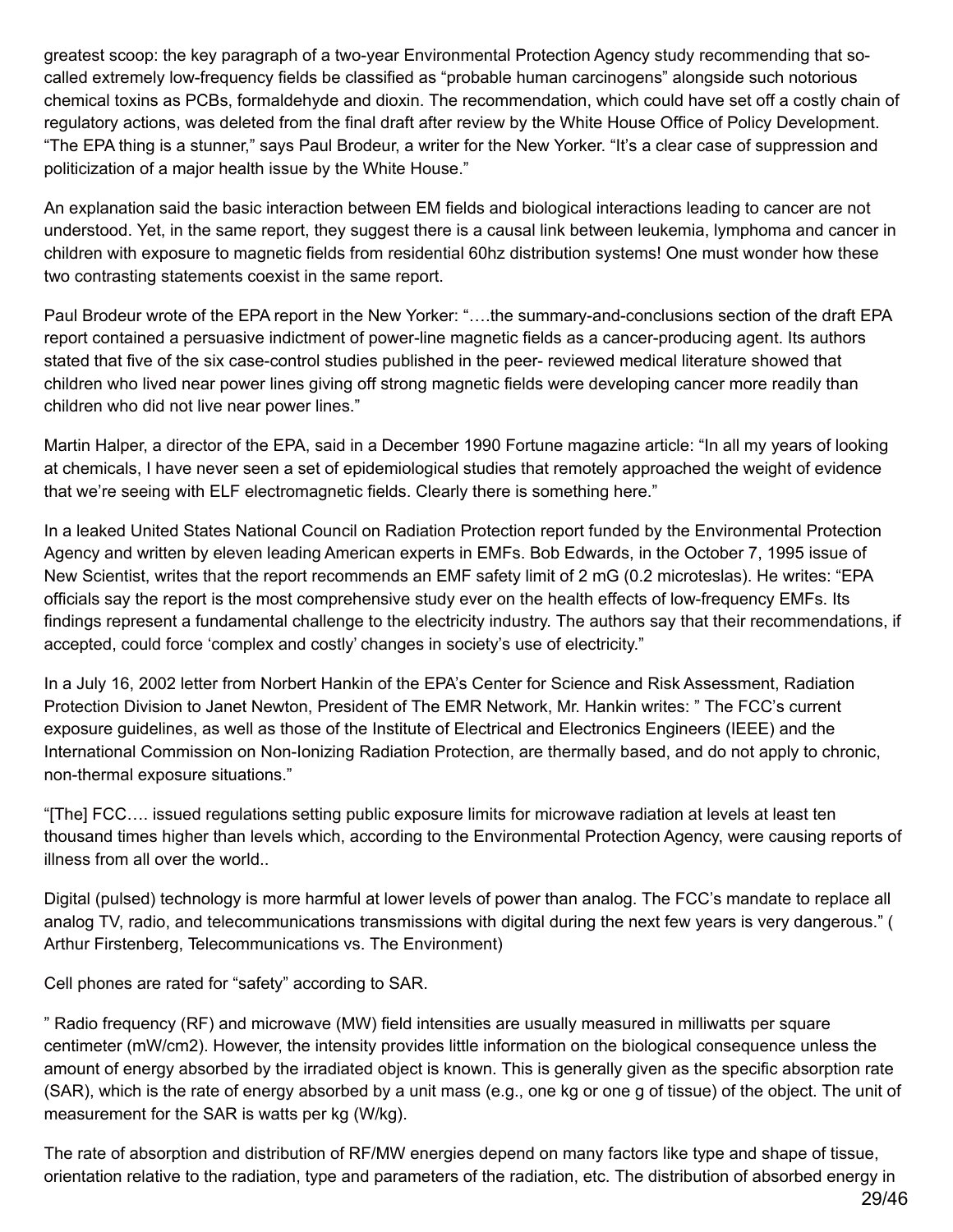an irradiated organism is extremely complex and non-uniform, and may lead to the formation of so called "hot spots" of concentrated energy in the tissue. EMF Issues

[Cell phone "safety tests" are done by exposing fluid in a plastic head to a cell phone held next to the "ear" while the temperature of the fluid is monitored. The safety level" is then set at a level that did not overheat the fluid. This has nothing to with the level of RF/MW frequency radiation that causes harm to living humans and animals in nonthermal ways. (A plastic head cannot possibly suffer from conditions such as insomnia, headaches, forgetfulness, inability to focus, Alzheimer's or cancer.) Despite considerable evidence in published scientific literature for biological effects of electro-magnetic radiation in the RF/MW range of the spectrum at specific absorption rates (SARs) far too low to produce a heating response, the standard has not been updated to conform to reality. Your brain is not a plastic piñata. – Shivani]

" Existing Safety Guidelines, based solely on consideration of the SAR, afford no protection against ….frequencyspecific effects,

….In order that the radiation can exert non-thermal influences, it is essential that the organism be alive, for only then are the various oscillatory endogenous electrical activities excited, via which the radiation can access the system..

….Clearly, non-thermal influences are connected more with the transfer of information from the irradiating field to the alive organism, through the latter's ability to 'recognise' certain frequency characteristics of the radiation, than with its ability to absorb energy from the field." ("The Existing Microwave Safety Guidelines are Inadequate", Dr. Gerard Hyland, University of Warwick , International Institute of Biophysics)

In this same paper, Dr. Hyland suggests that at locations where there is any long-term exposure, power densities should not exceed 10 nanoW/cm2.

"About 1997, ICNIRP (International Commission for Non Ionizing Radiation Protection) took a very narrow view of the reasons for susceptibility of the bodies of living beings to Non Ionizing Radiation. They merely considered the heating effect and ignored the most important effects. ….In Germany , Bamberger <0.06 volts/metre give 30% illness, 0.06 -0.2 volts/metre gives 60% illness. These values are relatively close compared to ICNRP 41 volts/metre!" (Dr. John Walker)

….Magras & Xenos (1997) have reported irreversible sterility in mice after 5 generations of exposure to 0.168 to 1.053 microwatts per square centimeter in an "antenna park." Note that the current, applicable US exposure standard would be 579 microwatts per square centimeter, — 500 times higher! — and that this very low exposure level would relate more to a person living near a Cellular Tower, than a phone user. (http://www.waveguide.org/library/cellphones.html)

"Table 1 shows the international standards and safety guidelines established by the International Commission on Non-Ionizing Radiation Protection.

These exposure standards were established in 1990, more or less arbitrarily. The problem with these standards is that numerous scientific studies have shown significant biological effects induced by EMF at field strengths thousands of times below these safety standards.

Table 1: ELF safety standards Exposure electric field magnetic field **Occupational** Whole Day 10 kV/m 5,000 mG Short term 30 kV/m 50,000 mG Limbs —- 250,000 mG General Public Up to 24 hrs. a day 5 kV/m 1,000 mG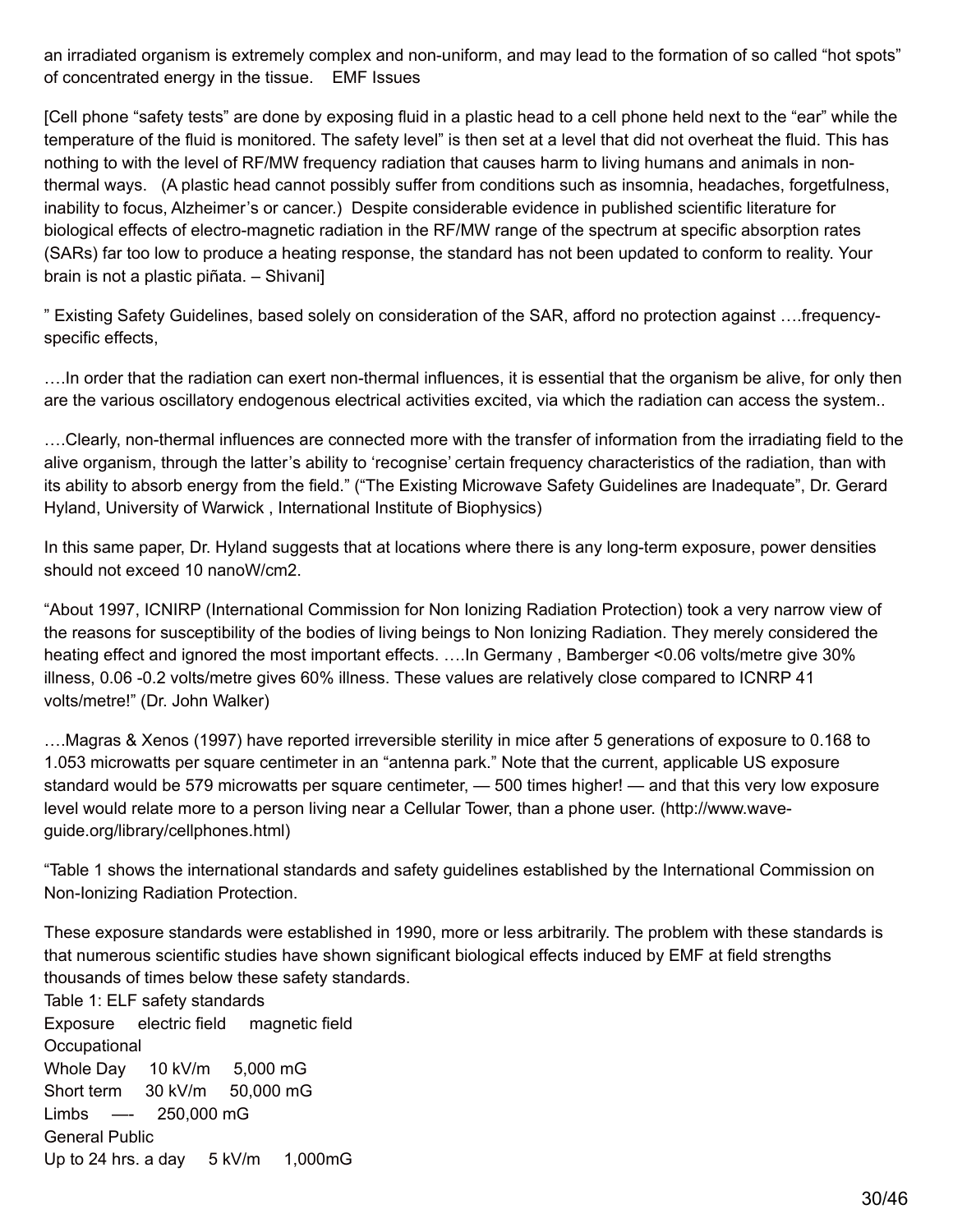Short term 10kV/M 10,000 mG

( from: http://www.icswebsite.com/emf/emfissues/emfissues5.html )

Stating that non-ionizing radiation can only harm you if it heats your tissues makes about as much sense as stating that cigarettes can only harm you by burning you.

The International Agency for Research on Cancer (IARC) has classified magnetic fields as a possible carcinogen.

In Russia:

" The threshold principle of injury to health is used as the basis of EMF limits .

….The bioeffects of microwaves were evaluated on the base of functions of the central nervous and neuroendocrinal systems, unspecific and specific immunity, generative function and etc.

….The results of the experimental researches have shown distinct dependence between

microwaves bioeffects and the intensity of exposure. They have confirmed the earlier available data about the expressed biological effect of microwaves exposure to the power density of 4 mW/cm2 and especially 10 mW/cm2 . The effects of the indicated intensity provoked distinct changes of functional condition of the central nervous and endocrinal systems, immunity and etc.

….The analysis of all data has allowed to establish that the parameters of effects characterizing the threshold of affect of the factor are 1 mW/cm2 for T = 120 min (S = 120mW/cm2 or 2000  $\mu$ W . h/cm2 ) and 10 mW/cm2 for 25 min > T > 6 min (4166 µW . h/cm2 > S>1000 µW (h/cm2).

….It is necessary to take into account chronic long-term irradiation." (THE RUSSIAN STANDARDS AND THE OPINION ABOUT INTERNATIONAL HARMONIZATION OF ELECTROMAGNETIC STANDARDS, Grigoriev Yu., Institute of Biophysics, Centre of Electromagnetic Safety, Russia, Moscow)

Dr. Chris König from the Public Health Department in the City of Salzburg explained that in that city they had adopted an interim public exposure standard based on a study which showed cellphone effects on sleeping subjects, and a safety factor of 500, resulting in a preliminary public exposure standard of 0.1mW/cm2 .

(Safety factors used for toxic chemicals range from 1 to 10,000.)

The European standard for safety for ELF fields is "20,000 milligauss is safe", whereas experiments show that 2 milligauss causes a significant reduction in the cleansing effect of melatonin on cancer cells.

The following countries/regions are among those that have set exposure limits are below the factor 9 -espoused by the ICNIRP Guidelines: Greece, Italy, Belgium, Luxembourg, France (Paris), Austria – Salzburg, Spain (Regional Castilla-La Mancha), Switzerland (Prolonged Exposure), Russian Federation and Australia.

Kazakhstan has set a limit of 50 GrahamStetzer units for electrical pollution allowed. The responsible party has to pay for remediation.

A drastic reduction in exposure guidelines was also proposed in 1995 for Italy by the Physics Laboratory, National Institute of Health. They proposed a reduction to 1 mG for residential and 5 mG for occupational exposure.

To quote from their report, entitled, "High Voltage Power Lines in Italy: Quantitation of Exposure and Health Risk Evaluation:" "New regulations have recently been proposed in Italy, both at national and regional level, aimed at preventing possible long-term health effects of magnetic fields from power lines. Based on some indications from the epidemiological literature, the proposed standards require the exposure limits to be reduced to values that are three orders of magnitude lower than recommended by IRPA/INIRC guidelines."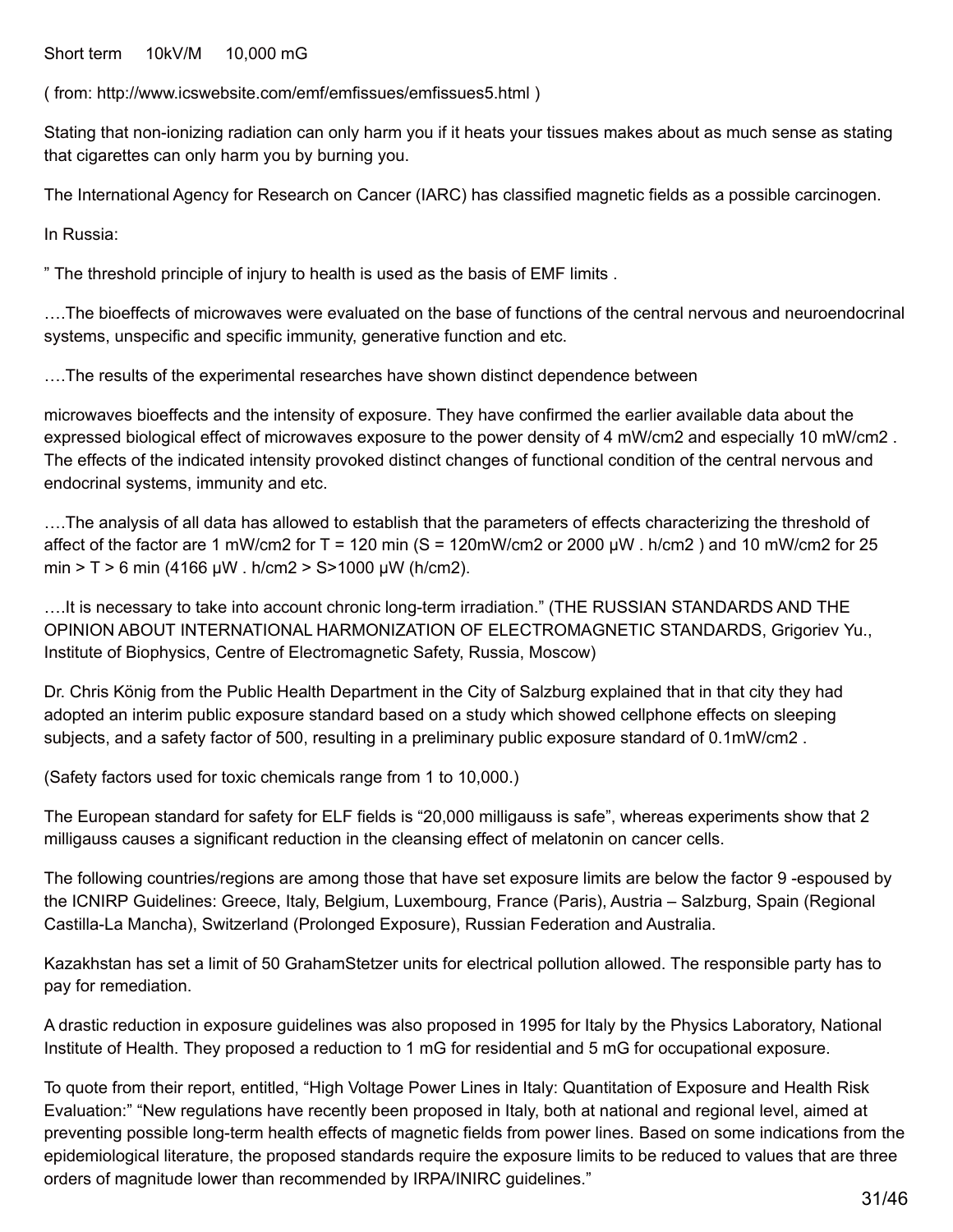Dr. Cherry's recommended public health protection standard for RF microwaves is 0.1 microwatts per sq. cm. He states that: "Every person is at risk of neurological effect from living, working or going to school in fields of 0.2 mG or more, I recommend the target limit chronic mean exposure level for children as 0.2 mG. This is not based on 0.2 mG being completely safe. No level of exposure to artificial oscillating fields is safe. The safe level of exposure to 50/60 Hz fields is zero.

For 50/60 Hz electromagnetic fields the recommended initial guideline is 1 mG A maximum limit value of 0.2 mG is recommended for the school environment. The desirable level in homes, schools and workplaces is 0.1 mG, the "Excellent" category. The 0.2mG level is in the "Good" category. People should aim to live in the "Good" to "Excellent" categories.

We need absolute proof positive of the harmful effects of EM radiation on living systems. We have it. The key is that the effects of radiation are CUMULATIVE – I repeat CUMULATIVE !!! IT CAN TAKE 10 – 20 – 30 or even more years for the damage to become apparent. It can even be handed down through generations. These things we know.

ALWAYS we must keep in mind that the results of radiation are CUMULATIVE over time.

We need measurements of total accumulated radiation over a specified period of time. Just as we did in the '60s when we wore personal dosimeters in the field locating sources of radiation. Just as Xray technicians and also people required to work in the Chernobyl (1986?) area must. We need to measure accumulated radiation. ("Motorola Funded Counter Research on Microwave DNA Damage", Dr. Neil Cherry, Associate Professor of Environmental Health, Lincoln University, 9th December 2002)

"Adding to the worry in the United States is the virtual blackout on good information for the public and for our decision-makers . Local governments and their communities are prohibited by federal law from even discussing radiofrequency radiation issues in the siting process, and may not ask for information. [This law was brought to you by the marriage of industry and politics. —Shivani]

There is presently no reliable way to get information on locations of cell sites, and levels of RFR they produce. In some communities, wireless carriers have been particularly successful in lobbying local governments to lease publicly-owned properties for sites. Therefore, there is a disincentive in making too many inquiries on behalf of the public they represent, for fear of incurring displeasure of their lessees. There may also be some liability issues that local jurisdictions incur, so that administrative records are intentionally kept "clean" of RFR health hazard and exposure level data.

Information should be overlain on a land use map showing nearest uncontrolled public access, distance to occupied buildings and designated land use for each building (home, school, daycare, pre-school, hospital, convalescent hospital or home, commercial office, shopping mall, etc) The purpose for generating this information is to allow the public to make reasoned judgments about whether and where to spend time at home, work, school and play with respect to chronic, low-level RFR exposure. Until better regulatory standards guide land-use compatibility decisions about whether and where to site new wireless transmitters, the public is obligated to perform its own detective work, become informed, and make personal choices about RFR exposure. At present, the circumstances generally make chronic, low-level RFR exposure involuntary by keeping information out of the public arena" ( "Radiofrequency Radiation Information: What the Public Needs to Know for Wise Decision-making in Cell Siting" , Cindy Sage of Sage Associates)

The FDA's stated position: "It is generally agreed that further research is needed to determine what effects actually occur [from RFEMF exposure, ed.] and whether they are dangerous to people" (FDA 2002)."

The Consumer Affairs Commission (1999) found current thermal guidelines associated with EMR as irrelevant, since cancer and Alzheimer's are associated with non-thermal EMR effects.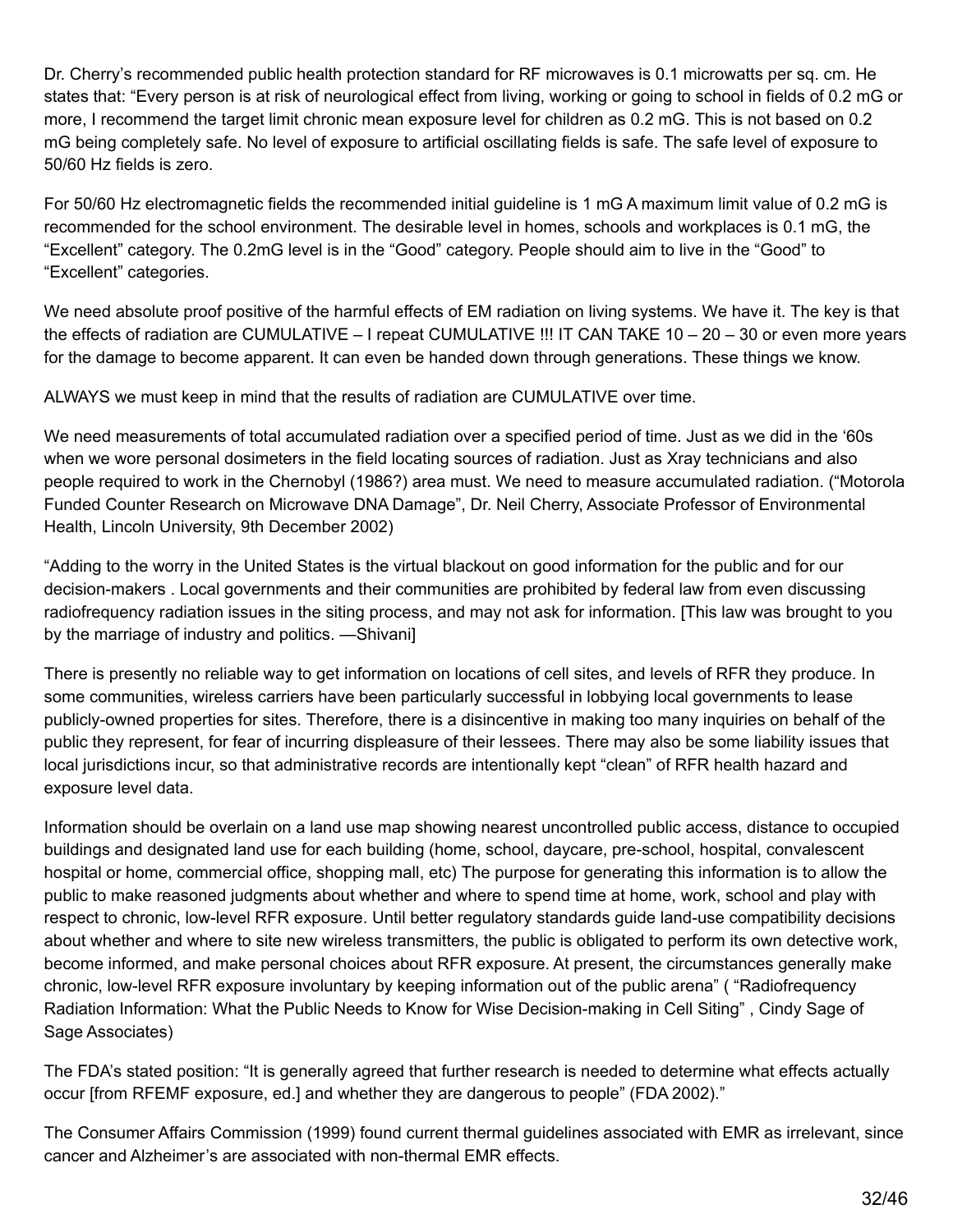The National Institute of Environmental Health Sciences (NIEHS) concluded on July 24, 1998, that extremely low frequency (ELF) electromagnetic fields should be regarded as possible carcinogens.

"The UK has allowed the highest output of radiation in the world. [Several microwave towers have been pulled down at night by desperate residents. —Shivani] It recently adopted lower levels of radiation, by accepting guidelines set by the International Commission on Non-Ionising Radiation Protection (ICNIRP). The ICNIRP standard, however, doesn't offer any form of protection other than from the heating effects of microwave radiation. In other words, the ICNIRP standard only protects your body from properties of high levels of elevated temperatures. A very substantial body of peer-reviewed science clearly shows that many biological changes have already happened.

The Government and Health Protection Agency Radiation Protection (HPA RPD) -formerly known as the NRPB now admit that magnetic fields at the power levels of 0.4 microtesla doubles the risk of contracting leukaemia, whilst other European Countries have brought down their power levels to 1 or 2 microtesla, the UK remain 100 times higher. They also admit that they have known about this for over three years." ("Mobile Phone And Mast Radiation – How Dangerous Are These", by Eileen O'Connor of The EM Radiation Research Trust, October 1, 2005)

The United Kingdom's National Radiological Protection Board urges that children should only use cellphones in emergency situations.

As stated by IEEE (Institute of Electrical & Electronic Engineers) International Standard IEEE 519- 1980, revised to the IEEE 519-1992, the electric utilities are legally responsible for the quality of the electricity delivered by their wiring, particularly regarding high frequencies and harmonics. This is an internationally standard accepted by the USA. It is not enforced.

[Rule 92-D of The National Safety Code accepted by the US, Canada and Mexico prohibits objectionable flow of current over the grounding conductor. However, Wisconsin PSC allowed electric utilities to ground all transmission and distribution poles in the '90s, in order to use the ground to return the current to the substations, rather than asking them to update their wiring to be able to properly return current to the substations via the wiring. As more and more current is added to the ground, the Wisconsin PSC raises the voltage allowed on the ground.

There is no such thing as "stray voltage." Dogs stray. Electricity does not. "Stray voltage" is an absurd term concocted by the electric utilities & Public Service Commissions, which they define as only running through and affecting animals, not humans. Therefore, "stray voltage commissions" never have to consider complaints of human injury. Also, "stray voltage" is defined as being steady state, meaning just 60 Hz, whereas today's current contains many frequencies. Therefore, "stray voltage" cases cannot be won by farmers, because what is damaging their cows does not fit the definition of "stray voltage." In fact, most of the damage is not due to electrical shock, but caused by the high frequencies. — Shivani]

In drafting….guidelines for….exposure to powerline frequency (50-60 Hz) EMFs, Australian authorities….have taken their maximum exposure guidelines from overseas expert groups, mainly the ICNIRP, which are as follows, (for magnetic fields over a 24 hour exposure):

For Residential Exposures: 1000 milliGauss (mG)

For Occupational Exposures5000 milliGauss (mG)

….However….these guidelines are only designed to avoid immediate high level hazards and do not consider prolonged low-level exposures at all. This was admitted in 1991 by Dr. Keith Lokan, from the ARL in a conference paper published in Radiation Protection in Australia (Vol 9 No.4, 1991), referring to IRPA/INIRC guidelines which were taken over by the ICNIRP in 1993 and reconfirmed at that time.

To quote: " These limits [as above] represent plausible field values, below which immediate adverse health effects are unlikely, and as such serve a useful purpose. They are NOT intended to provide protection against possible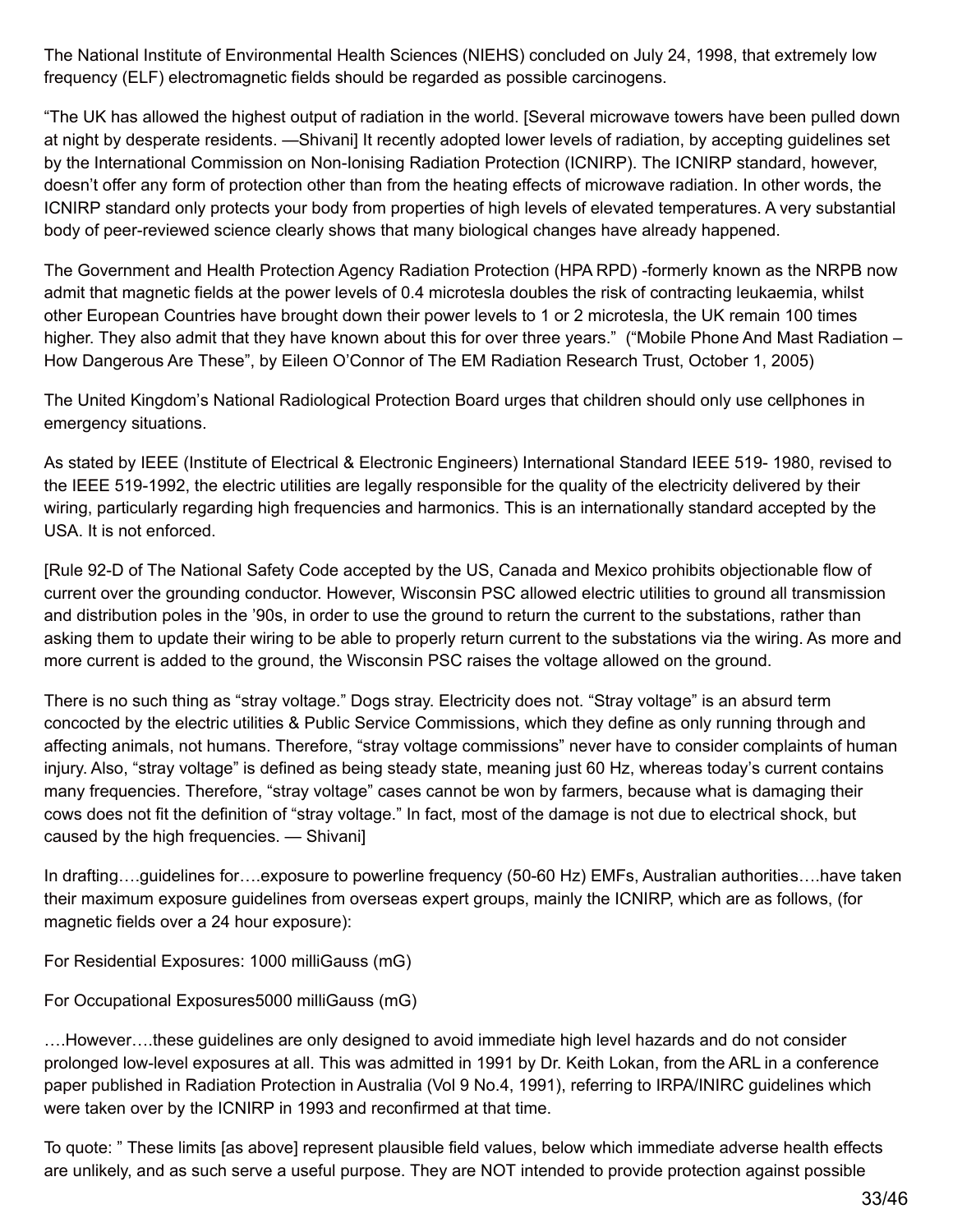cancer induction by continued exposure at the lower field levels implicated in the studies we have been considering at this workshop."  $(1 - 3 \text{ mG})$ 

### ELECTRICAL POLLUTION

Health-damaging ELF frequencies we are exposed to due to the inappropriate design of the 50/60 Hz electrical transmission and distribution systems.

Low frequency electromagnetic fields, whose frequencies, harmonics and sub-harmonics coincide with the range of frequencies used by our brains, hearts and cells. Subtly and at extremely low intensities, they strongly interact, through resonant absorption, with primary functions of our bodies with significant elevations in depression, sickness and death. (Dr. Neil Cherry. See full text at: http://www.esdjournal.com /techpapr/elfhealth.pdf

["When these health-damaging frequencies ride on the "clean" 50/60 Hz current of our electric utility transmission systems, they are known as "electrical pollution." After entering our buildings via wiring, water and gas pipes and phone lines, they broadcast from these filling our living spaces with frequencies that damage our health.

Body impedance of electrical current decreases and current passing through the body increases as frequency increases . We have good resistance to 50/60 Hz but less as the frequency increases. Above 1.7 KHz, all the energy dissipates internally into the human body.

Harmonics are multiples of 60 Hz frequency caused by electronics such as dimmer switches and transformers that chop up the sine wave. Our 50-year-old electrical transmission system was not designed to handle high frequencies, which are unable to return to the substation immediately from the point where they are created, due to the inadequacy of the present wiring. Instead, the harmful frequencies are passed along from customer to customer and also spilled onto the ground, like pressurized waste from a stressed sewer system. The system is grounded from end to end to facilitate this. In many areas of the US, 70% of current returns to substation on the ground, like a toxic chemical flowing over your private property. Livestock, which often stand on damp, very conductive, ground, are often severely damaged.

When I was on Wisconsin Public Radio recently, a lowa veterinarian called in to report that since a new substation was constructed near a particular farm, there has been great trouble with the pigs there, which are apparently being literally cooked by the high frequencies in the ground currents that are concentrated in areas where they return to substations. He reported that one sow had a temperature of 114 just before she died. The liver of an animal that dies in this way appears upon examination to have been cooked just as you would cook liver in a microwave oven."

For more information regarding electrical pollution, see also my article, "Electrical Pollution: What is it Doing to You and Yours?" and "Dirty Electricity & Electrical Hypersensitivity: Five Case Studies", by Magda Havas and David Stetzer. —Shivani]

From GROUND CURRENTS: An important factor in electromagnetic exposure

By Duane A. Dahlberg, Ph.D.

"Today the earth has a higher conductivity than the utility's neutral circuit return wires, and therefore, carries the majority of neutral current returning to the substation (Gonen 1986; Morrison 1963, Hendrickson,Michaud, Bierbaum 1995).

Substantial grounding grids are buried in the earth below substations. Electric currents in the ground that emanate from the grounding of the neutrals of the distribution lines and other sources converge on these grounding grids. Consequently greater ground currents are present near substations and in structures in their immediate vicinity. Ground currents also have a greater probability of being present in direct paths between large users of electricity and between these users and the substation.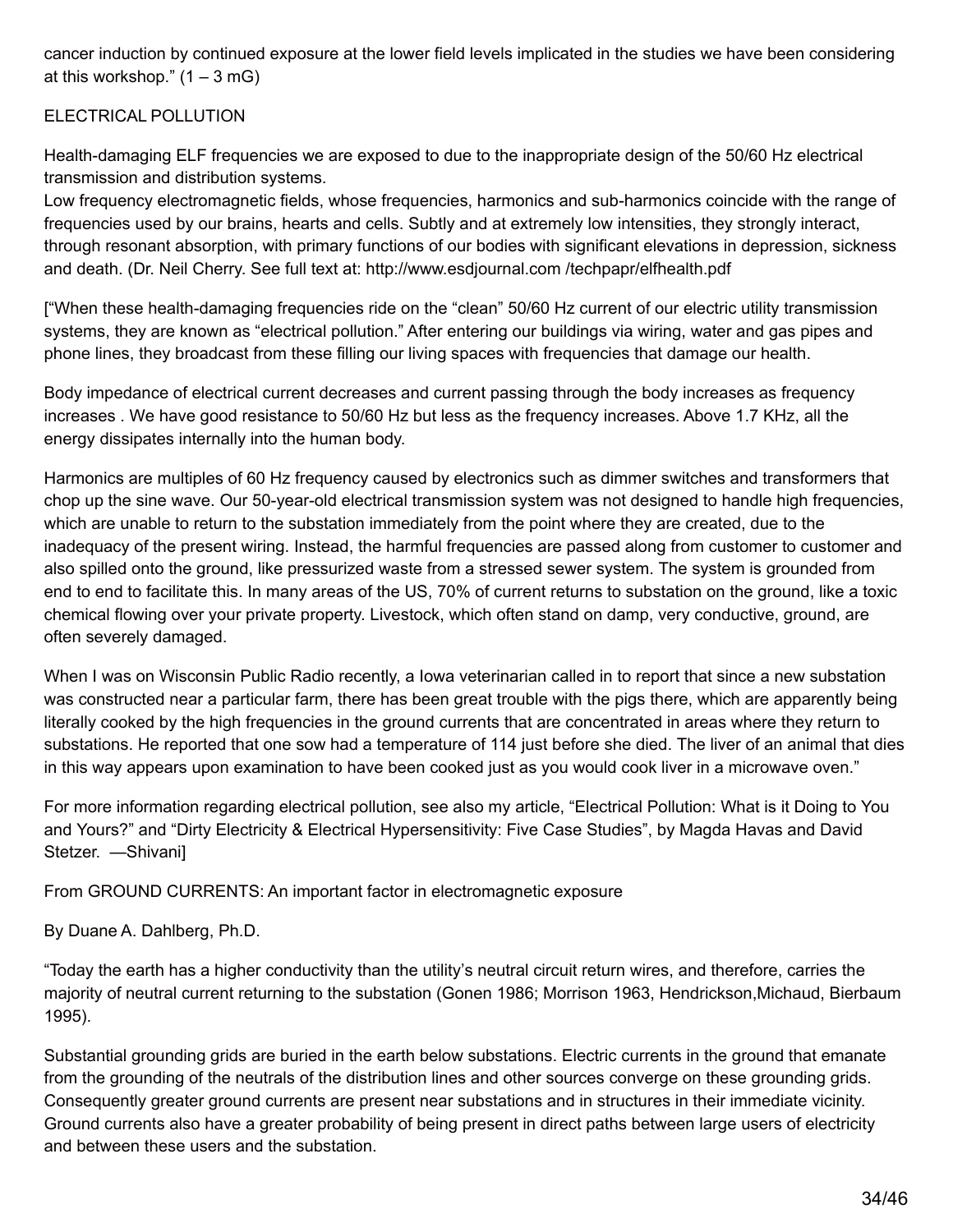In the case of 60 Hz electrical power, storage is not feasible. If the demand for electrical energy falls below the output of power plants, it may be necessary to shunt some electric current into the earth until the output is adjusted to match the demand. Current that is shunted into the earth adds to the ground current.

The grounding practice in the utility industry forces all living organisms to be continuously in physical contact with the electrical distribution system. The extensive grounding of the neutral in the distribution system also forces electrical currents to be present to a greater or lesser degree in all materials making up the environment of living organisms. Of course the living organisms, since they are themselves conductors of electricity and in contact with materials carrying electric currents, are basically plugged into the electrical circuitry of the distribution system.

Worldwide research and investigations of both animal and human health problems in dairy barns have demonstrated that small continuous currents (as low as a fraction of a microamp) can affect well being."

### [end Dahlberg quote]

The effect of grounding the electric distribution system to the earth is a national electric distribution system in which 65 to 75% of the current returns to the substations through the earth rather than through the wires. (Hendrickson 1995, Gonen 1986, Morrison 1963.)

The scientific research and advising body of the American electric utilities is EPRI, The Electrical Power and Research Institute. An EPRI study by Kavet, et. al, printed in Bioelectromagnetics 21:538-553 (2000), found that the contact current caused by the present system is very likely a cause of childhood leukemia. Contact current of as little as 18 microamps is implicated. Many of us are exposed to 30 times that much every time we touch our kitchen counters or other items in our homes.

Kavet's paper brings together ground currents and 60 Hz magnetic fields as co-contributors to leukemia in children. It is not surprising to draw this conclusion, since both magnetic fields and contact currents resulting from ground currents increase electric current in the body.

### From RESEARCH ASSESSING THE IMPACT OF ENVIRONMENTALAGENTS

### By Duane A. Dahlberg, Ph.D.

"In electrical exposure, electric currents traverse the body of living organisms in direct proportion to the electric potential and the varied conductivity of the body. These currents in the body set up magnetic fields. If electric charge increases at a given point in the body, a localized electric field is produced. ….If one wishes to study chronic effects, however, it is necessary to know where the current is going in the living organism and how it interacts with each part of the organism. Living organisms are complex organic systems with ionic components. Resistance of organic systems is a complex function of many variables. Consequently a more general form of the Ohm's law is required. This form states that the current density in an object is equal to the conductivity times the electric field (J=sE). Conductivity, which is the reciprocal of resistivity, is obviously not a constant for organic and semi-conducting materials. In fact conductivity can be a tensor when electrical conductivity has different values for current traveling in different directions in a material. In the case of animal tissue, resistivity is dependent on the direction of current flow, the direction of the applied electric field, the magnitude of current density, and frequency. Some body materials have diode characteristics, and are able to rectify AC. Other parts may be piezoelectric and generate electric currents when stressed. In addition there are orders of magnitude differences in conductivity of different parts of the body. Fluids, in general, have higher conductivity and fibrous materials have lower conductivity.

When electrical potential are applied between two points on the body of an animal, the fraction of the current in each part of the body is directly related to the electrical conductivity of that part. It is possible to determine what portion of the current is in the nerve fibers or the vascular system, for example, but only if the relative conductivity of the entire body can be mapped. Since many molecular structures in the body are polar in nature, capacitance can vary throughout the body. These many molecular structures also have different magnetic properties that can, therefore,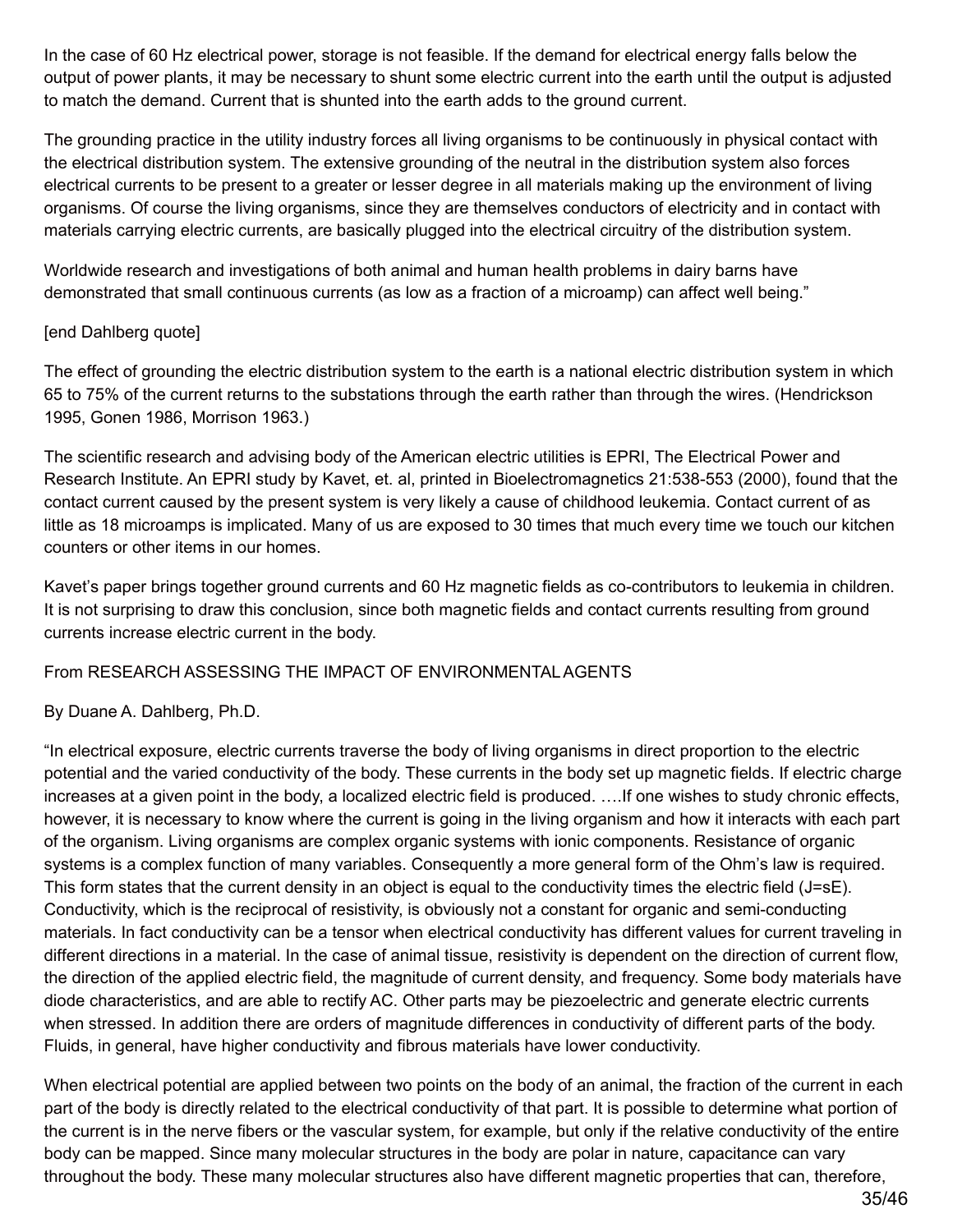have a different inductance. Predicting how current from an applied AC potential will vary from one part of the body to another requires knowledge of both capacitive and inductive reactance as well as conductivity. These complexities support the need to take a more general approach in the investigation of cause and effect from electrical exposure.

In a number of the laboratory research projects individual cows showed a significant decrease in milk production and other negative effects. There were also large variations among cows. The fact that cows responded differently suggests that there can be significant individual differences in observed effects from the same electrical exposure. This is consistent with the natural differences that occur in living organisms.

….Because of the complexities of any research involving environmental agents, and because of the power of vested interests in any technological development, the challenges to scientific research on the negative effects of electrical exposure are almost overwhelming."

### (end Dahlberg quotes)

[In a \$25,000-a-copy official Handbook EPRI advises the electric utilities to do remediation of their systems that would prevent electrical pollution, but the actual advice given by one of the authors, who addressed a gathering of national utility representatives shortly after helping write the Handbook, was "Stall as long as possible. Prepare for litigation." (As recorded in a PowerPoint presentation.)

IEEE standard 519-92 of 1980 states utilities are responsible for high frequencies and harmonics on their lines. This is an international standard accepted by the USA. It is not enforced.

Rule 92-D of The National Safety Code accepted by the US, Canada and Mexico prohibits objectionable flow of current over the grounding conductor. However, Wisconsin PSC allowed electric utilities to ground all transmission and distribution poles in the '90s, in order to use the ground to return the current to the substations, rather than asking them to update their wiring to be able to properly return current to the substations via the wiring. As more and more current is added to the ground, the Wisconsin PSC raises the amount of voltage allowed on the ground. (Ground here meaning terra firma.)

There is no such thing as "stray voltage." Dogs stray. Electricity does not. "Stray voltage" is an absurd term concocted by the electric utilities & Public Service Commissions which they define as only running through and affecting animals, not humans. Therefore, "stray voltage commissions" never have to consider complaints of human injury. Also, "stray voltage" is defined as being steady state, meaning just 60 Hz, whereas today's current contains many frequencies. Therefore,"stray voltage" cases cannot be won by farmers, because what is damaging their cows does not fit the definition of "stray voltage." In fact, most of the damage is not due to electrical shock, but caused by the high frequencies. — Shivani]

Reported in Shocking News October 26, 2004:

[Indication that it was specifically the high frequencies that created leukemia in the famous Wertheimer study of 1979: -Shivani]

"Electrical engineers and epidemiologists re-examined the EMF-cancer hypothesis by measuring the current (amperes) at the utility neutral-to-ground wire at the transformer or pole near the homes, the amperage on water lines serving the homes, and the intensity of magnetic fields in the living areas most occupied by victims who had lived in the homes. BTD sampled 81 of the 579 cases (cancer) and control residences that were coded by Wertheimer and Leeper in 1979 [20] and by Savitz et al. in 1988 [In ref. 11]. In this study 60 Hz, 180 Hz, and harmonic magnetic fields are associated with wire codes, but only 180 Hz and harmonic magnetic fields are associated with case/control status; case being a cancer victim lived at the residence.

The odds ratio (OR) combined across strata (HCC, LCC) for the 180 Hz and the sum of 3rd , 5th , and 7th harmonic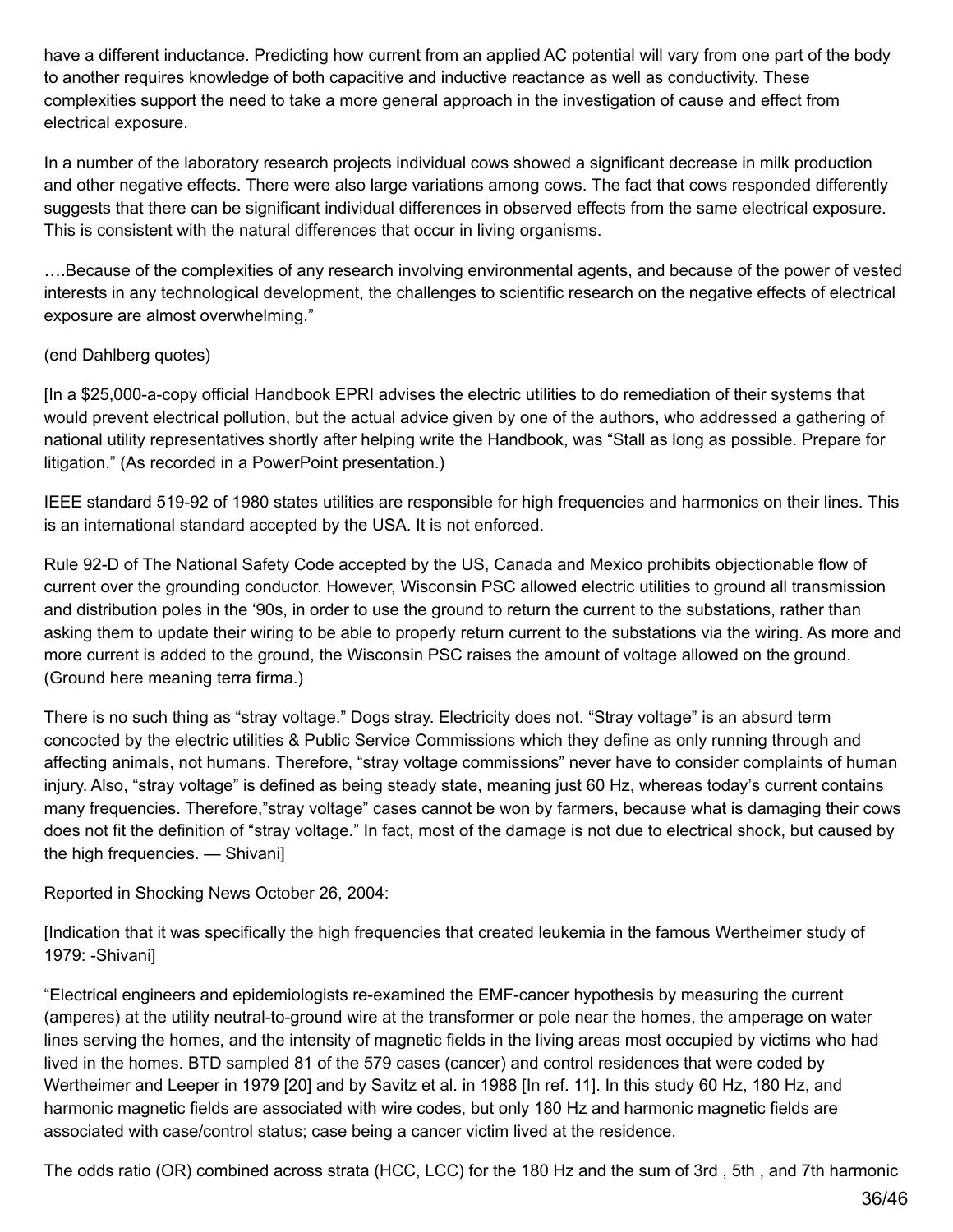fields were 4.0 and 4.3 respectively. Both were significantly elevated above the null value of 1 ( P = 0.0061) for either field components. The odds ratios indicate cancer deaths were four times more likely among victims who lived in homes with high levels of 180Hz current or the 3rd , 5th and 7th harmonics than among controls with similar socioeconomic backgrounds. The conclusions reached 25 years earlier [20] were validated, but an improved measurement instrument with coil censor signal analyzer (HP Model 3561A) implicated harmonic currents which earlier test meters did not detect.

[180 Hz is a 3rd harmonic frequency that becomes an additive on 3-phase wiring. This means that once on the wiring it keeps adding its higher harmonics, up and up into higher frequencies. — Shivani]

### Why Ground Currents

By Duane A. Dahlberg, Ph.D.

E. Stanton Maxey, M.D., through a Freedom of Information action, received the raw data from a National Cancer Institute study (Linet, et.al. 1997) in November 2000. With the help of mathematicians he reanalyzed the data and has concluded that the NCI raw data reveals approximately a 3,000,000,000,000 to one probability that elevated 60 Hz magnetic fields are in some manner causal to childhood ALL.

John Douglas published a 1993 article in the EPRI Journal summarizing an EPRI nationwide EMF survey of sources of 60 Hz magnetic fields in homes. One of the findings was that electric current in water pipes and other grounding paths may be the largest non-appliance magnetic field source in the home (Douglas 1993).

Wertheimer, Savitz, and Leeper published a paper in 1995 that found an association between cancer and conductive plumbing in residences. They found that measurements made in these residences suggest an increased cancer risk for persons who live with elevated magnetic fields from ground currents (Wertheimer, et.al. 1995).

From Havas & Stetzer Study, as reported in Shocking News, October 26,2004. Full text and graph can be downloaded at www.getpurepower.ca/resources /www.getpurepower.ca/resources/ .

"….Blood plasma glucose of diabetics increased as measures of electricity (millivolts and microsurges) increased in the environment of patients diagnosed with diabetes. Fasting glucose increased from 100 mg/DL to 160 mg/DL as electricity in the environment increased from 0 to 60 millivolts (mV)."

"….reducing electrical pollution (high frequency electrical noise) by use of microsurge filters plugged into [Refers to Stetzer filters.] wall outlets resulted in blood glucose decreasing within minutes. Fasting blood sugar decreased from average 171 to 119 mg/DL."

Dr. Magda Havas, a professor of the environmental and resource studies program at Trent University in Peterborough has recently presented a paper to the WHO suggesting, based on the results obtained when filters wee installed in subjects homes, that ES may have an association with diseases such as multiple sclerosis and diabetes. A subject in one of her studies, Brad Blumbergs, 28, was diagnosed with MS at 25. He required assistance when walking, and he'd lost 30 pounds he couldn't afford to lose. Three days after filters were installed in his house, he was walking unassisted. Two weeks later, he was shoveling snow. [See paper at Resources]

### Results of filtering a school

[Following are two letters to the school board of Melrose, WI from their district nurse. She is referring to the Graham/Stetzer filters that are plugged into outlets to remove the health-damaging high frequencies polluting the current in homes, schools, offices, etc. Only when the RF (radio-frequency pollution) is removed do people begin to realize the effects it has been having on them. — Shivani]

CHANGES NOTED SINCE FILTERS INSTALLED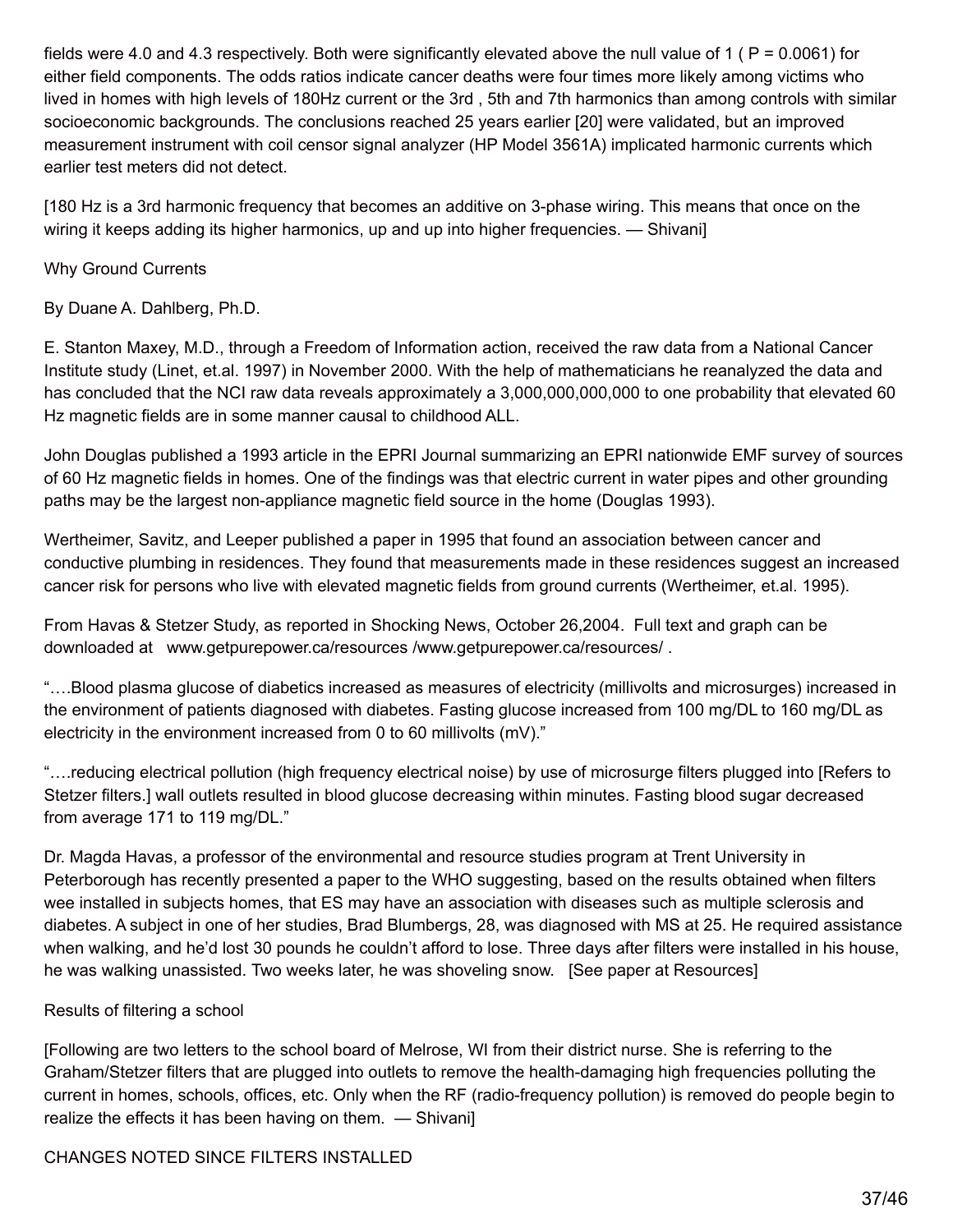In the years previous to the filters being installed, several children required inhalation treatments for their asthma in the spring and in the fall. Many of them required nebulizer treatments once or twice a day while at school. I have not had to administer one nebulizer treatment this past year and of the 37 students with inhalers, only three of them use the inhaler for their exercise-induced asthma before Phy Ed.

Teachers are stating they are less fatigued and tired.

The sense of smell has come back for me. I lost it for three years and the doctors said it was my allergies.

The students seem to have more energy and appear and seem less tired.

Several staff who doctored regularly for allergies have not had to take medication or see their doctor because they are having less problems.

Students whom have been diagnosed with migraine headaches have had their headaches reduced or have no headaches at all.

I feel that our faculty and students have had improved health overall since the filters have been installed.

Char Sbraggia R.N. District Nurse

[Ms. Sbraggia also wrote a two-year follow-up report, 1-14-05 — Shivani]

### TWO YEARS FOLLOWING THE INSTALLATION OF THE GRAHAM/STETZER FILTERS

I am the schools district nurse and have been for the last 15 years. We have had the filters for the last two years. It is my opinion that our students, our teachers and all of our support staff are much healthier than before the filters were installed. This can be checked and verified by looking at our absences because of illness records.

Our asthmatics continue not to need neb treatments, have had no episodes at school requiring emergency treatment, and seem much healthier. Our students continue to have more energy.

All of the statements I presented in the first letter remain in effect. It is my opinion that we are a much healthier school since the filters have been installed.

If you want to experience this change, just try the filter for a few weeks and see if you don ' t experience a difference.

Char Sbraggia R.N. District Nurse

[As reported by Angela Olstad, fourth grade teacher and building principal at the Mindoro school, the staff suffered from unexplainable health conditions for years. The list of symptoms includes fatigue, memory loss, facial flushing, rashes, headaches, numbness, loss of taste and smell, eye irritation, depression, sleep disturbances, double vision, asthma difficulties, sinus infections, and bronchitis. These health conditions began when school started and gradually went away throughout the summer months.

Angela herself had experienced a drastic change in her health soon after coming to the Mindoro school. The whole right side of her body went numb. She had terrible headaches, vision problems and felt completely exhausted at the end of a work day. She was unable to teach for an entire week without calling in sick After taking a day or two off, she would begin to recover over the weekend and she'd be back at work on Mondays. She was diagnosed with MS.

When the school hired Dave Stetzer to remediate the situation she actually accosted him in a hallway, yelling that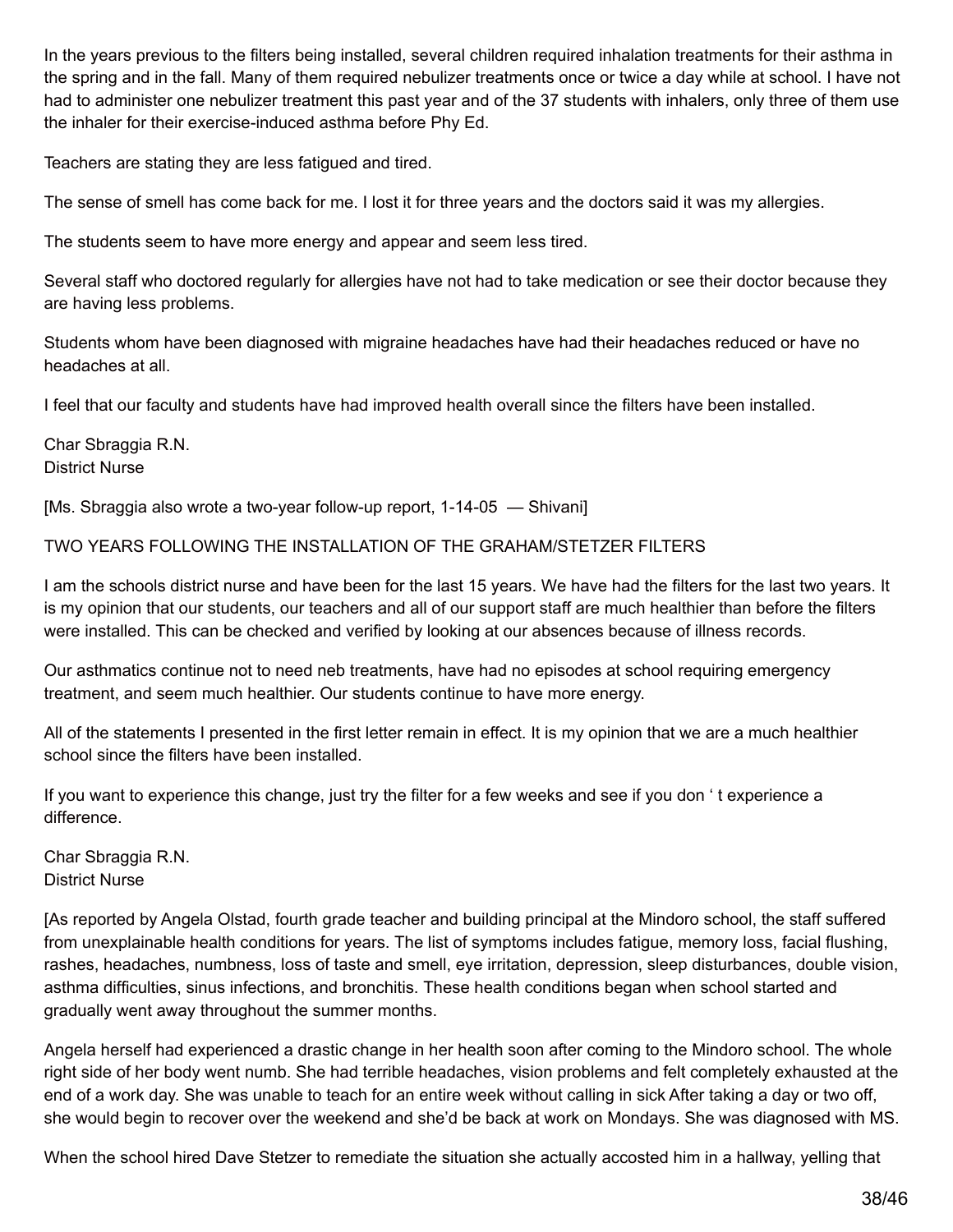they had already cleaned the ductwork to no avail, and she was sure this was going to be a waste of time and money too. A few weeks later she apologized, telling Dave her health was dramatically improved, as well as that of many students and other staff members. Many of the other teachers have also installed electrical filters in their homes

Dave Stetzer recently spoke before the Wisconsin School Board convention about the hazards of electrical pollution. Blair-Taylor, CFC, Brighton and Marshfield schools now have filters installed at each school building.

At Electrical Pollution.com you can click on a link on the main page to see an oscilloscope printout of an actual waveform (at right) in a Minnesota school classroom prior to remediation. A teacher in the room where the reading was taken had died of brain tumors, and the teacher in the adjoining room died of leukemia. The frequencies found were stated to be carcinogenic by Dr. Vitaly Reznik, head of sub-faculty of hygiene and epidemiology of the High School of Public Health, Kazakhstan.

Kazakhstan has passed a federal regulation limiting electrical pollution to 50 GS units. A generally symptom-free level is 20. American homes commonly have 200 to 1,800 units, and some have more. Consumers should be receiving clean current, not polluted current that we have to clean up to save or recover our health.

### [INSERT WAVEBIG.JPG IMAGE ]

Rep. Barbara Gronemus (D) – Whitehall, WI introduced legislation (bill AB529) that would require something to be done about electrical pollution. . So many residents affected by electrical pollution wished to testify that a hearing in Madison took all day and well into the evening. However, Wisconsin's political situation has kept the bill in committee. – Shivani]

….OSHA Directive CPL 2-1.18A – Enforcement of the Electric Power Generation, Transmission, and Distribution Standard, Effective Date: October 20, 1997, states as follows: "Hazardous energy means a voltage at which there is sufficient energy to cause injury.

[Since energy increases tremendously at higher frequencies, a small voltage is sufficient to cause damage to living bodies. The higher the frequency, the less resistance we have to it. Above 1.7 KHz all the energy dissipates internally into the human body. Therefore , electrical pollution fits the OSHA definition of hazardous energy . "Personally, I am sensitive to .01 volts per meter if electrical pollution is present." —Shivani]

### ELECTRICAL SENSITIVITY

How the body reacts to manmade electromagnetic radiation, research and governmental response [ This quote is from a letter Professor Olle Johansson wrote to Omega News, and can be read in entirety at http://omega.twoday.net /stories/1137186/ — Shivani]

"My working hypothesis ….is that electrohypersensitivity is a kind of irradiation damage, since the observed cellular changes are very much the same as the ones you would find in tissue subjected to UV-light or ionizing radiation ….

One very fierce criticism from certain 'opponents' has been that such mast cell alterations in persons with electrohypersensitivity (or in normal healthy volunteers!) can not be due to the action of electromagnetic fields (EMFs) and/or airborn chemicals, but must be due to psychological or psychiatric personality disturbances, cognitive malfunction, or likewise. The purpose and objective of the present study was – therefore – to determine whether rat mast cells in skin and thyroid gland, as well as cutaneous nerve fibers and eosinophils, are sensitive to the influence of power-frequent EMFs.

In summary, it turned out that the numerical and volume densities of intact type A mast cells in the thyroid of the exposed group of rats were significantly higher as compared to the control (p<0.05 for both). [N.B. The obtained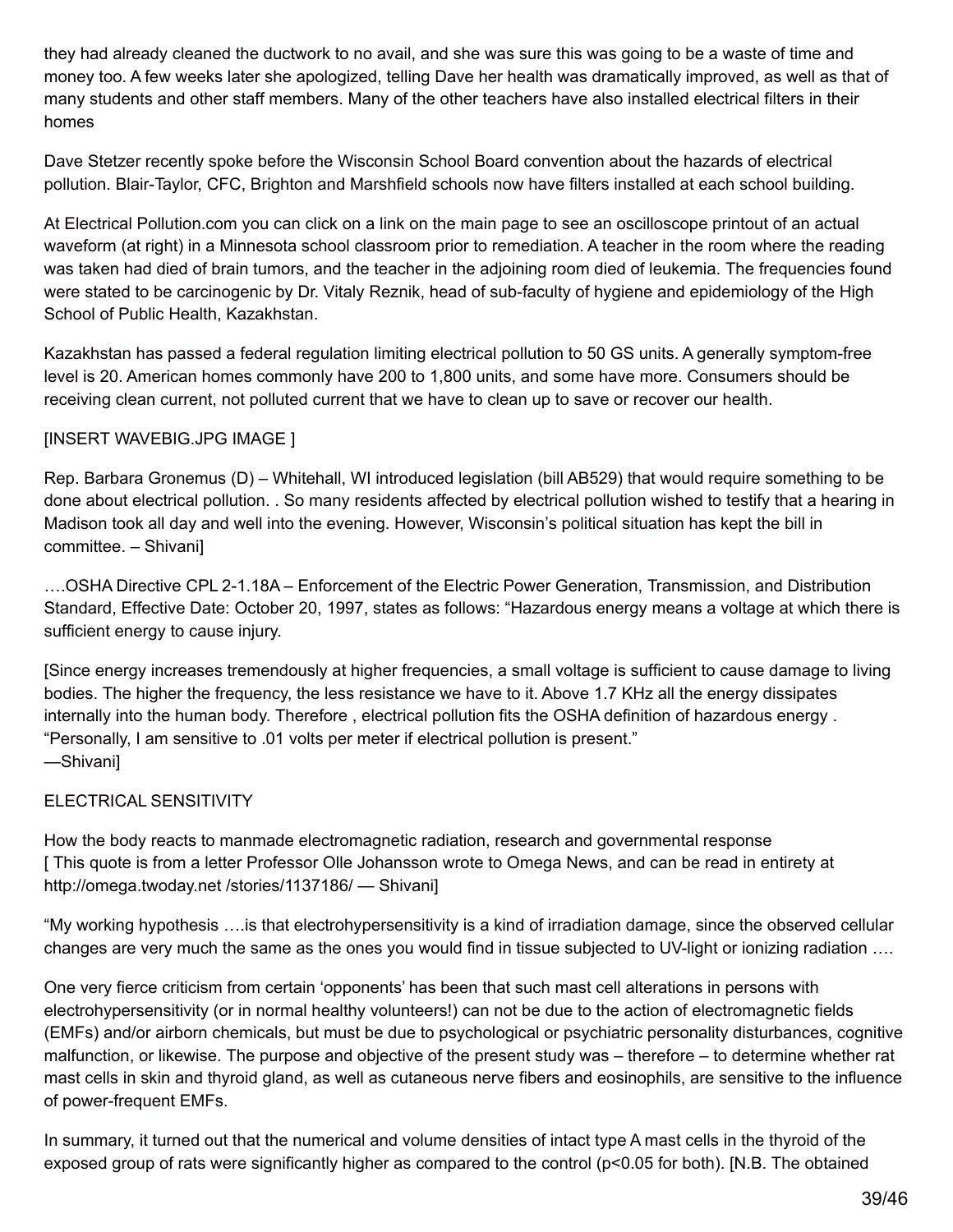animal results can not be understood by psychological or psychiatric theories, but are claimed to be due only to the EMF exposure." Olle Johansson, Assoc. Professor, The Experimental Dermatology Unit, Department of Neuroscience, Karolinska Institute, 171 77 Stockholm Sweden.

[Professor Johansson also explains that mast cells produce the chemicals that cause itchiness, asthma, and allergy symptoms, as well as cardiac effects. He says that in Sweden ES people have been psychologically tested and found to be normal, and that rats and cells don't get psychosomatic symptoms. He found that one extremely sensitive woman actually lacked a particular protective layer of skin. Without that biopsy, how many doctors around the world would have assumed she had psychological problems? —Shivani]

" From the results of recent studies, it is clear that electromagnetic fields affect the mast cell, and also the dendritic cell, population and may degranulate these cells. The release of inflammatory substances, such as histamine, from mast cells in the skin results in a local erythema, edema and sensation of itch and pain, and the release of somatostatin from the dendritic cells may give rise to subjective sensations of on-going inflammation and sensitivity to ordinary light. These are, as mentioned, the common symptoms reported from patients suffering from electrosensitivity/screen dermatitis. Mast cells are also present in the heart tissue and their localization is of particular relevance to their function. Data from studies made on interactions of electromagnetic fields with the cardiac function have demonstrated that highly interesting changes are present in the heart after exposure to electromagnetic fields.. One could speculate that the cardiac mast cells are responsible for these changes due to degranulation after exposure to electromagnetic fields." (Prof.Olle Johansson, from personal correspondence, 12/05).

Excerpted from an article by Tyler Hamilton in the Toronto Star, 11/11/05

"Prof. Johansson finds that people are becoming sensitive to lower and lower Specific Absorption Rates as the years pass. He explains that the wavelength of the presently-used communications frequencies resonates very well with the length of our bodies, and suggests we would be wise to switch to much longer wavelengths. Presently, he finds Swedes reacting to SARs 100,000 times lower than what is allowed in Sweden. (KPFA radio interview 11/29/05)

The issue of electrical sensitivity first gained a profile in 2002 when Dr. Gro Harlem Brundtland, then director-general of the World Health Organization, confirmed in a media report that she banned cellphones from her office because they gave her headaches.

Brundtland, a medical doctor and former prime minister of Norway, told the Star during a visit to Toronto ….that the condition needs to be taken more seriously by health authorities, and that little is known because research to date has focused largely on the potential links between electromagnetic frequencies and more severe illnesses, particularly cancers.

Dr. Magda Havas, a professor of the environmental and resource studies program at Trent University in Peterborough , is one of the few trying to track the condition in Canada .

Havas estimates as much as 35 per cent of the population may be suffering from moderate ES, with the severe form Bandera experiences affecting 2 per cent. She speculates that ES may have an association with diseases such as multiple sclerosis and diabetes. [See Resources]

'MS and diabetes are both on the increase and I wonder how much of this is due to dirty electricity and our inundation with radio frequency radiation,' says Havas, who has experimented with filters that help block what she calls 'electropollution.'

'I have videos of MS patients who walked with a cane and can now walk unassisted after a few days or weeks with the filters.'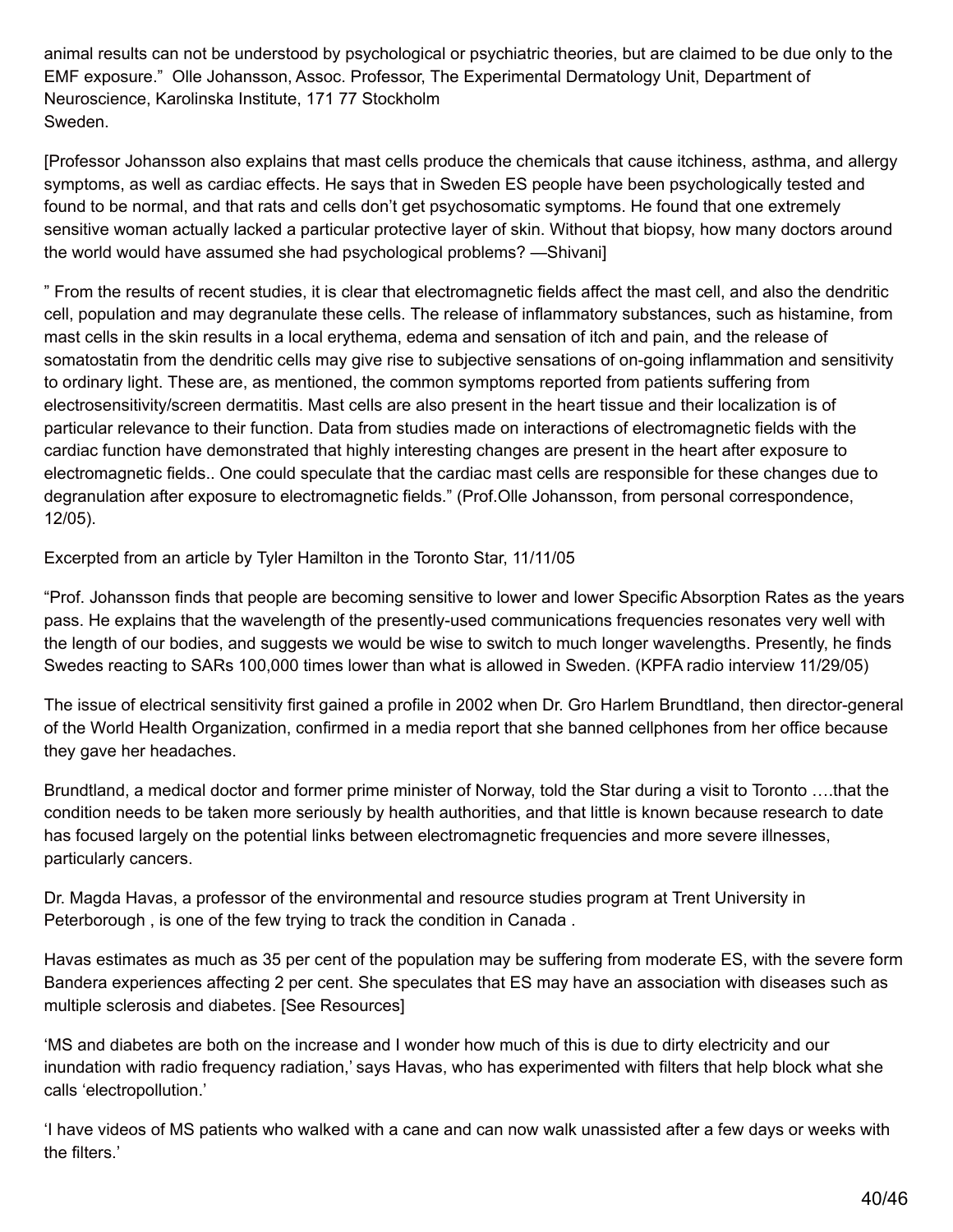Sweden acknowledged ES as a physical impairment in 2000. Official statistics from the Swedish National Board of Health and Welfare: 220,000 in the year 2001, but extrapolated to today to be up to 300,000. This is 3% of the Swedish population which today is 9,000,000 people. With an estimated 300,000 sufferers. Swedish employees can request special computer monitors and lighting fixtures that dramatically cut down frequency emissions. Residents of some municipalities can get their home 'sanitized' from electromagnetic frequencies. If these alterations turn out not to be optimal they can rent small cottages in the countryside owned by the Stockholm municipality, which also intends to build a village with houses that are specially designed for persons who are electrohypersensitive."

Austrian scientists Dr. Gerd Oberfeld sent out a press release 1 May 2005 with this report: 'A study in Austria examined radiation from a mobile phone mast at a distance of 80 metres; EEG tests of 12 electro-sensitive people proved significant changes in the electrical currents of the brains. Volunteers for the test reported symptoms like buzzing in the head, palpitations of the heart, un-wellness, light headedness, anxiety, breathlessness, respiratory problems, nervousness, agitation, headache, tinnitus, heat sensation and depression.'

The Sunday Times -Britain, September 11,2005

"A GOVERNMENT agency has acknowledged for the first time that people can suffer nausea, headaches and muscle pains when exposed to electromagnetic fields from mobile phones, electricity pylons and computer screens.

The Health Protection Agency has now reviewed all scientific literature on electrosensitivity and concluded that it is a real syndrome. The condition known as electrosensitivity, a heightened reaction to electrical energy, will be recognised as a physical impairment."

### Comment from Powerwatch

"On the 28th October, the HPA published another report on the burden of disease in the UK, that included: 'A small percentage of the population may express an increased sensitivity to a range of electric and magnetic fields with symptoms including: skin sensitivity, dizziness, headache and fatigue. This has not been quantified but the symptoms and increased levels of stress and anxiety will contribute to health costs ' . This is a tacit acknowledgement of the problem of EHS, and its possible implications for an overburdened health service. So, what is being done to investigate it?

….when Mike Repacholi (of WHO's EMF project) was recently reported in New Scientist (10th September 2005, page 14) as saying that 'the worst effects of the Chernobyl nuclear accident are mental health problems brought on by too much worry', we do have to wonder what is going on in the minds of the people in charge of investigating these matters.

Perhaps a clue could be a sentence, discussing potential future research, from an HPA representative in a paper delivered at the Electrical Hypersensitivity Workshop in Prague, 2004: 'An acceptance that EMF has a causal role in ES would have widespread implications for future policy on prevention and management.' Maybe the HPA know that the report is going to show EHS to be a real, debilitating health condition that is affecting a significant proportion of the country's population? They are fully aware of the likelihood that the public will want someone to be held accountable, not only for the causation of the problem, but for providing the solution. Is it this accountability that they are trying to avoid? Of course , if the government's Health Protection Agency are unwilling to be accountable for the protection of the UK population's health from the effects of EMFs, who will? Surely that is what the HPA is for?"

[The California Dept. of Health Services did a survey in 1998 indicating that 120,000 California residents were so disabled by electromagnetic pollution that they were unable to work. By implication, this extrapolates to 1 million Americans. For instance, if half of Milwaukee 's population are adults, that is 12,000 people. — Shivani]

"The Access Board is our federal agency responsible for overseeing compliance with the Americans with Disabilities Act. In 2003 the Board contracted with the National Inst. Of Building Sciences to develop recommendations about indoor environmental quality. These recommendations, published in July of 2005, address for the first time the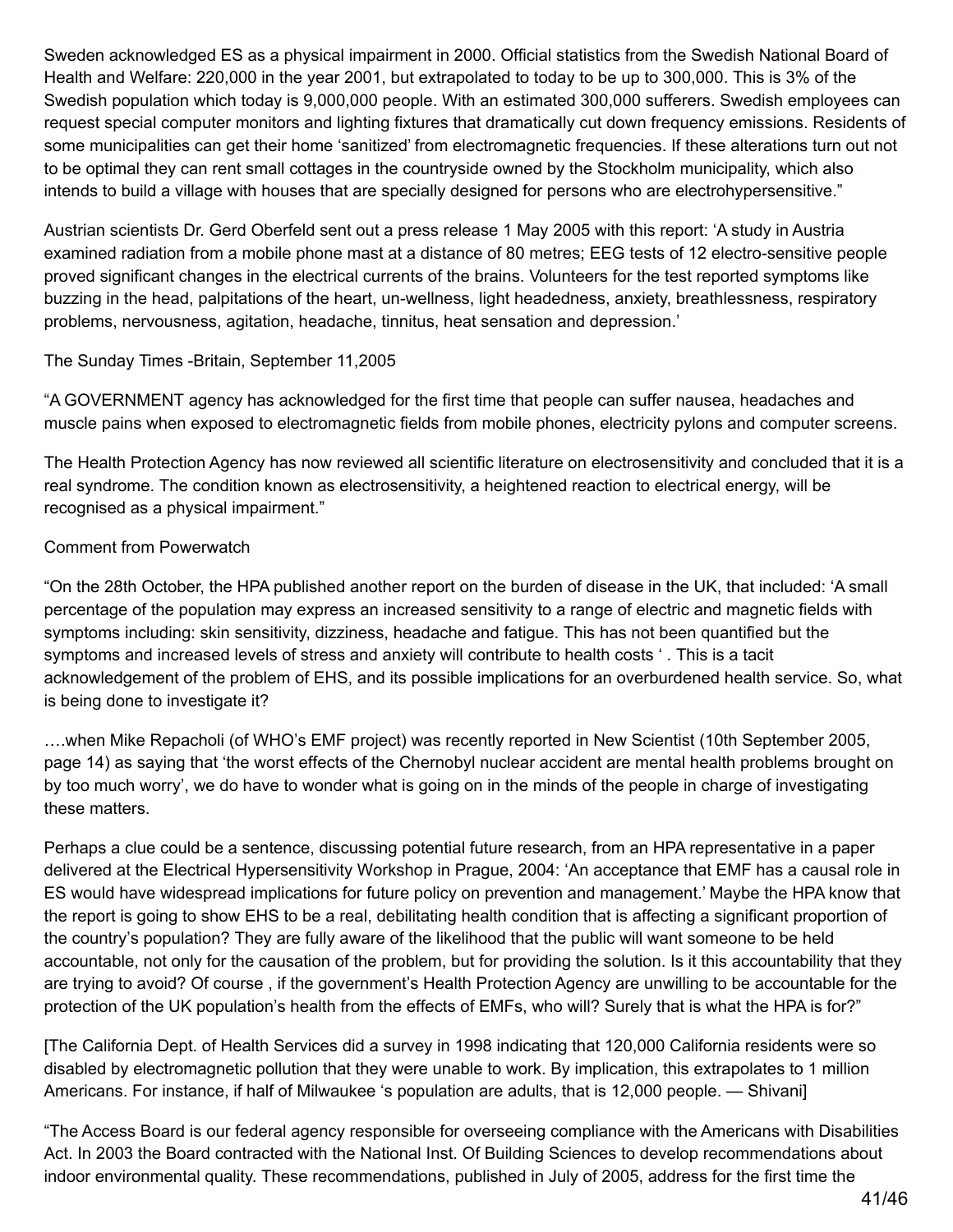needs of persons disabled by electromagnetic radiation: 'For people who are EM sensitive, the presence of cell phones and towers, portable telephones, computers, fluorescent lighting, unshielded transformers and wiring, battery re-chargers, wireless devises, security and scanning equipment, microwave ovens, electric ranges and numerous other appliances can make a building inaccessible.'

The National Institute for Occupational Safety and Health (NIOSH) notes that scientific studies have raised questions about the possible health effects of EMF's. NIOSH recommends the following measures [Not here quoted. – Shivani] for those wanting to reduce EMF exposure – informing workers and employers about possible hazards of magnetic fields, increasing workers' distance from EMF sources, using low-EMF designs wherever possible (e.g., for layout of office power supplies), and reducing EMF exposure times .

The Committee acknowledges that while the scientific evidence may be inconclusive about whether ambient electromagnetic fields pose a substantial health risk to the general population, the presence of EMF is an access barrier for people who are electromagnetically sensitive. Therefore, the Committee recommends that measures be taken to reduce EMF whenever possible in order to increase access for these individuals as well as taking a precautionary approach to protecting the health of all." (National Institute of Building Sciences (NIBS) IEQ Final Report 7/14/05).

11/03/05 letter to editor of the Toronto Star, from Dr. Magda Havas

"New 'smart meters' will provide information about how much energy each home and business uses on an hourly basis. This information will be transmitted 24 hours a day through a combination of phone lines, power lines, and wireless radio frequency transmission just so we can monitor when we use electricity. Proposed frequencies range from 200 MHz (million cycles per second) to 1.4 GHz (billion cycles per second). These radio waves are then added to the pool of existing radio frequencies that are generated by cell phone antennas and broadcast antennas.

….Epidemiological studies from Israel, Germany, Netherlands and Spain document a greater risk of cancers and symptoms now classified as electrosensitivity (ES) for people who live 400 meters of cell phone antennas. The frequencies for cell phone antennas range from about 800 MHz to 2 GHz and overlap with those proposed for smart meters.

….No one wants to be put at a greater risk of developing cancer and people with ES certainly don't want to be exposed to more radiation.

With smart meters we are going to be exposed to more radio frequency radiation to save money in the form of energy. How much will it cost for additional health care, hospital stays and time off work? Will the money we save be worth the price we pay? I don't think so."

[An electrohypersensitive woman from Milwaukee called in to Ben Merens's radio program when I was on, to describe how she was sent reeling the moment she opened her front door, when coming home for the first time after a "smart meter" had been installed without her knowledge. She has pleaded with the utility company to remove it, to no avail. She has since called me to describe her progressive disability.

As pointed out by Dr. Havas, Professor Johansson, and others, electrical sensitization is similar to chemical sensitization in that it can be caused by over-exposure and appears to be more or less permanent. Even a small exposure can result in severe symptoms whenever a sensitized person is re-exposed to the stressor agent. The industries responsible for overexposing large populations to electromagnetic frequencies that interfere with the internal communications of living organisms may soon discover they have created generations of people who cannot bear the proximity of their products. Dr. Havas and Professor Johansson suggest that the wireless industry would be wise to begin the move to longer, hopefully less biologically active, wave-lengths as soon as possible. —Shivani ]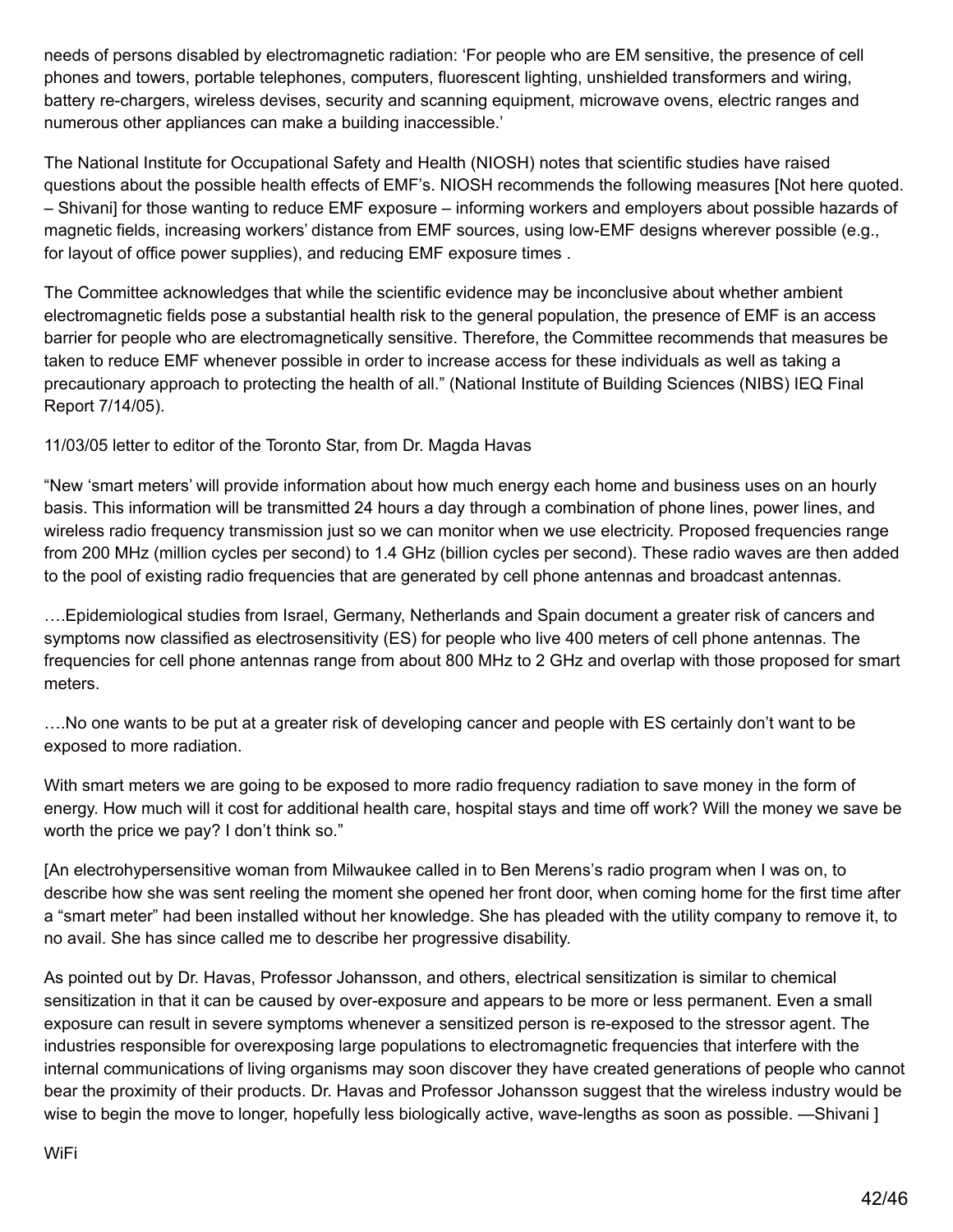Why Wireless fidelity computer networks are a danger to health Hundreds of studies have already demonstrated the severely deleterious health effects of living near radio and microwave broadcast towers. (See Research )

Also, review the information on irrelevance of present SAR standards.

The United States Environmental Protection Agency (EPA) itself acknowledges that current Federal Communications Commission (FCC) radiation protection standards are inadequate and do not account for all possible harmful effects of RFR, in particular the non-thermal effects that are of particular relevance to the radiation utilized by WiFi. In a July 16, 2002 letter from Norbert Hankin of the EPA's Center for Science and Risk Assessment, Radiation Protection Division to Janet Newton, President of The EMR Network, Mr. Hankin writes : "The FCC's current exposure guidelines, as well as those of the Institute of Electrical and Electronics Engineers (IEEE) and the International Commission on Non-Ionizing Radiation Protection, are thermally based, and do not apply to chronic, non-thermal exposure situations."

WiFi creates a chronic, non-thermal exposure situation.

Swedish doctor Leif Salford has shown that "low power broadcasts can be more damaging than higher power ones, depending on frequency, modulation, coherence, bandwidth and other properties of microwave radiation." Therefore, WiFi broadcasts, which are lower power than cell phone broadcasts, may actually be MORE damaging.

"Another familiar piece of misinformation that needs to be addressed is the assertion that the emissions of a Basestation are comparable 16 to that of only a 60W light bulb, and thus equally harmless. Quite apart from the fact that a 60W light bulb can be harmful to a person with photo-sensitive epilepsy, if it is flashed at an appropriate rate, the comparison is solely based on intensities, and neglects three important points:

( i ) The fact that more than one carrier is always emitted. Thus, the figure of 60W must be multiplied by the number of carriers that are actually transmitted in any particular case; in order to minimize inter-carrier interference, however, this number is restricted typically to 4 at the most, whence the total output wattage can be a high as 240W.

( ii ) The beams, however, are not emitted uniformly in all directions, but are instead concentrated in specific directions, the degree of directional focusing being quantified through the so-called 'gain' (G) of the antenna, typical values of which, in the case of GSM, range from about 40 to 60 [ 2 ]. (This applies even in the case of so-called 'omni-directional' antennae, which emit beams that are omni-directional only in the horizontal plane; in the vertical plane, the beam is directionally orientated by an amount that is determined by its vertical (angular) width – typically, about 10 degrees.) Accordingly, to calculate the power density (intensity) at a distance d from the mast using the familiar 'inverse square law', the power, P , delivered by the antenna must be multiplied by the gain, G, whence the intensity is given by the formula:  $PG/4\text{d}d2$ ; ; thus in the above example with  $P = 60W$  and  $G = 30$ , the effective directionally focused power (per single carrier)

– the so-called 'isotropic radiated power' (EIRP), given by the product PG – is 1800W, which is further increased to 7.2kW if 4 carriers are transmitted – a value that is 120 times higher than the 60W cited! The maximum EIRP value permitted by law is 1500W per carrier , whilst the maximum number of carriers is 16 (at 1800MHz) and 10 (at 900MHz); in practice, however, the number of carriers is usually restricted to 4 at the most, for the reason mentioned above.

( iii ) The comparison neglects the all important frequency dimension, in particular the difference in the frequency that characterizes the visible light from the light bulb from that which defines the radiation to be (invisible) microwave radiation. For whilst the output from such a bulb is, during the day 17 , completely negligible in comparison with visible light of natural origin – i.e. that from the Sun – this is not so in the case of the microwave radiation emitted by a Base-station antenna day and night, which, several hundred of metres away, is typically 10 billion (109) times higher than the microwave radiation that is emitted by the Sun at the same frequency. Accordingly, the emissions of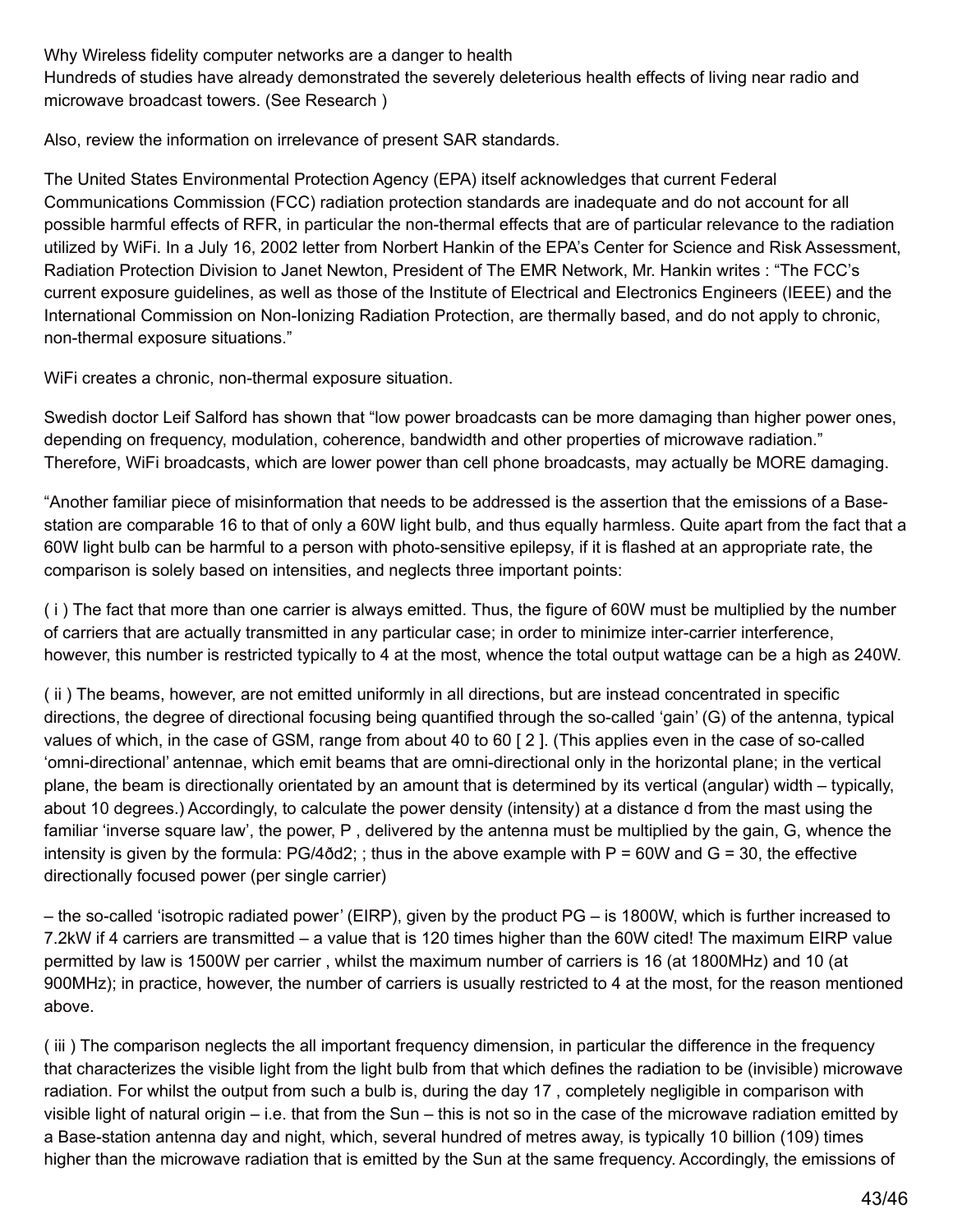telecommunication Base-stations have caused an enormous (and relatively sudden) alteration in the natural environment (at this frequency) from that in which life on Earth has, over a very much longer time, evolved. The impact of this altered environment on biology is further enhanced by the high coherence of the Base-station radiation, as already noted in Para.2." ( How Exposure to GSM & TETRA Base-station Radiation can Adversely Affect Humans, by G J Hyland, Associate Fellow Executive Member, Department of Physics, International Institute of Biophysics, University of Warwick, UK Neuss-Holzheim, Germany)

[…

\* Stress-response proteins produced by the body to repair cellular damage have been detected after .001W/kg SAR exposure (dePomerai et. Al. 2000)

\* Calcium ion efflux is detected at .005 W/kg SAR. (Dutta et al, 1989)

\* DNA damage has been detected at .006 W/kg. (Phillips et al 1998)

\* The blood brain barrier of mice leaked at .004 W/kg. (Persson et al 1997)

However, United States ' RF radiation exposure guideline for the public is .08 W/kg., the ICNIRP standard is 2 W/kg, and the FCC SAR level set for cellphones is 1.6W/kg.

What will the SARs created by the WiFi system be? What will local SARs be after the WiFi radiation is added to the radiation already present from RF/MW towers, radar, etcetera? Has this been mapped?

An independent licensed RF engineer can make power density predictions which would then have to been followed up by actual field testing using full-spectrum RF meters, also done by licensed RF engineers.

The mapping must consider the overlapping radiation from all present RF/MW towers, radar, etc. Present SARs can only be determined by taking actual readings in every area to be affected, perhaps at 300 foot intervals throughout the entire area. —Shivani]

Information that is generally required to conduct RFR (radiofrequency radiation) Assessments includes

- \* antenna transmitter location
- \* the number of transmitters operating simultaneously
- \* the frequency of each transmitting antenna
- \* the number of channels (radios) per antenna
- \* the effective maximum radiated power (ERP) for each channel and the expected radiated power for each channel
- \* the direction of each antenna (show vertical plane pattern)
- \* downtilt of antennas should be taken into account in calculations
- \* operational characteristics (communication? Wireless data?)
- \* a topographic map showing location of the site and of surrounding buildings
- \* the number of occupied stories and heights of each floor of buildings

\* RFR contours should plot ERP at one meter and three meters above ground level, and establish AGL reference points to take ground elevation changes into account

\* RFR contours depicting the maximum power density, and contours showing the 100, 50, 20, 10, 5, 2, 1 0.1 and 0.01 µW/cm2 should be calculated and mapped for the proposed project installation

\* RFR contours depicting the maximum power density, and contours showing the 100, 50, 20, 10, 5, 2, 1 0.1 and 0.01 µW/cm2 should be calculated and mapped for cumulative power density from all co-located transmitting antennas.

\* Information should be overlain on a land use map showing nearest uncontrolled public access, distance to occupied buildings and designated land use for each building (home, school, daycare, pre-school, hospital, convalescent hospital or home, commercial office, shopping mall, etc)" ("Radiofrequency Radiation Information: What the Public Needs to Know for Wise Decision-making in Cell Siting" , Cindy Sage of Sage Associates)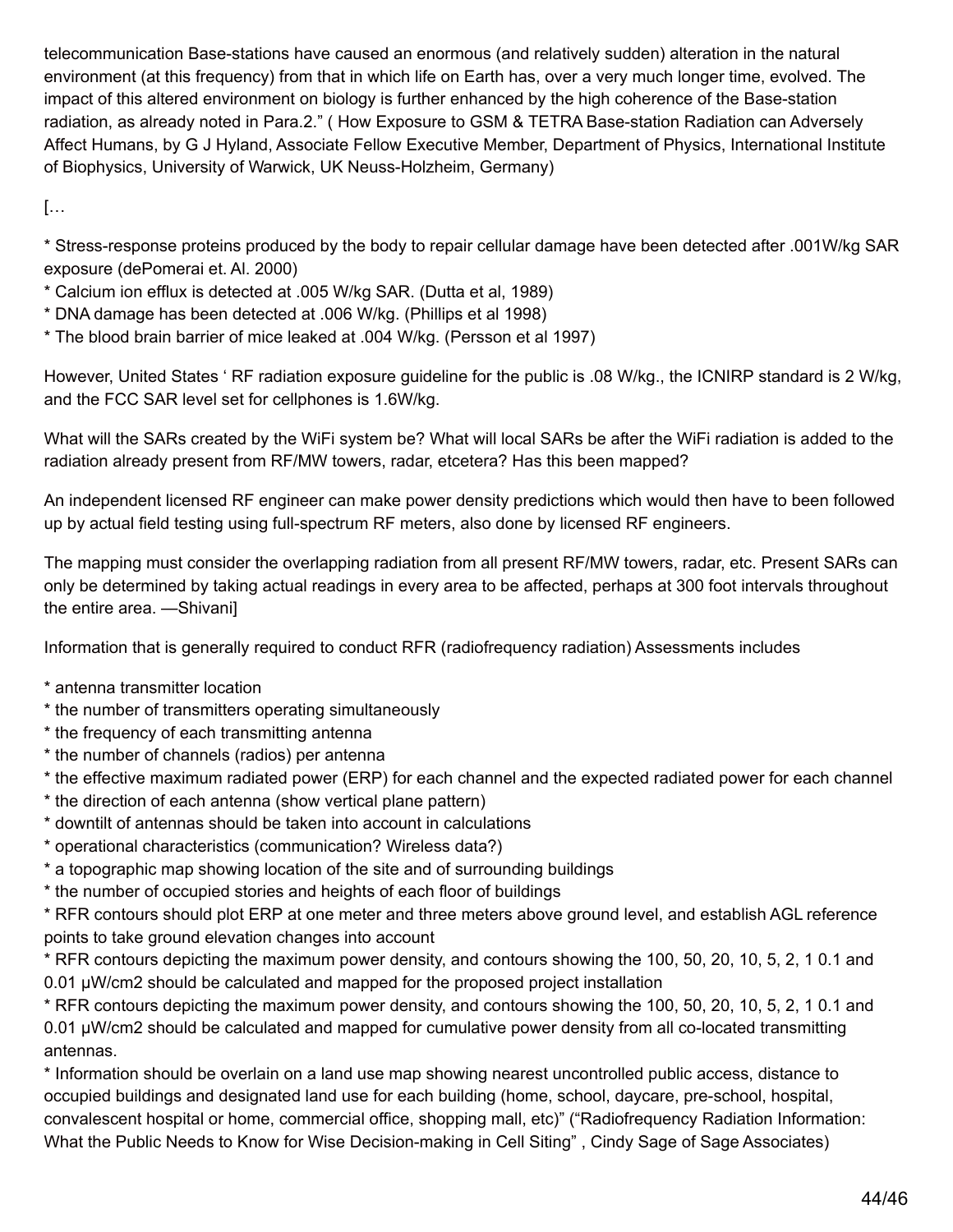The Naila Study, Germany (November 2004) – This study, conducted over 10 years was released by The Federal Agency for Radiation Protection, Germany. Medical doctors compiled case histories since 1994 – 2004, looking at heightened risk of taking ill with malignant tumours. They discovered a threefold increase after five years exposure to microwave radiation from a mobile phone mast transmitter for up to 400 metres distance, compared to those patients living further away.

"The citywide WiFi system now planned for Milwaukee, Wisconsin, USA would provide approximately 3,000 such broadcasting antennae. As Arthur Firstenburg has calculated, the maximum distance of anyone in the area from a tower would be about 700 feet, and an individual's "best-case" scenario would be to have 4 towers each about 700 feet away. Athur points out that of course some people would just happen to have a broadcaster right outside their home, and that a WiFi broadcaster 20 feet from a home is about the equivalent of a microwave tower 600 feet away, roughly 200 meters." [Please reread the statistic immediately above!] –Arthur Firstenburg

[The planned system is Broadband, with frequency hopping. This means that the frequencies the residents will be exposed to will be multitudinous, and changing at a rate of perhaps 150 times a second. Given the extreme electrosensitivity of living organisms, the effects of this may prove horrendous. Residents will be unwilling guinea pigs in a very high-risk experiment.

The proposed WiFi broadband initiative is not subject to federal preemption of consideration of health and environmental issues, as WiFi operates in an area of the electromagnetic spectrum currently unlicensed by the FCC and not subject to the Telecommunications Act of 1996.

A City's duty is to protect the health, safety and welfare of its citizens, including protection from the potential health and environmental impacts of pervasive, low-level modulated microwave radiation. If the City has adapted the Precautionary Principle, this virtually mandates that such considerations be taken into account.

It has been found in populations studied to date that 30 to 50% of individuals have electrical sensitivity resulting in symptoms, while 3% have electrical hypersensitivity, causing disabling symptoms resulting in inability to work. Presuming that half of Milwaukee's population of 600,000 is adult, 3% translates to 18,000 people with disabling symptoms resulting in inability to work.

It has also been noted that as a population's exposure to electromagnetic radiation accumulates and increases, sensitivity increases and begins at ever-lower levels of exposure.

Electromagnetic exposure in Milwaukee is already at strong stress levels. Those making the decisions would do well to pause for education and compassionate contemplation before adding the all-encompassing blanket of WiFi electrosmog to residents' stress.

The United States Environmental Protection Agency (EPA) itself acknowledges that current Federal Communications Commission (FCC) radiation protection standards are inadequate and do not account for all possible harmful effects of RFR, in particular the non-thermal effects that are of particular relevance to the radiation utilized by the WiFi network proposed. —Shivani]

"Launching a virus into the wild has never been easier and more anonymous than it is today. . . . Even a robustly secured wireless access point can be cracked in a matter of hours.

Given how easy, anonymous and financially rewarding hacking and Internet theft have become, how many security personnel are you prepared to pay for to ensure that your WiFi network does not become a magnet for every industrious criminal enterprise across the country or around the world? In short, to truly secure a wireless network is an extremely expensive and complex task." ( From the 9/28/05 letter to San Francisco mayor Newsom, written by Doug Loranger on behalf of the San Francisco Neighborhood Antenna-Free Union (SNAFU), a grass-roots, citywide coalition of community organizations and individual residents, to express strong, unequivocal opposition to a San Francisco wireless fidelity ("WiFi") broadband initiative.)